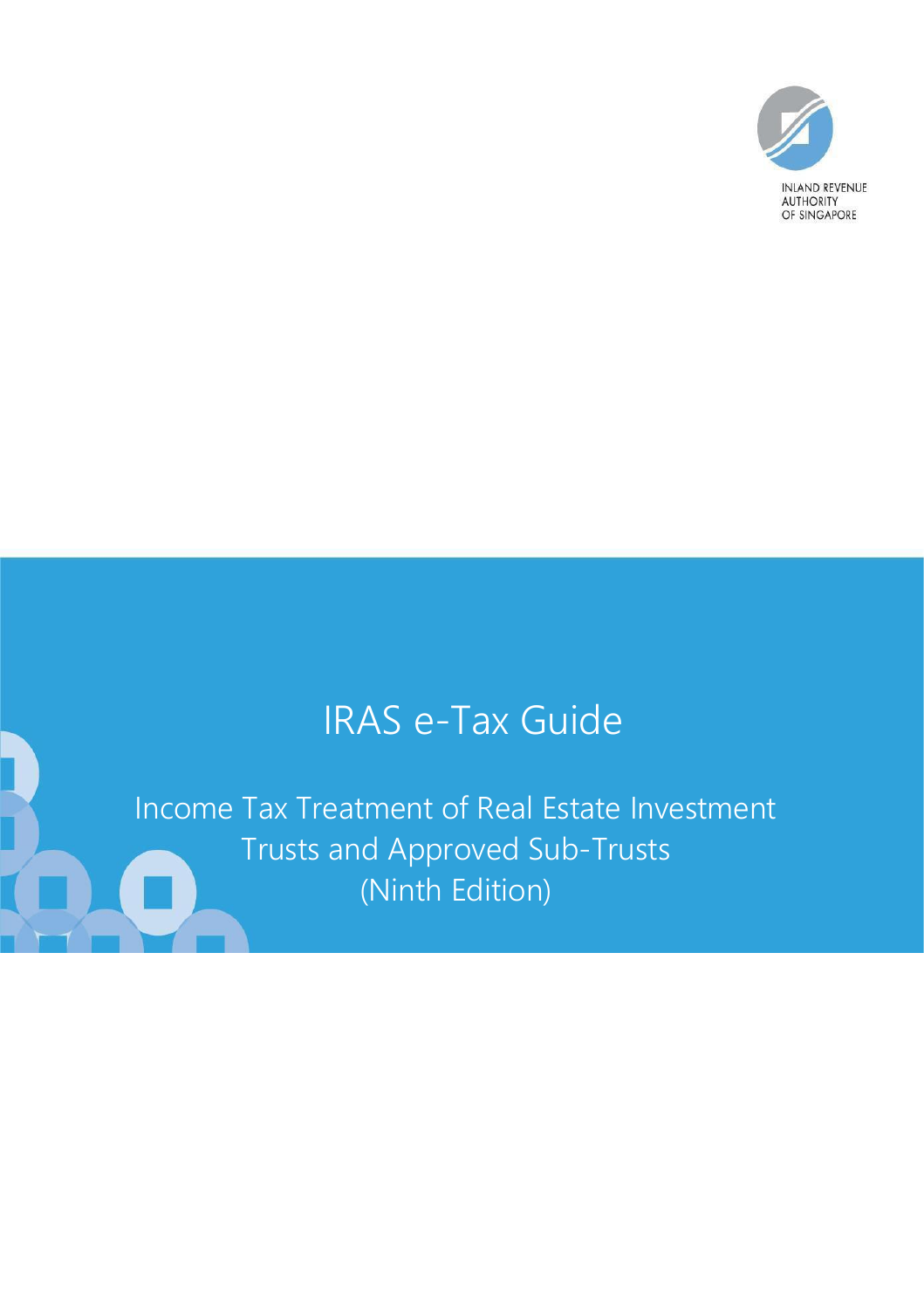Published by Inland Revenue Authority of Singapore

Published on 05 Apr 2022

First edition on 6 Jan 2017 Second edition on 12 Apr 2018 Third edition on 19 Jun 2019 Fourth edition on 11 Jul 2019 Fifth edition on 21 Oct 2019 Sixth edition on 22 May 2020 Seventh edition on 24 Jun 2020 Eighth edition on 17 Nov 2021

> Disclaimers: IRAS shall not be responsible or held accountable in any way for any damage, loss or expense whatsoever, arising directly or indirectly from any inaccuracy or incompleteness in the Contents of this e-Tax Guide, or errors or omissions in the transmission of the Contents. IRAS shall not be responsible or held accountable in any way for any decision made or action taken by you or any third party in reliance upon the Contents in this e-Tax Guide. This information aims to provide a better general understanding of taxpayers' tax obligations and is not intended to comprehensively address all possible tax issues that may arise. While every effort has been made to ensure that this information is consistent with existing law and practice, should there be any changes, IRAS reserves the right to vary its position accordingly.

© Inland Revenue Authority of Singapore

All rights reserved. No part of this publication may be reproduced or transmitted in any form or by any means, including photocopying and recording without the written permission of the copyright holder, application for which should be addressed to the publisher. Such written permission must also be obtained before any part of this publication is stored in a retrieval system of anynature.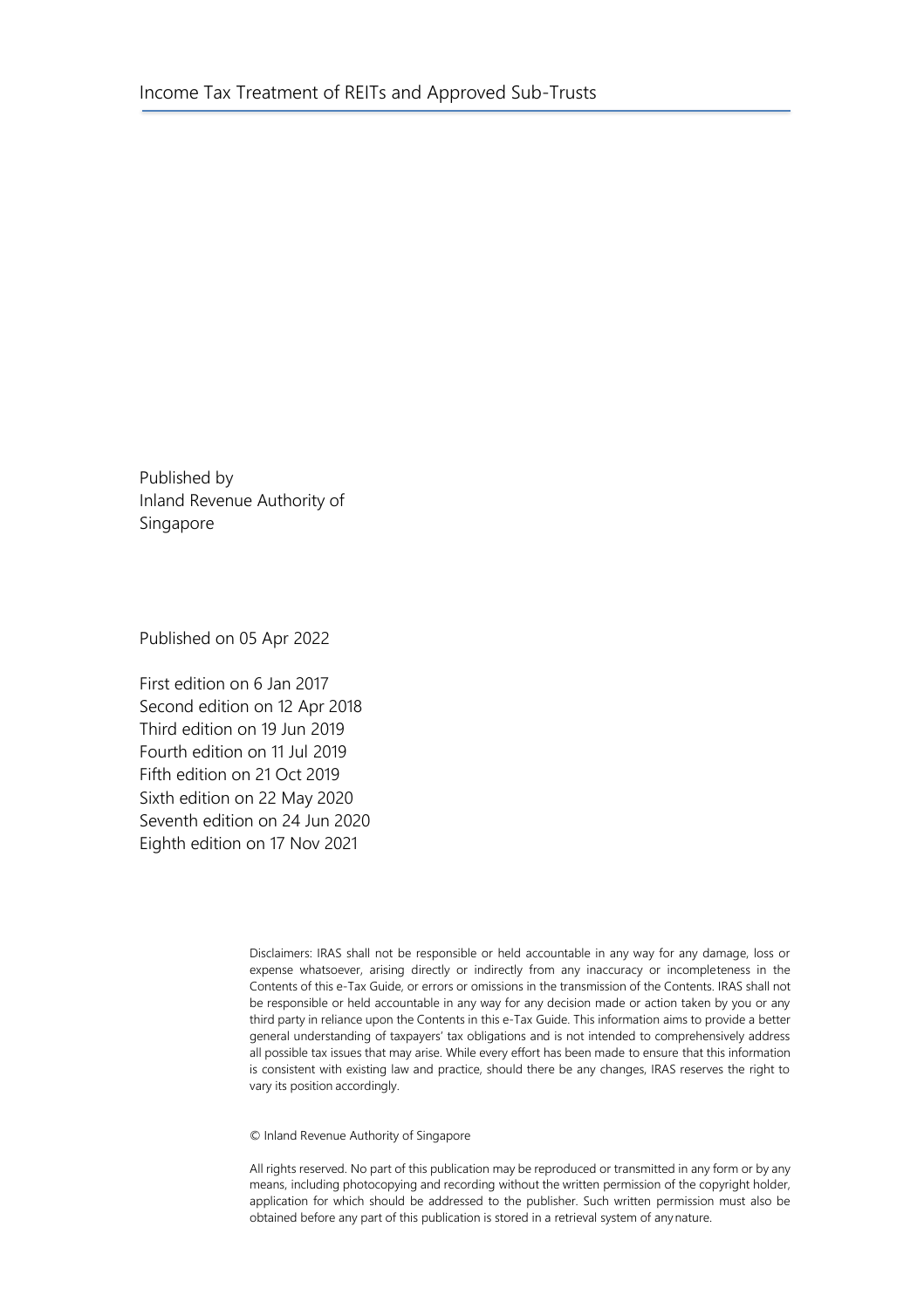# **Table of Contents**

| 1.  |                                                                       |
|-----|-----------------------------------------------------------------------|
| 2.  |                                                                       |
| 3.  |                                                                       |
| 4.  |                                                                       |
| (A) |                                                                       |
| 5.  |                                                                       |
| 6.  |                                                                       |
| 7.  |                                                                       |
| 8.  |                                                                       |
| (B) | Income Tax Treatment of an Approved Sub-trust of a REIT13             |
| 9.  |                                                                       |
| (C) |                                                                       |
| 10. |                                                                       |
| 11. |                                                                       |
| 12. |                                                                       |
| 13. |                                                                       |
|     | 14. Claim for Refund of Tax Over Deducted from Distributions 19       |
| 15. |                                                                       |
| 16. |                                                                       |
| (D) |                                                                       |
| 17. |                                                                       |
| 18. | Extension of Time for Distribution of Taxable Specified Income of the |
|     |                                                                       |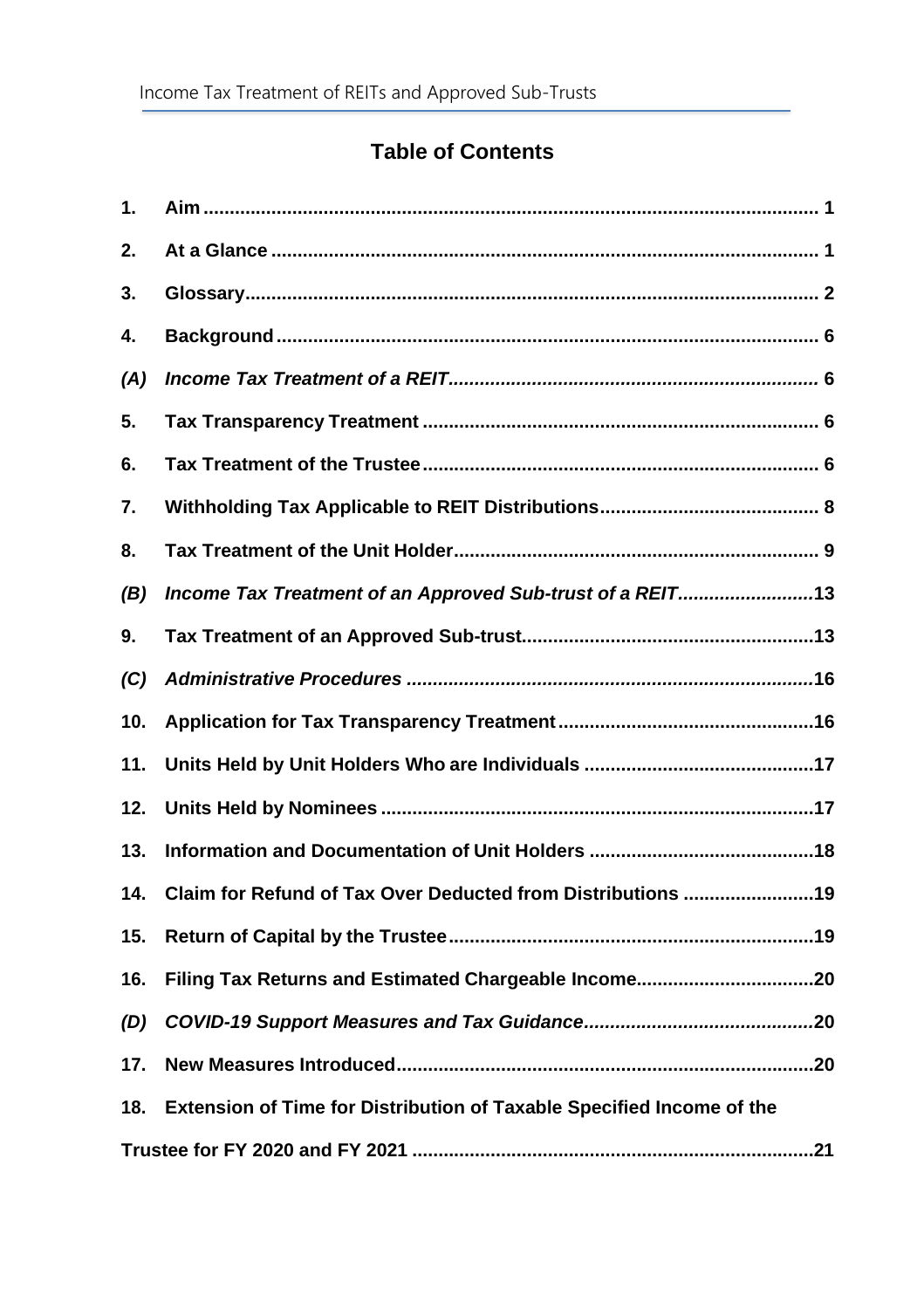Income Tax Treatment of REITs and Approved Sub-Trusts

| 19. Taxability of REITs' Rental Income that are Suspended from Collection    |  |
|------------------------------------------------------------------------------|--|
|                                                                              |  |
| 20. Treatment of Over-Distribution of Taxable Specified Income in Earlier    |  |
|                                                                              |  |
| 21. Deductibility of Impairment Losses on Lease Receivables that are Credit- |  |
|                                                                              |  |
|                                                                              |  |
|                                                                              |  |
| Annex 1 - Application Form for Tax Transparency Treatment30                  |  |
| Annex 2 – Joint Undertaking by the Trustee and Manager34                     |  |
|                                                                              |  |
| Annex 4 – Declaration and Undertaking for the Purpose of Applying for        |  |
|                                                                              |  |
| Annex 5 - Claim for Refund of Tax Over Deducted from Distributions 42        |  |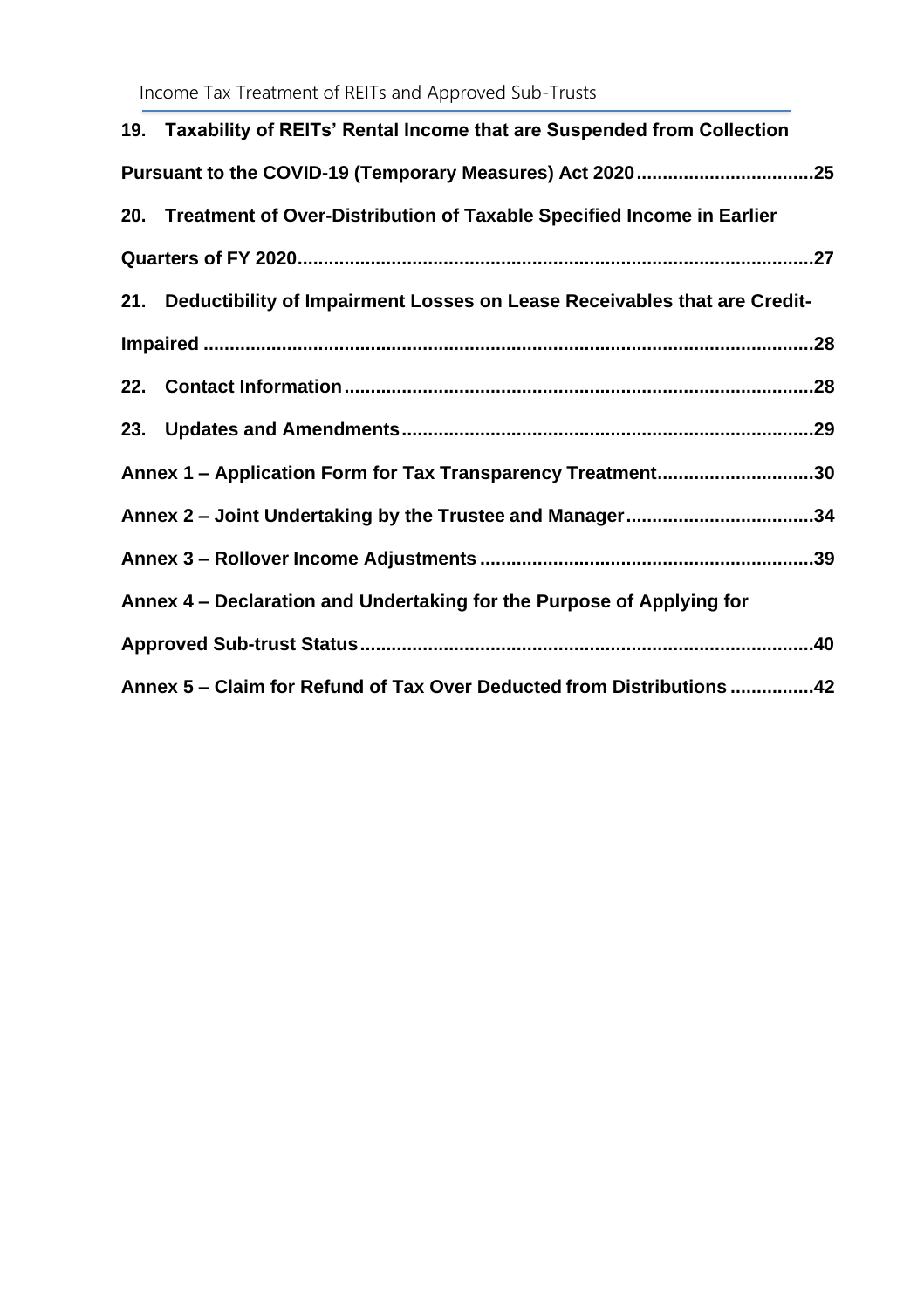#### <span id="page-4-0"></span>**1. Aim**

- 1.1 This e-Tax guide explains the income tax treatment for a real estate investment trust ("REIT") and an approved sub-trust of a REIT.
- 1.2 The guide will be relevant to you if you are a trustee<sup>1</sup>, manager, unit holder or potential investor of a REIT and an approved sub-trust of a REIT.

#### <span id="page-4-1"></span>**2. At a Glance**

- 2.1 The Comptroller of Income Tax ("CIT") will accord tax transparency treatment to a REIT on the specified income distributed by the trustee, subject to certain conditions. The specified income will not be taxed in the hands of the trustee of the REIT, but will only be taxed in the hands of the unit holders, unless the unit holders are specifically exempted from tax.
- 2.2 This e-Tax guide sets out the:
	- a. tax transparency treatment;
	- b. tax treatment of the trustee;
	- c. withholding tax applicable to REIT distributions;
	- d. tax treatment of the unit holder; and
	- e. administrative procedures:
		- i. Application for tax transparency treatment;
		- ii. Application for an approved sub-trust of a REIT;
		- iii. Units held by unit holders who are individuals;
		- iv. Units held by nominees;
		- v. Information and documentation of unit holders;
		- vi. Claim for refund of tax over deducted from distributions;
		- vii. Return of capital by the trustee; and
		- viii. Filing tax returns and estimated chargeable income.

<sup>1</sup> The e-Tax guide "Tax Exemption under Section 13(12) for Specified Scenarios, Real Estate Investment Trusts and Qualifying Offshore Infrastructure Project/Asset" may be relevant to the trustee/manager.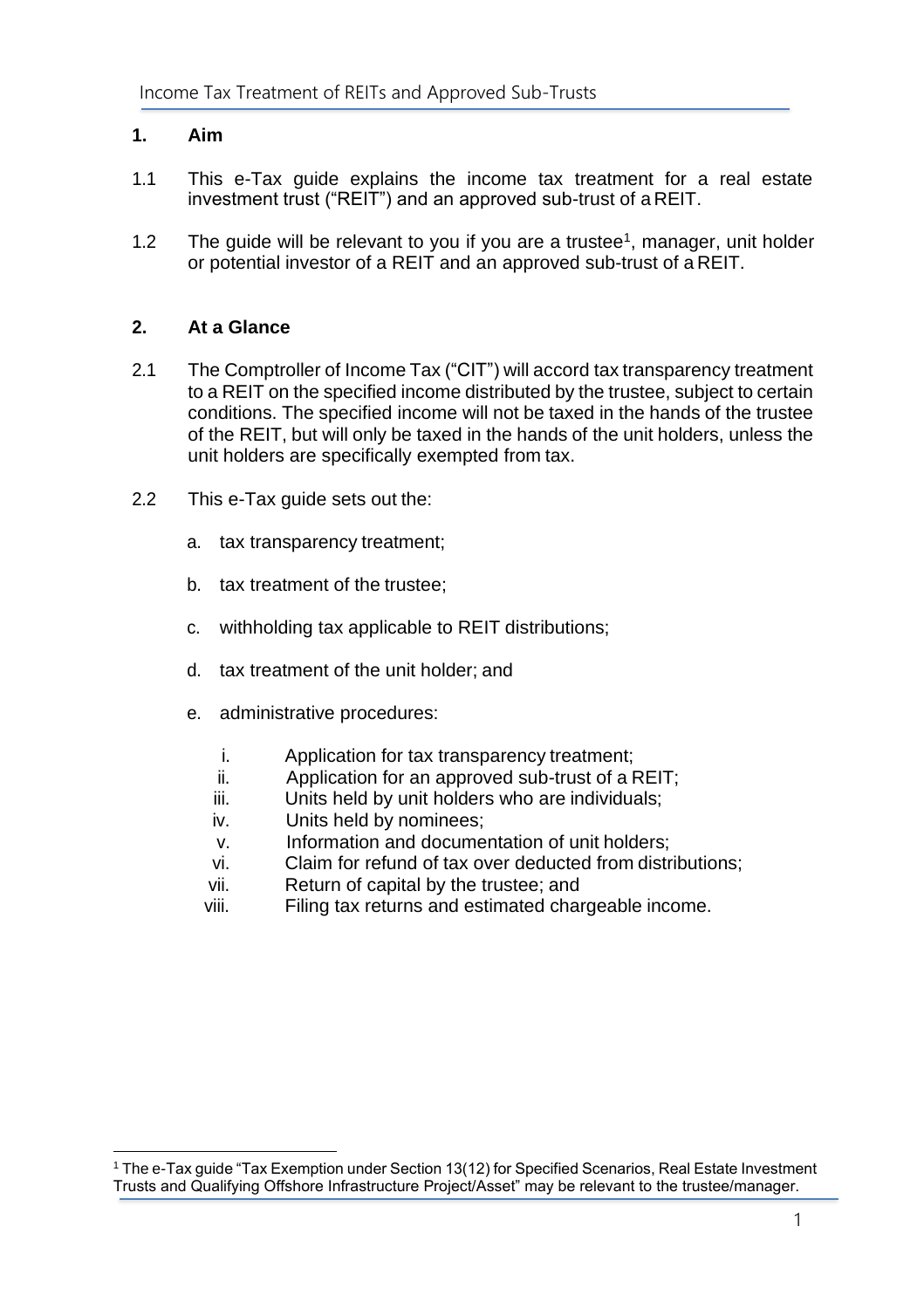## <span id="page-5-0"></span>**3. Glossary**

## **3.1 Approved Sub-trust of a REIT**

This refers to a sub-trust of a REIT which has been granted an approved subtrust status as it has met the qualifying conditions set out in paragraph 9.1 of the e-tax guide.

## **3.2 Qualifying Non-resident Fund**

This refers to a non-resident fund that qualifies for tax exemption under section 13D, 13U or 13V<sup>2</sup> of the Income Tax Act 1947 ("ITA") and:

- does not have any permanent establishment in Singapore (other than a fund manager in Singapore); or
- carries on any operation through a permanent establishment in Singapore (other than a fund manager in Singapore), where the funds used by that qualifying fund to acquire the units in the REIT are not obtained from that operation.

For this purpose, a non-resident fund refers to a fund being a non-resident company, a partnership where all partners are non-residents, a trust administered by a non-resident trustee, or a non-resident entity.

## **3.3 Qualifying Non-resident Non-individual Unit Holder**

This refers to a non-resident non-individual unit holder who:

- does not have any permanent establishment in Singapore; or
- carries on any operation through a permanent establishment in Singapore, where the funds used by that person to acquire the units in the REIT are not obtained from that operation.

## **3.4 Qualifying Unit Holders**

Qualifying unit holders<sup>3</sup> will receive distributions from the trustee of a REIT without deduction of tax. They comprise:

- i. an individual;
- ii. a company incorporated and resident in Singapore;

<sup>2</sup> The previous section 13CA, 13X and 13Y has been renumbered to section 13D, 13U and 13V respectively.

<sup>&</sup>lt;sup>3</sup> Do not include a person acting in the capacity of a trustee.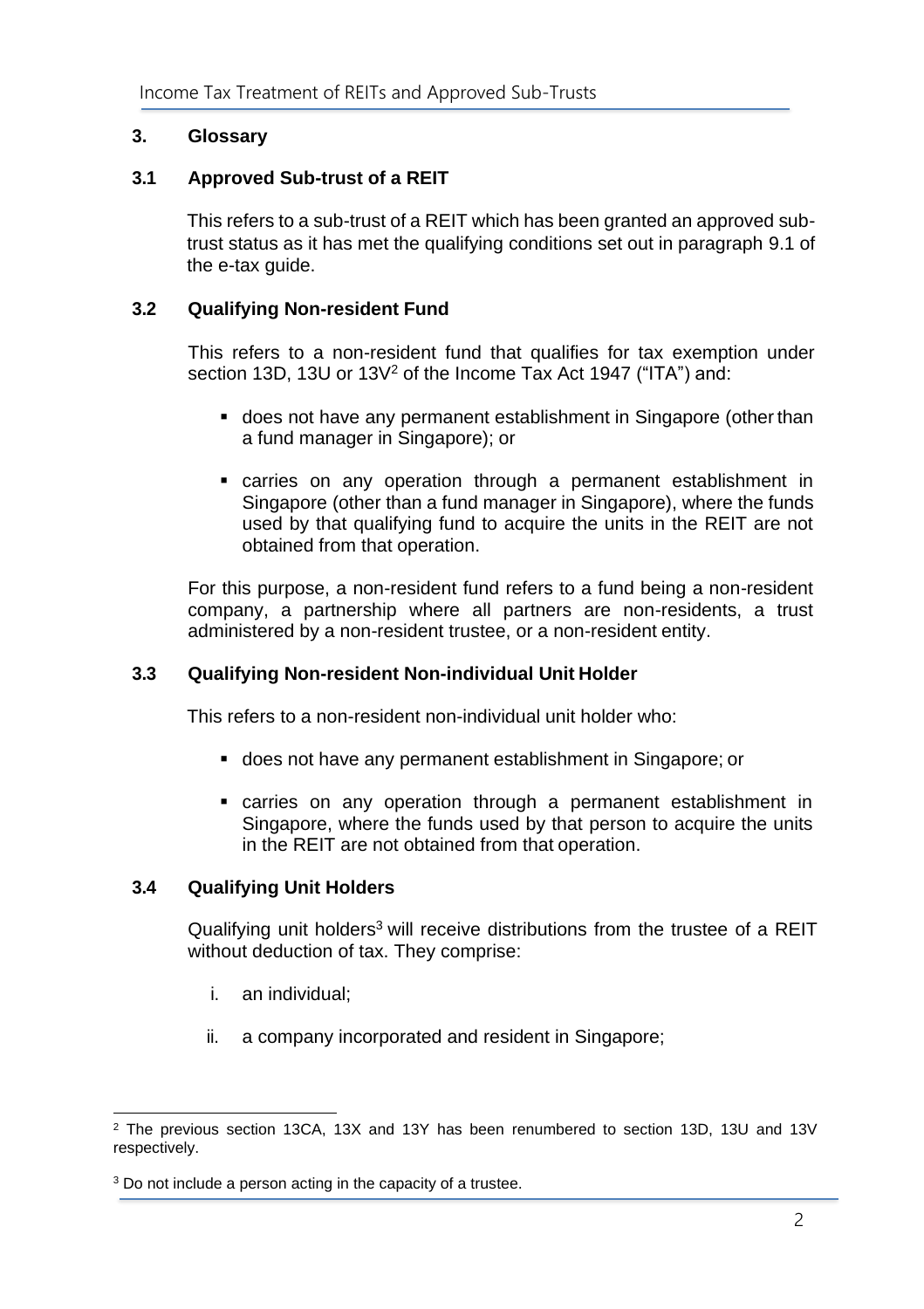- $iii.$  a Singapore branch<sup>4</sup> of a company incorporated outside Singapore;
- iv. a body of persons<sup>5</sup> incorporated or registered in Singapore, including a charity registered under the Charities Act 1994 or established by any written law, a town council, a statutory board, a co-operative society registered under the Co-operative Societies Act 1979 or a trade union registered under the Trade Unions Act 1940;
- v. an international organisation that is exempt from tax on such distributions by reason of an order made under the International Organisations (Immunities and Privileges) Act 1948<sup>6</sup>; and
- vi. real estate investment trust exchange-traded funds ("REIT ETFs") which have been accorded the tax transparency treatment<sup>7</sup>.

#### **3.5 REIT**

For income tax purposes, a REIT $<sup>8</sup>$  refers to a trust that is constituted as a</sup> collective investment scheme authorised under section 286 of the Securities and Futures Act 2001 and listed on the Singapore Exchange, and that invests or proposes to invest in immovable property and immovable property- related assets.

## **3.6 REIT ETF**

For income tax purposes, a REIT ETF refers to a trust that is constituted as a collective investment scheme authorised under section 286 of the Securities and Futures Act 2001 and listed on the Singapore Exchange, and that only invests or proposes to invest in REITs as its underlying investment portfolio.

 $4$  For distributions received before 1 January 2015 by a Singapore branch, the branch must have obtained the CIT's approval for distributions to be made to it by the REIT without deduction of tax. For distributions received on or after 1 January 2015, a Singapore branch will receive such distributions without deduction of tax and there is no need for the branch to obtain prior approval from CIT.

 $5$  As defined in section 2(1) of the ITA.

<sup>6</sup> Section 45G(4B) of the ITA.

<sup>&</sup>lt;sup>7</sup> For information on the tax treatment of REIT ETFs, please refer to the e-Tax Guide "Income Tax Treatment of Real Estate Investment Trust Exchange-Traded Funds".

<sup>8</sup> As defined in section 43(10) of the ITA.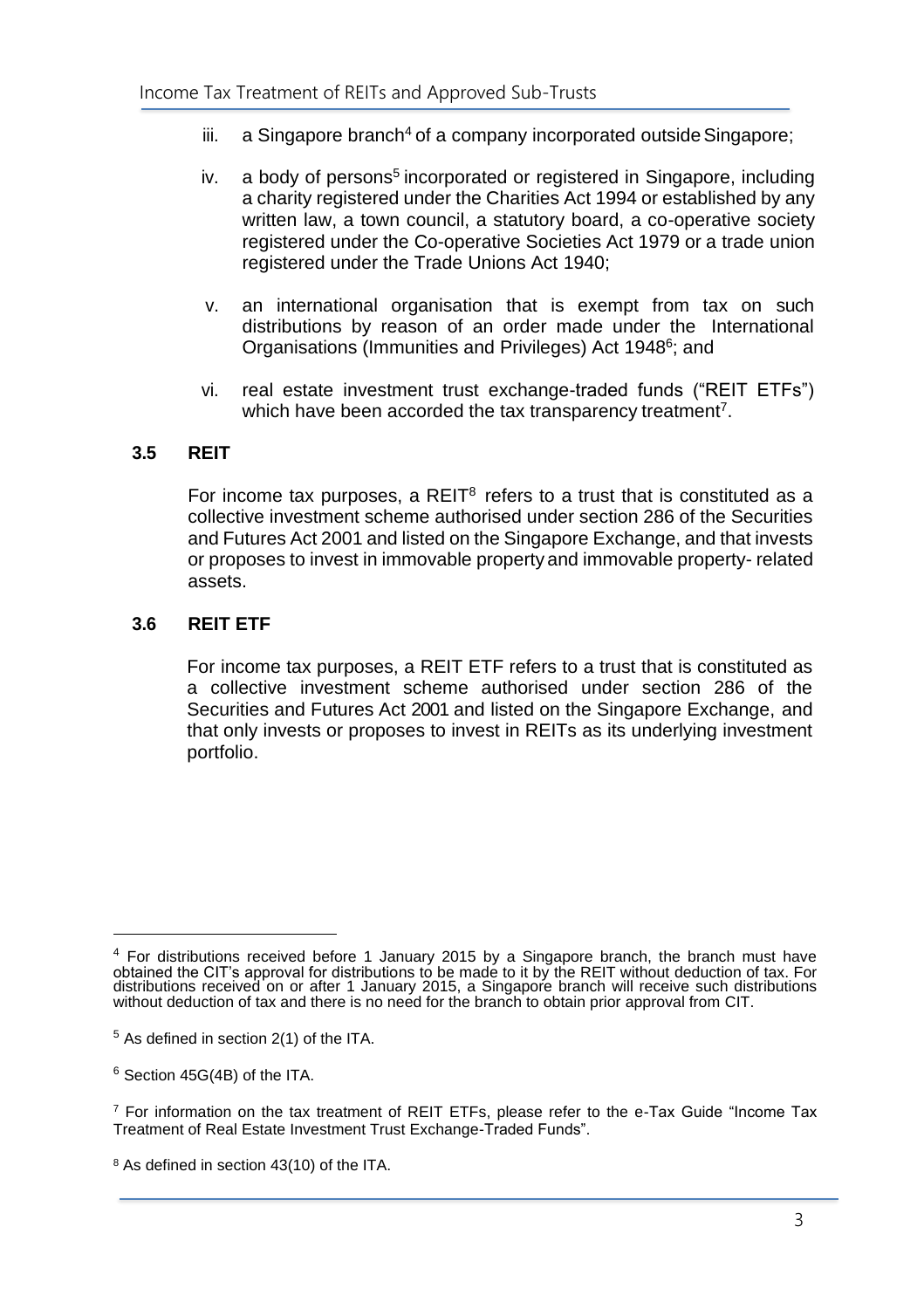## **3.7 Rental Support Payment**

Rental support payment<sup>9</sup> in relation to immovable property, means any payment:

- a. made under an agreement
	- i. made at the time of the sale mentioned in section  $43(2A)(a)(v)(A)$ or 43(2A)(b)(iii)(A) of the ITA; and
	- ii. that provides for such payment to be made only for a fixed period of time; and
- b. that is intended to compensate a party to the agreement in the event that the amount of rental income from the property over a period of time is less than an amount agreed as the expected rental income for such period, taking into account prevailing and forecasted market conditions at the time of that sale.

## **3.8 Specified Income of a REIT**

The types of REIT income that qualify for tax transparency treatment under section 43(2A)(a) and (b) of the ITA are:

- a. rental income or income from the management or holding of immovable property but not including gains from the disposal of immovable property;
- b. income that is ancillary to the management or holding of immovable property<sup>10</sup> but not including gains from the disposal of immovable property;
- c. income that is payable out of rental income or income from the management or holding of immovable property in Singapore, but not out of gains from the disposal of such immovable property;
- d. rental support payment that is paid to the trustee on or after 29 December 2016 by:
	- i. the seller who sold to the trustee the property or any interest in the owner of the property;
	- ii. a person who wholly owns (directly or indirectly) the seller; or
	- iii. any other person approved by the Comptroller.

The rental support payment must be on an open market value basis. Any amount of rental support payment which is in excess of the shortfall in

<sup>9</sup> As defined in section 43(10) of the ITA.

<sup>&</sup>lt;sup>10</sup> This refers to income that the trustee derives from carrying out activities ancillary to its primary activities of managing or holding immovable properties. Examples of such income include interest income derived by the trustee from placing cash surpluses in bank deposits or debt securities.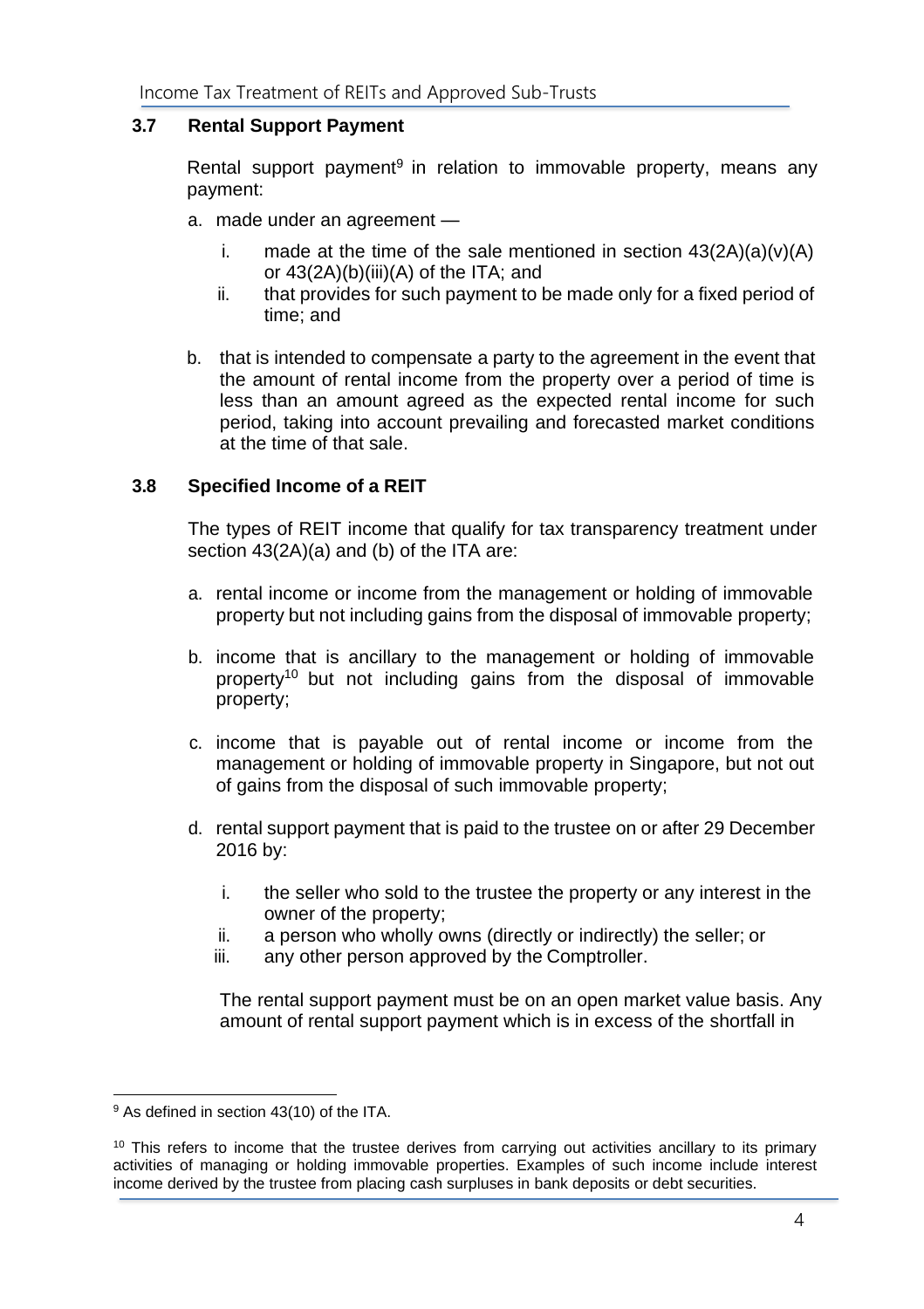market rental income will not be granted tax transparency and will be taxed in the hands of the trustee; and

- e. distribution from an approved sub-trust<sup>11</sup> of the REIT in cash out of the following types of income:
	- i. rental income or income from the management or holding of immovable property but not including gains from the disposal of immovable property;
	- ii. income that is ancillary to the management or holding of immovable property but not including gains from the disposal of immovable property; and
	- iii. rental support payment that is paid to the trustee of the sub-trust on or after 29 December 2016 by:
		- a) the seller who sold to the trustee the property or any interest in the owner of the property;
		- b) a person who wholly owns (directly or indirectly) the seller; or
		- c) any other person approved by the Comptroller.

The rental support payment must be on an open market value basis. Any amount of rental support payment which is in excess of the shortfall in market rental income will not be granted tax transparency and will be taxed in the hands of the trustee of the sub-trust.

<sup>11</sup> Tax transparency treatment will only be accorded to the distributions of a REIT made out of the distribution it receives from an approved sub-trust, if the sub-trust enjoys approved sub-trust status during the period the sub-trust derived its income (out of which the distribution is made) and at the point of distribution to the REIT.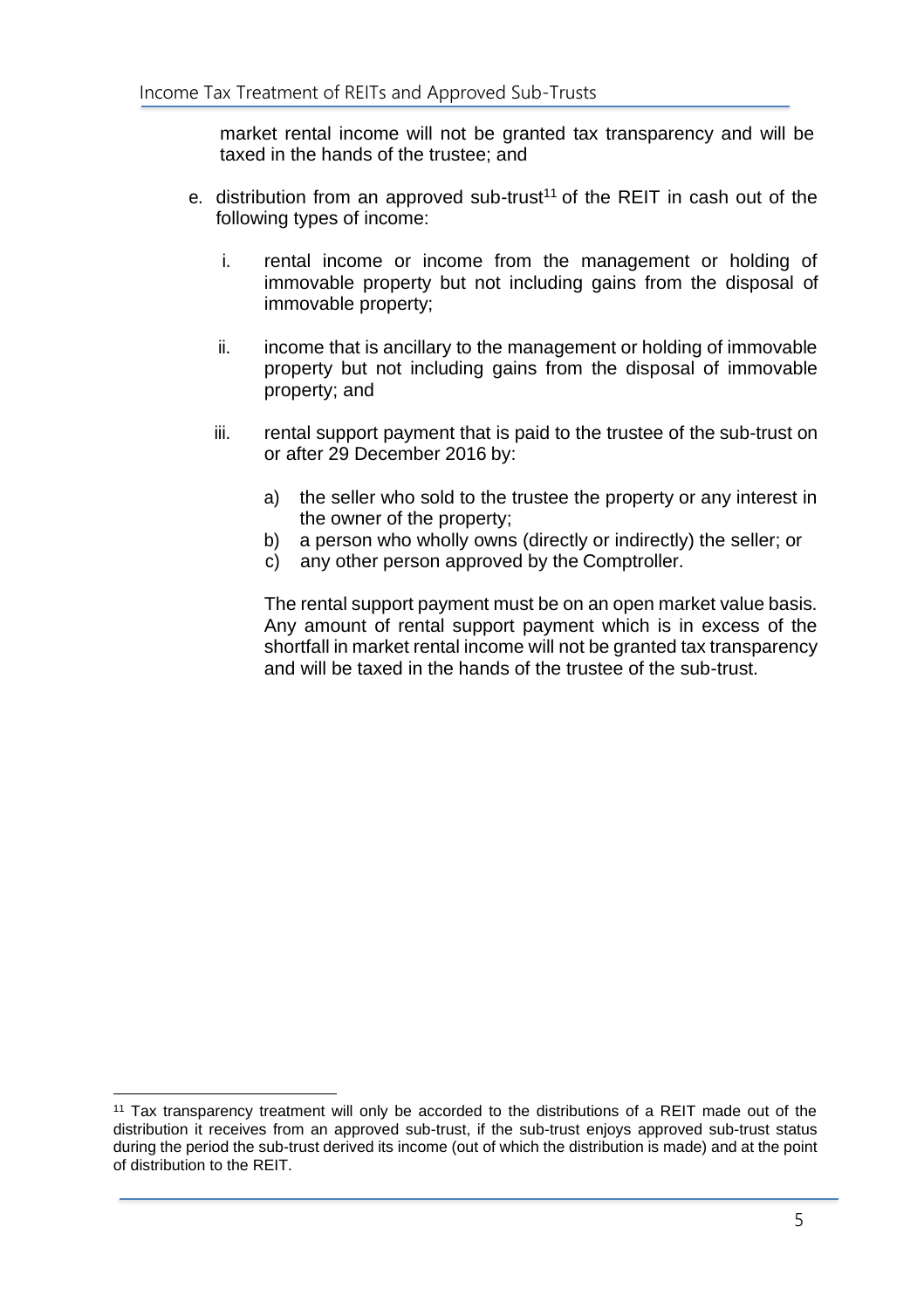## <span id="page-9-0"></span>**4. Background**

4.1 This e-Tax guide provides details on the tax transparency treatment on certain types of income derived and distributed by the trustee of a REIT and an approved sub-trust of a REIT as well as the administrative procedures relating to the tax treatment.

## <span id="page-9-1"></span>*(A) Income Tax Treatment of a REIT*

## <span id="page-9-2"></span>**5. Tax Transparency Treatment**

- 5.1 Under section 43(2) of the ITA, the CIT may agree not to charge the trustee of a trust with any tax, and to subject the beneficiary to tax on the distribution received from the trustee.
- 5.2 The trustee/manager of a proposed/newly constituted REIT or its sponsor needs only to submit an application form (see paragraph 10 for details) to the CIT to apply for the tax transparency treatment.
- 5.3 The tax transparency treatment is subject to the following conditions:
	- a. The trustee distributes at least 90% of its taxable income to the unit holders in the same year in which the income is derived by the trustee. For the avoidance of doubt, the income in this condition refers to the specified income that could be accorded the transparency treatment under section 43(2A) of the ITA; and
	- b. The trustee and manager jointly undertake to comply with section 45G of the ITA and the conditions set out in Annex 2 of this e-Tax guide.

## <span id="page-9-3"></span>**6. Tax Treatment of the Trustee**

- 6.1 A trustee of a REIT is taxed at the prevailing corporate tax rate on its income. Where the tax transparency treatment applies, the specified income that is distributed to the unit holders will not be taxed in the hands of the trustee. Consequently, the trustee is taxed on the following income that do not qualify for tax transparency treatment:
	- a. Specified income derived by the REIT but not distributed to the unit holders in the same year in which the income is derived; and
	- b. Income other than the specified income including gains from the disposal of any investments such as immovable properties, shares, etc. that are determined by the CIT to be revenue gains chargeable to tax.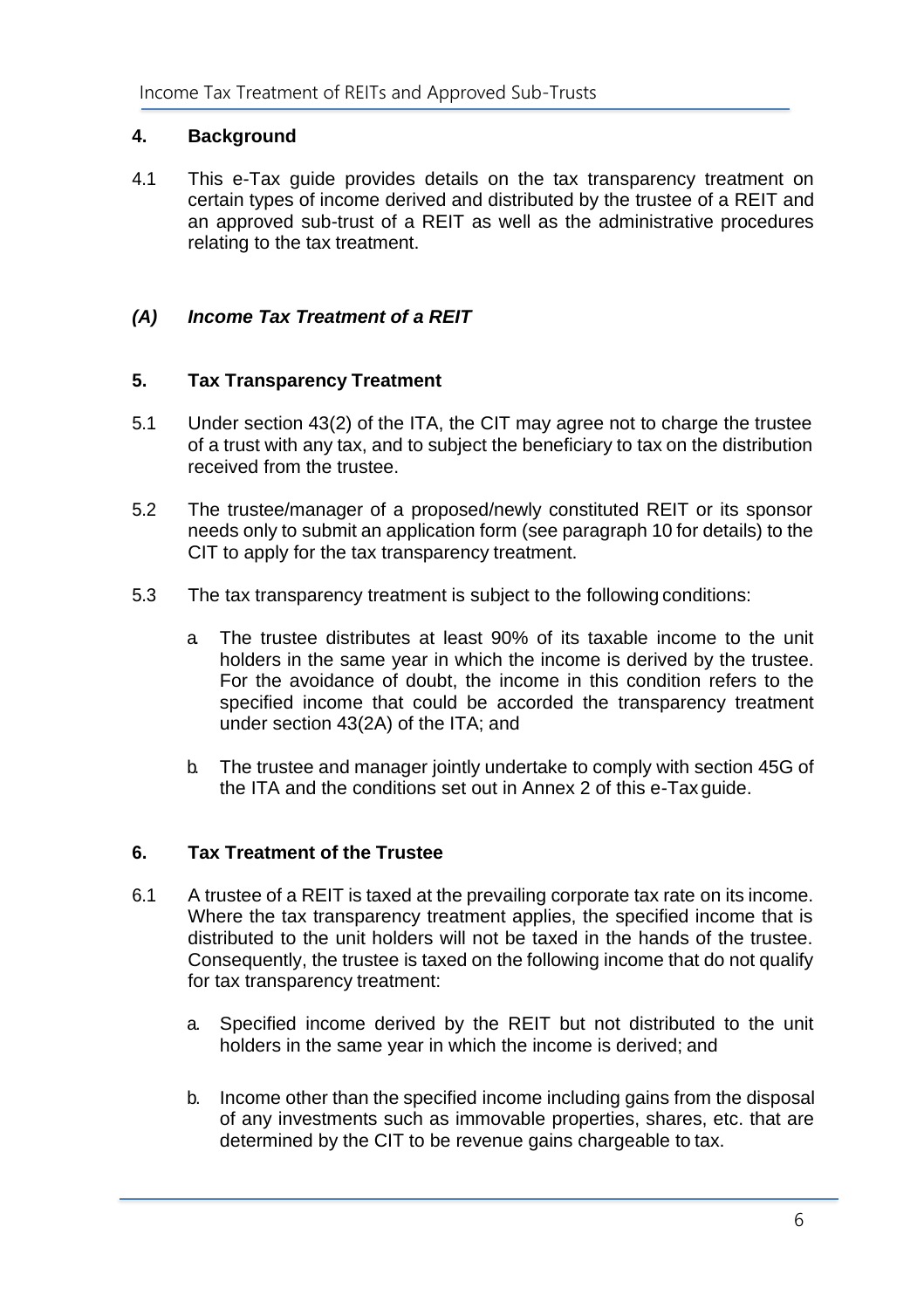- 6.2 Whether the REIT is trading in immovable properties or shares is a question of fact. The trustee can distribute gain arising from the disposal of any immovable properties or shares to the unitholders without seeking CIT's agreement<sup>12</sup> on the nature of the gain and its taxability<sup>13</sup>. Where the gain from the disposal of any investment is revenue in nature, the trustee will be liable to tax on the assessment raised on the revenue gain.
- 6.3 The trustee of a REIT will not be taxed on any distribution from the trustee of an approved sub-trust of a REIT that is made out of income that has been subjected to tax at the sub-trust level. If the trustee of the REIT onward distributes such distribution to its unit holders, such distribution will also be not taxed in the hands of the unit holders.

## **Distributions out of specified income in units (in lieu of cash)**

- 6.4 The trustee may make distributions out of specified income either in cash or units in the REIT<sup>14</sup>. For distributions made in units in the REIT, the trustee has to provide a confirmation in writing at the time of submitting the tax return, that the following conditions have been met for distributions made in the relevant period:
	- a The distribution is made on or after 1 April 2012<sup>15</sup>, out of specified income and the distribution is made in the same year in which the income is derived by the trustee (more details at paragraph 8.11);
	- b. Before making the distribution, the trustee has given to all unit holders receiving the distribution an option to receive the same, either in cash or units in the REIT; and
	- c. The trustee has sufficient cash available<sup>16</sup> on the date of such distribution to demonstrate that it could have made the distribution fully in cash had no option of choosing between the distributions in cash or units in the REITs been given to the unit holders.

<sup>&</sup>lt;sup>12</sup> For disposals made on or after 3 November 2015.

<sup>&</sup>lt;sup>13</sup> If the trustee of the REIT distributes the gain, such distribution will not be taxed in the hands of the unit holders.

<sup>&</sup>lt;sup>14</sup> The option of making distributions in units does not apply to the sub-trust of a REIT.

<sup>&</sup>lt;sup>15</sup> As announced in Budget 2012. The distribution that was made at any time from 1 July 2009 to 31 December 2010 would also qualify under the temporary measure granted to address difficulties faced by REITs during the 2009 financial crisis.

<sup>&</sup>lt;sup>16</sup> "Sufficient cash available" includes the credit facilities that the trustee of the REIT has actually obtained from its banks/financial institutions for the specific purpose of making the distribution. CIT may call for supporting documents for verification purposes.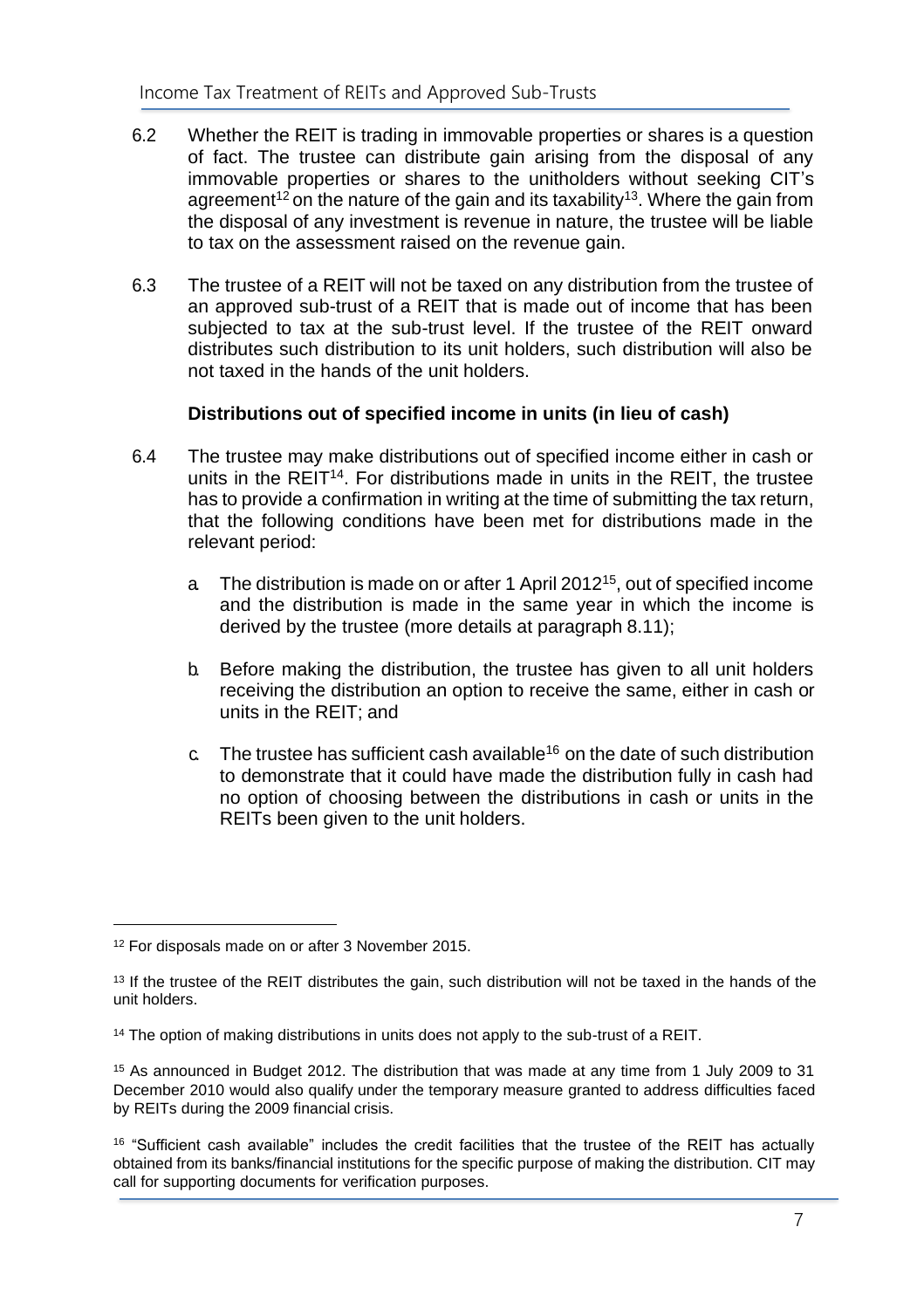6.5 Such distributions in units will be taxed in the hands of the unit holders as if they had received the distributions in cash, unless they are specifically exempted from tax on such distributions.

## **Rollover Income Adjustments**

- 6.6 A REIT may fail to distribute according to its distribution policy due to differences in rounding off a distribution per unit to the nearest cent. For example, a REIT which has a 100% distribution policy could only distribute 99% due to such rounding off. The CIT allows such rounding difference to be added to or deducted from the taxable specified income/ tax exempt income of the trustee for the next distribution. This arrangement, known as the "Rollover Income Adjustments" ("RIA"), is accepted based on the understanding that:
	- a. the shortfall in distribution is not material;
	- b. no major issue that would cause undue delay in reaching the agreement with the CIT is envisaged; and
	- c. CIT reserves the right to review such arrangement as and when needed.
- 6.7 In compliance with the conditions for tax transparency treatment, the trustee is required to distribute at least 90% of its taxable specified income to the unit holders. However, the taxable specified income as computed by the CIT may be different from that determined by the trustee for distribution purpose. To ease tax compliance and governance, the CIT allows the above difference to be included as RIA for the next distribution immediately after the difference has been agreed<sup>17</sup> with the CIT.

## **Tax exempt income**

- 6.8 Where the tax exempt income as computed by the CIT is different from that determined by the trustee for distribution purpose, the difference is to be included as RIA for the next distribution of the tax exempt income.
- 6.9 Examples of RIA computation are at Annex 3. Please also refer to paragraph 8.13.

## <span id="page-11-0"></span>**7. Withholding Tax Applicable to REIT Distributions**

7.1 Withholding tax requirement under section 45G of the ITA applies to distributions made to non-resident non-individual unit holders. The trustee has to deduct tax at the prevailing corporate tax rate<sup>18</sup> from the gross

<sup>&</sup>lt;sup>17</sup> Where taxpayer does not agree with the CIT's adjustments, the CIT may tax the amount under dispute and issue a Notice of Assessment so that the dispute can be resolved in a timely manner.

 $18$  This withholding tax is not a final tax.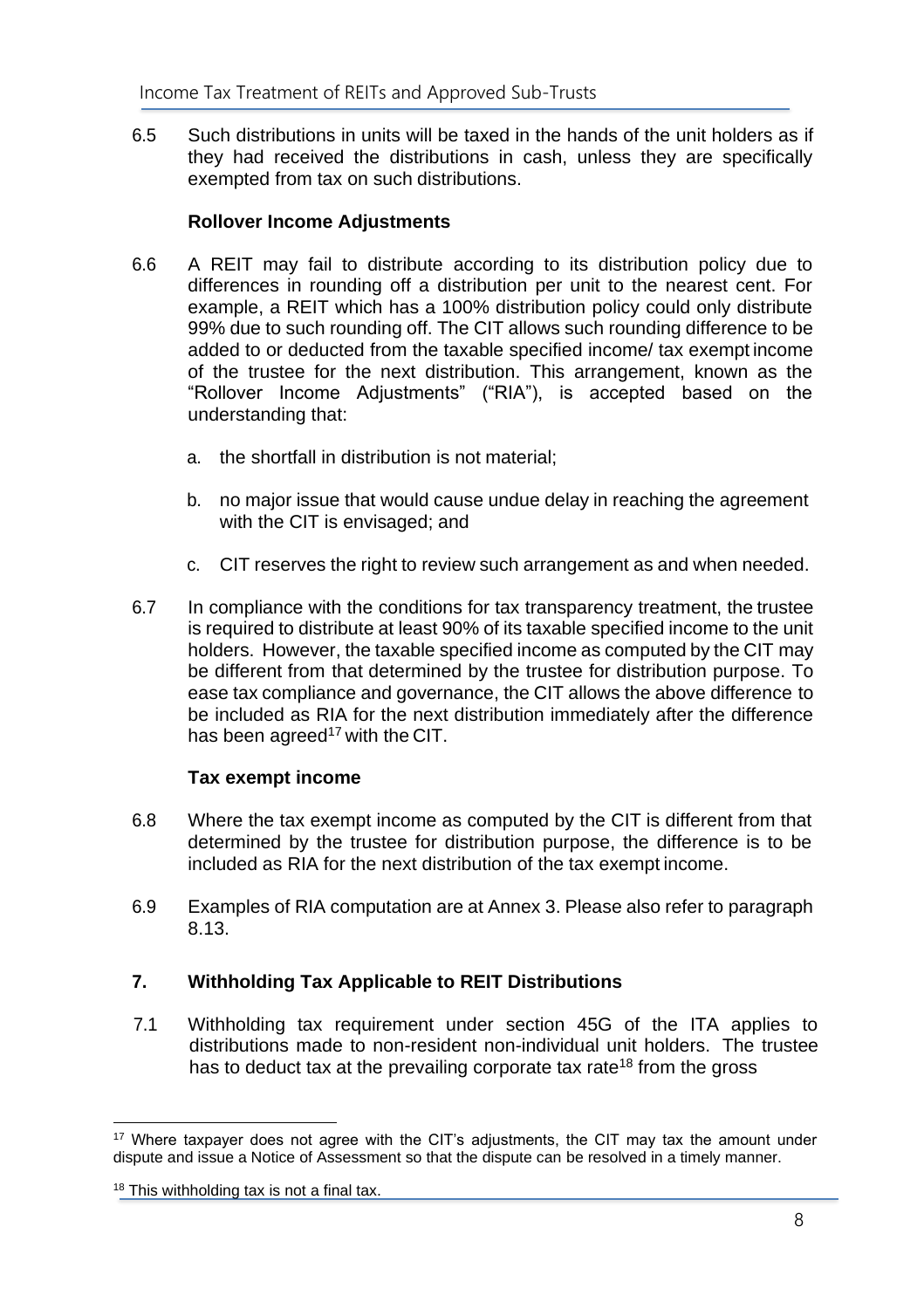distributions except for distributions made to qualifying non-resident nonindividual unit holders. During the period from 18 February 2005 to 31 December 2025<sup>19</sup>, the tax rate is 10%. The tax deducted at the rate of 10% is a final tax.

7.2 The withholding tax rate of 10% will also apply to REIT distributions made to a qualifying non-resident fund during the period from 1 July 2019 to 31 December 2025.

## <span id="page-12-0"></span>**8. Tax Treatment of the Unit Holder**

8.1 Whether the distribution is taxed in the hands of the unit holder will depend on the type of income from which the distribution is made by the REIT and the type of unit holder<sup>20</sup>.

## **Types of Distributions**

- 8.2 A unit holder may receive distributions from a REIT which are made out of the following:
	- a. Specified income that is granted tax transparency treatment;
	- b. Income that has been taxed on the trustee;
	- c. Non-taxable income/receipts; and
	- d. Non-income like operating cash flows, unrealised income etc.

## *Distributions made out of specified income that is granted tax transparency treatment*

8.3 The table below shows the tax treatment of the distributions based on the types of unit holders:

<sup>19</sup> Section 43(3B) of the ITA.

 $20$  For the avoidance of doubt, the tax treatment described in this section does not apply to the distributions received by security holders on hybrid securities issued by a REIT that are regarded as equity instruments for tax purposes. The taxability of distributions in the hands of the security holders is regardless of the underlying receipts from which such distributions are made. For details of the tax treatment of distributions received by security holders on hybrid securities issued by REITs, please refer to the IRAS e-Tax Guide on "Income Tax Treatment of Hybrid Instruments", published on 21 Oct 2019.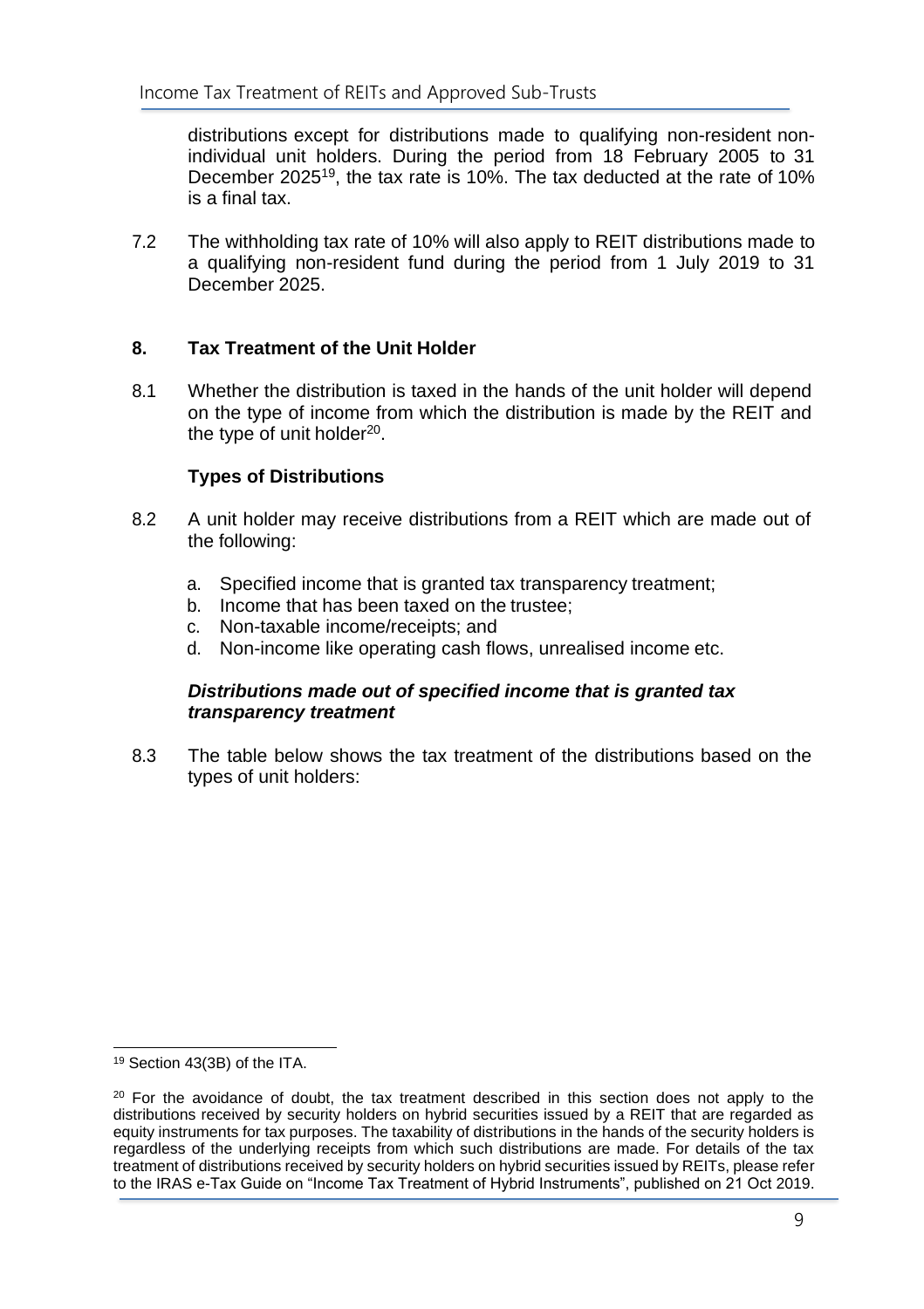|                         | <b>Unit holders</b>                                                                                                                                                                                                                                                                                                                                                                                         | <b>Tax treatment</b>                                                                                                                                                               | <b>Remark</b>                          |
|-------------------------|-------------------------------------------------------------------------------------------------------------------------------------------------------------------------------------------------------------------------------------------------------------------------------------------------------------------------------------------------------------------------------------------------------------|------------------------------------------------------------------------------------------------------------------------------------------------------------------------------------|----------------------------------------|
|                         | Individuals who derive any<br>distribution through a<br>partnership in Singapore or<br>from the carrying on of a<br>trade, business or profession                                                                                                                                                                                                                                                           | Tax at the individual's<br>tax rates                                                                                                                                               | Section                                |
|                         | Other Individuals                                                                                                                                                                                                                                                                                                                                                                                           | Exempted from tax<br>under section 13(1)(zh)<br>of the ITA                                                                                                                         | 45G of<br>the ITA<br>does not<br>apply |
| Qualifying Unit Holders | Companies incorporated<br>and resident in Singapore;<br>Singapore branches of<br>companies incorporated<br>outside Singapore for<br>distributions received on or<br>after 1 January 2015<br>Bodies of persons<br>$\bullet$<br>incorporated or registered in<br>Singapore [Refer to<br>paragraph 3.3]<br>International<br>$\bullet$<br>organisations that are<br>exempt from tax [Refer<br>to paragraph 3.3] | Tax at their respective<br>tax rates unless<br>otherwise exempt                                                                                                                    |                                        |
|                         | <b>REIT ETFs which have</b><br>been accorded the tax<br>transparency treatment                                                                                                                                                                                                                                                                                                                              | Not subject to tax in the<br>hands of the trustee of<br>REIT ETF in respect of<br>distributions made during<br>the period from 1 July<br>2018 to 31 December<br>2025 <sup>21</sup> |                                        |

 $21$  As provided under section 45G(5) of the ITA.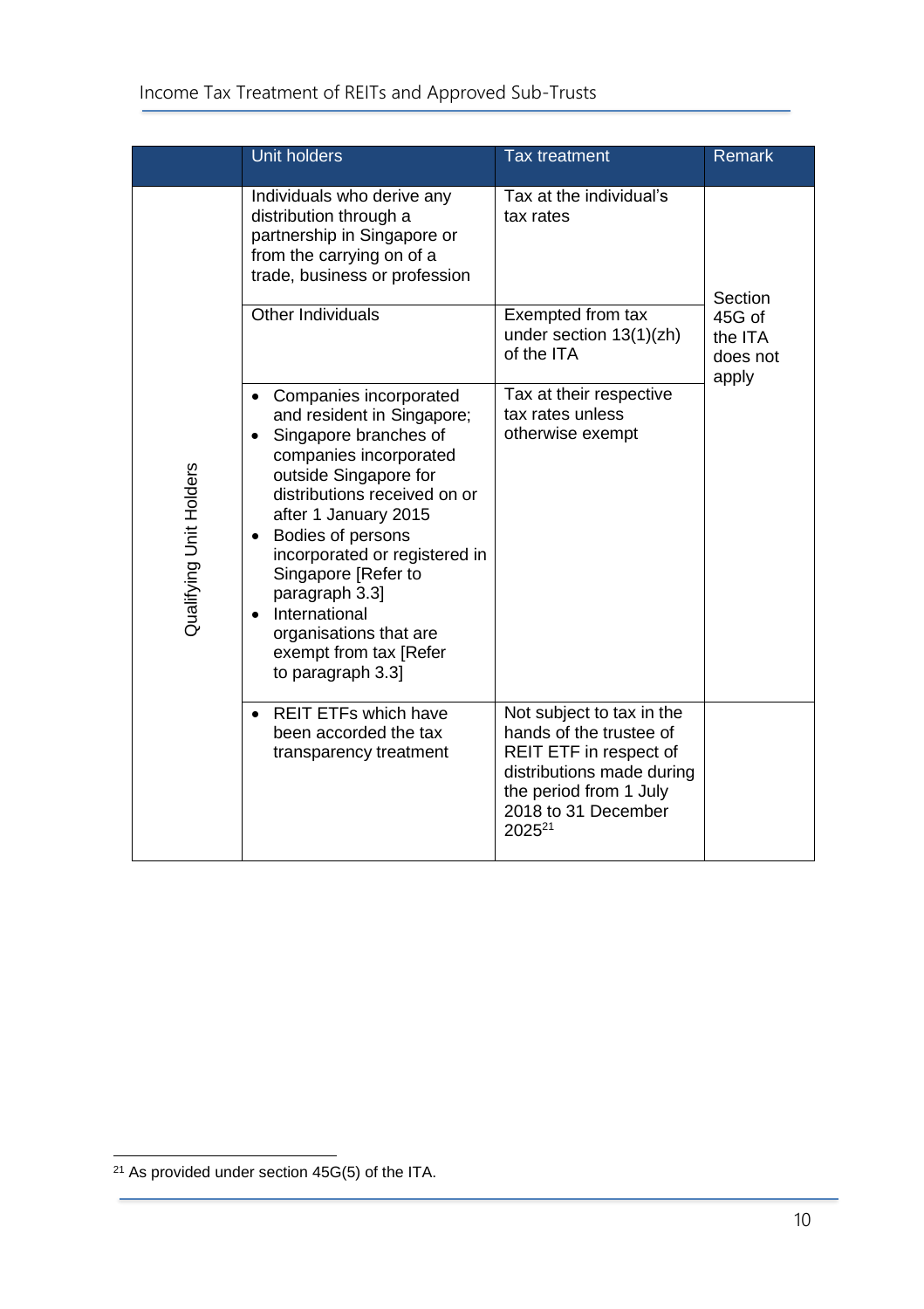|                                          | <b>Unit holders</b>                                                                                                                                        | Tax treatment                                                                                                                                                                  | <b>Remark</b>                                 |
|------------------------------------------|------------------------------------------------------------------------------------------------------------------------------------------------------------|--------------------------------------------------------------------------------------------------------------------------------------------------------------------------------|-----------------------------------------------|
|                                          | Qualifying non-resident non-<br>individuals                                                                                                                | Subject to a 10% final <sup>22</sup><br>withholding tax in respect<br>of distributions made<br>during the period from 18<br>February 2005 to 31<br>December 2025 <sup>23</sup> | Section<br>45G(1)(a)<br>of the ITA<br>applies |
| Non-Resident Non-individual unit holders | Qualifying non-resident funds                                                                                                                              | Subject to a 10% final<br>withholding tax in respect<br>of distributions made<br>during the period from 1<br>July 2019 to 31<br>December 2025 <sup>24</sup>                    |                                               |
|                                          | Others (e.g. Singapore<br>branches of non-resident<br>company without waiver of<br>withholding tax for distributions<br>received before 1 January<br>2015) | Subject to withholding<br>tax at the prevailing<br>corporate tax rate <sup>25</sup>                                                                                            | Section<br>45G(1)(b)<br>of the ITA<br>applies |

Income Tax Treatment of REITs and Approved Sub-Trusts

<sup>&</sup>lt;sup>22</sup> The unit holders cannot claim any expenses against the distributions received.

<sup>23</sup> As provided under section 43(3B) of the ITA.

<sup>24</sup> As announced in Budget 2019.

<sup>&</sup>lt;sup>25</sup> The tax deducted is not a final tax. The unit holder may submit a tax return to claim allowable expenses under the ITA and section 46(1)(d) of the ITA credit in respect of the tax deducted to obtain a refund of any tax deducted in excess of its actual tax liability.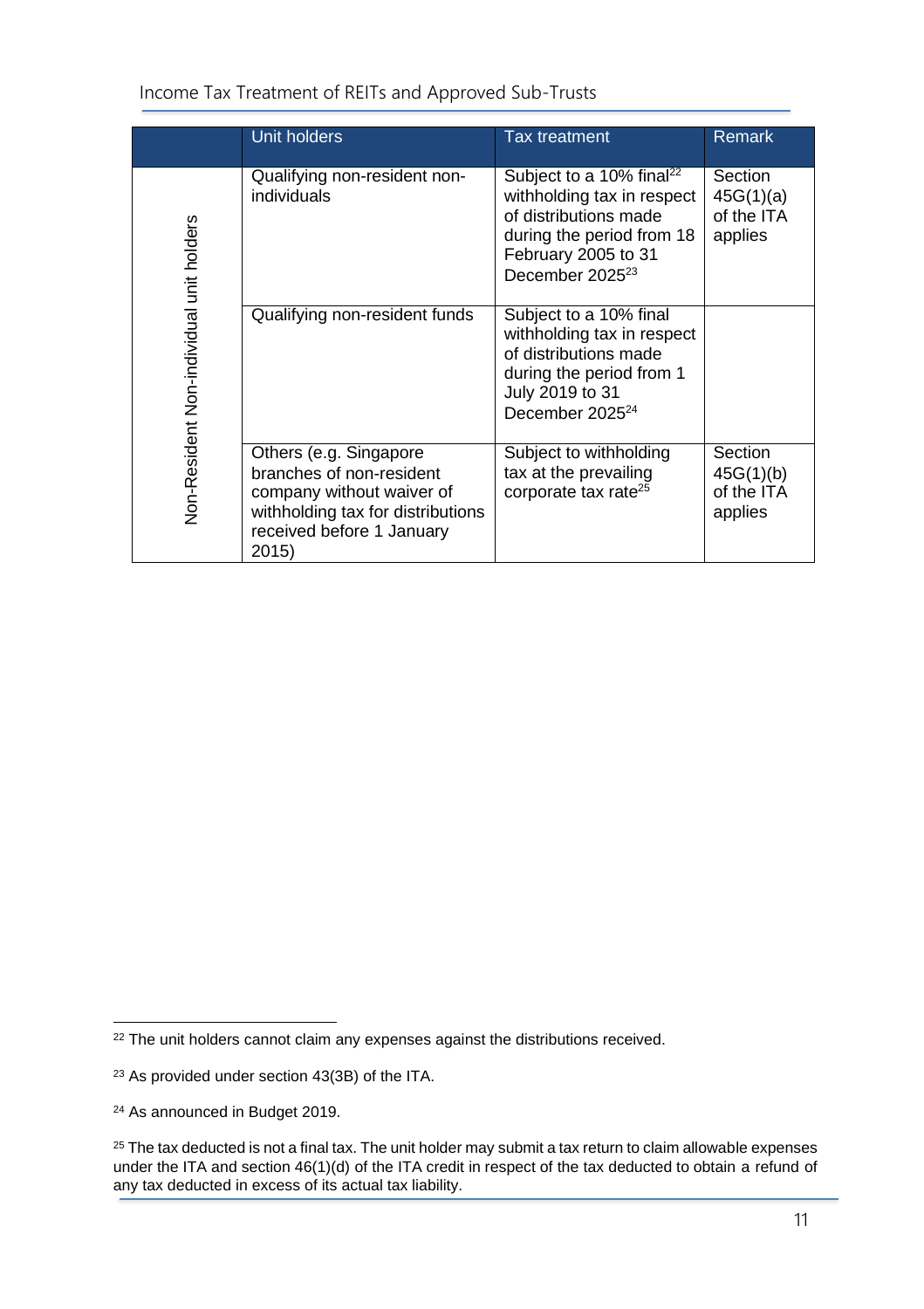## *Distributions made out of income that has been taxed on the trustee*

8.4 Distributions made out of income that has been taxed on the trustee will not be subject to further tax when distributed to the unit holders. Accordingly, the unit holders will not be able to claim a tax credit in respect of the tax paid at the trustee level.

## *Distributions made out of non-taxable income/receipts*

- 8.5 Non-taxable income/receipts of a REIT could be:
	- i. Capital gains or
	- ii. Tax exempt income.
- 8.6 The above non-taxable income/receipts do not form part of the statutory income of the trustee. Thus, by virtue of section 35(15) of the ITA, distributions by a trustee out of the above non-taxable income/receipts are not taxable in the hands of the unit holders.

## *Distributions made out of non-income*

- 8.7 Distributions made out of non-income (for example, operating cash flows, unrealised revaluation gains on the REIT's properties etc.) are regarded as "return of capital" in the hands of the unit holders.
- 8.8 The return of capital cannot be onward distributed as income by the unit holders and each subsequent level of unit holders. However, this condition was lifted from 1 July 2015. This means that distributions made out of nonincome by the REIT and paid/payable to the unit holders on or after 1 July 2015 will no longer be subject to this condition.
- 8.9 Unit holders should reduce their cost of units by the amount of return of capital<sup>26</sup>. For traders who are liable to income tax on gains arising from the disposal of the units, they should use the reduced cost of units to calculate the amount of taxable trading gains when the units are subsequently disposed. If the amount of return of capital exceeds the cost of the units, the excess will be subject to tax as trading income of the unit holders. The proceeds from all subsequent sales of the remaining units will also be fully taxable.

## **Character of the income distributed to unit holders**

8.10 The income distributed to the unit holders does not retain the original character of the income when it first accrues to the trustee. How the distributions are assessed in the hands of the unit holders depends on whether the unit holders are holding the REIT units for trading purpose or purposes other than trading. The distributions received by unit holders who

 $26$  As provided in section 35(15C) of the ITA.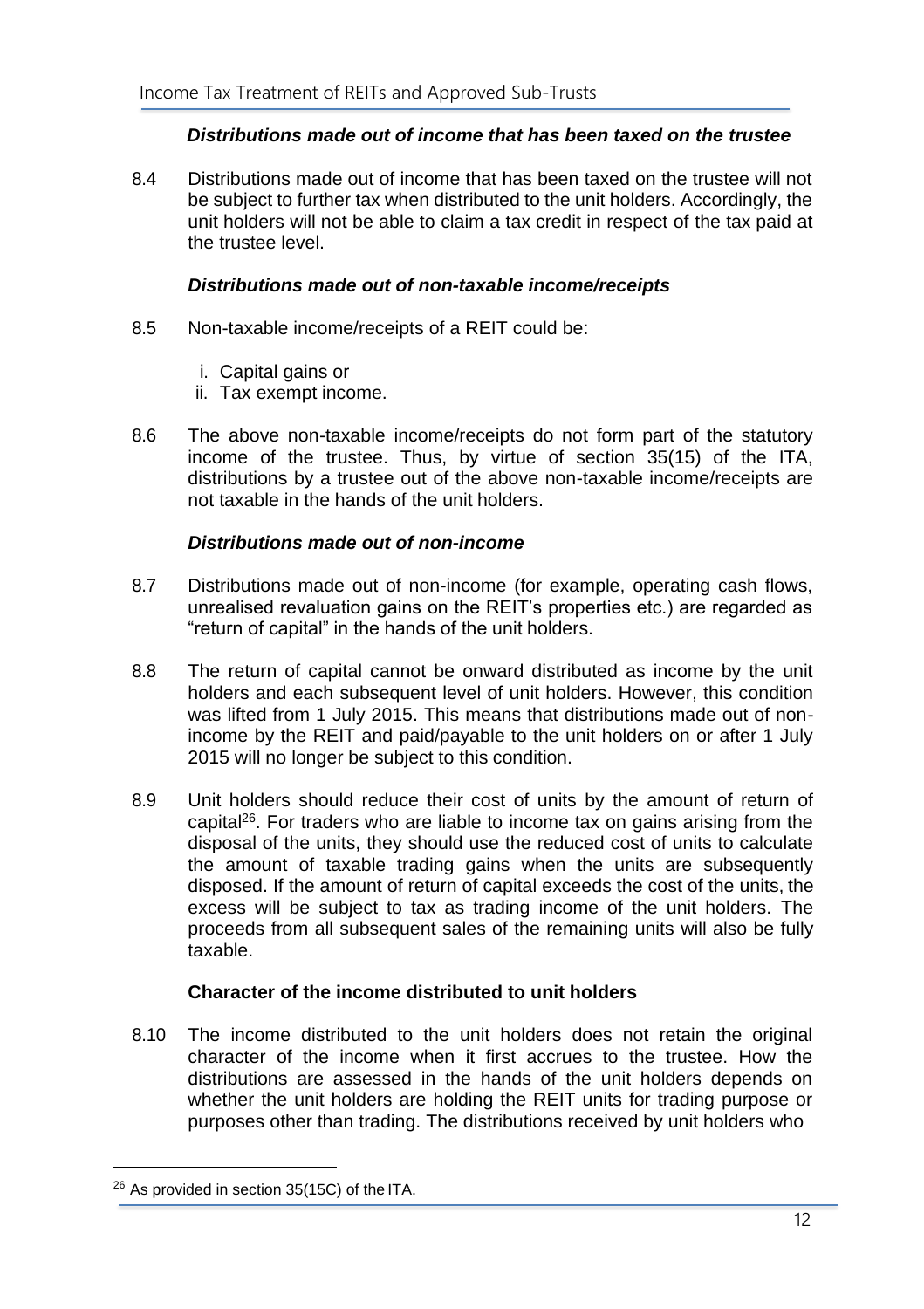hold the REIT units for trading purpose will be assessed to tax under section 10(1)(a) of the ITA. For the unit holders who hold the REIT units for purposes other than trading, the distributions will be assessed to tax as a "charge" under section 10(1)(e) of the ITA.

## **Application of section 35(15) of the ITA Determination of basis period for applicable tax rate**

8.11 The Year of Assessment ("YA") in which a unit holder will be assessed on the income distributed from a REIT follows the YA in which that income is derived by the REIT. This is regardless of when that income is received by the unit holder.

For example:

| Basis period of the REIT for the YA    | 1 January 2018 to 31    |
|----------------------------------------|-------------------------|
| 2019                                   | December 2018           |
| Relevant period of the REIT's taxable  | October 2018 to<br>- 31 |
| income out of which the distribution   | December 2018           |
| was made to unit holders (Distribution |                         |
| period)                                |                         |
| Date of distribution                   | 18 February 2019        |
|                                        |                         |
| YA in which the unit holder will be    | YA 2019                 |
| assessed on the distribution           |                         |

- 8.12 The distribution out of specified income of the last quarter of the REIT's financial year within the first 3 months of its subsequent financial year is regarded as having met the requirement of "income to be distributed to unit holders in the same year in which the income is derived". Thus, in the above example, the distribution made on 18 February 2019 is considered distribution made in the YA 2019. The unit holder will be assessed on this distribution in YA 2019, regardless of the basis period of the unit holder's YA.
- 8.13 The above rule does not apply to distributions which are made out of RIA. The RIA will be treated as part of the taxable specified income of the trustee for the distribution period ending immediately after the adjustment has been agreed with the CIT (see Annex 3 for examples).

## <span id="page-16-0"></span>*(B) Income Tax Treatment of an Approved Sub-trust of a REIT*

## <span id="page-16-1"></span>**9. Tax Treatment of an Approved Sub-trust**

- 9.1 A sub-trust of a REIT can apply for an approved sub-trust status if it meets the following conditions:
	- a. the sub-trust is an unlisted special purpose vehicle that isconstituted to hold / own real estate;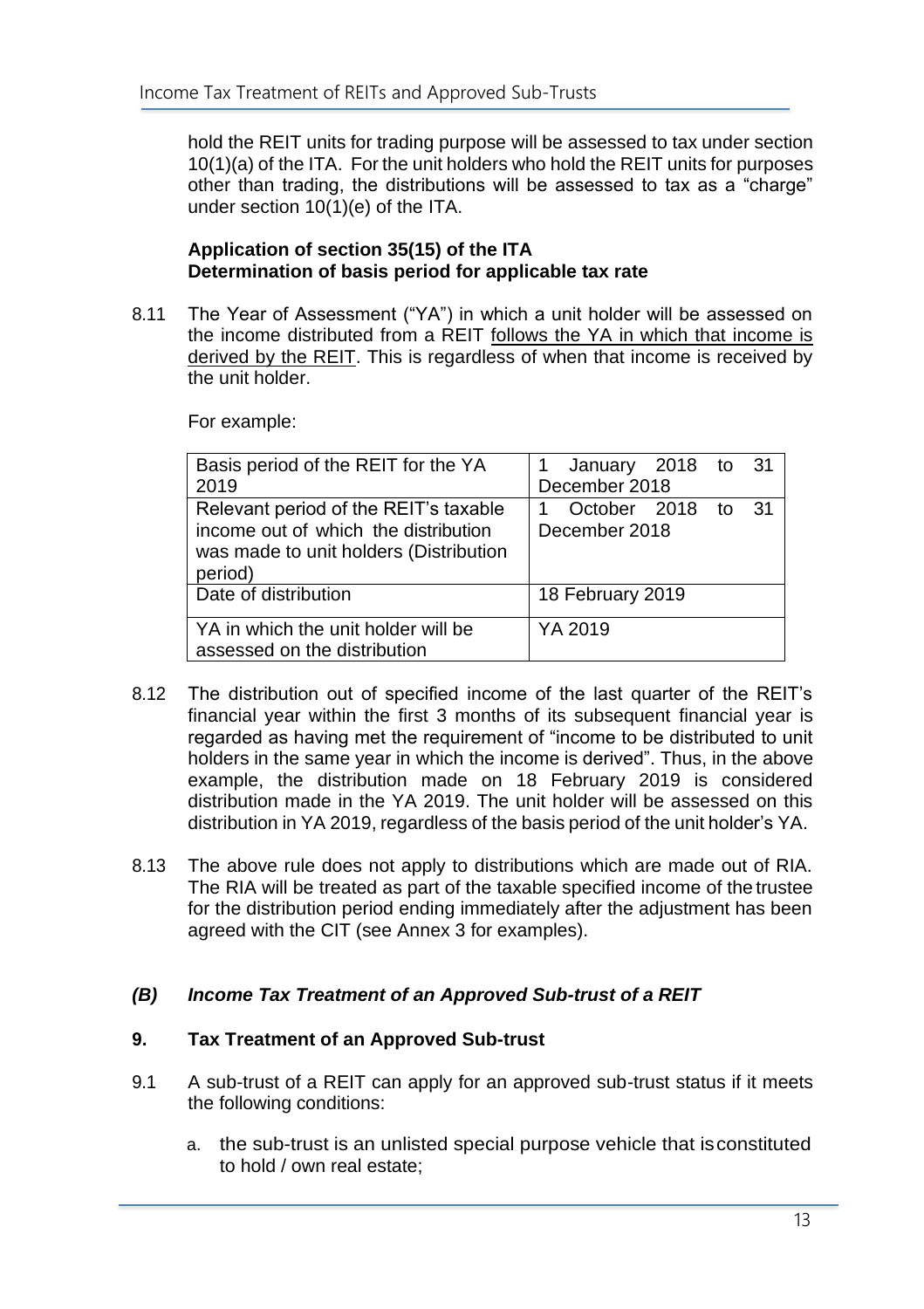- b. the REIT has acquired interest in the sub-trust and is free to dispose of such interest;
- c. the joint venture agreement, memorandum and articles of association and/or other constitutive documents of the sub-trust should provide for, inter alia:
	- i. a specified minimum percentage of distributable profits that will be distributed to the beneficiaries, of which the REIT should be entitled to receive its pro rata share;
	- ii. veto rights of the REIT over key operational issues, including:
		- (a) amendment of the joint venture agreement, memorandum and articles of association or other constitutive documents;
		- (b) cessation or change of the business;
		- (c) winding up or dissolution;
		- (d) changes to the equity capital structure;
		- (e) changes to the distribution policy;
		- (f) issue of securities;
		- (g) incurring of borrowings;
		- (h) creation of security over the assets;
		- (i) transfer or disposal of the assets;
		- (j) approval of asset enhancement and capital expenditure plans for the assets; and
		- (k) entry into interested party transactions;
	- iii. a mode for the resolution of disputes between the property fund and joint venture partners; and
- d. the sub-trust has in place a mechanism to properly track and differentiate the distributions to beneficiaries that are REITs vis-à- vis beneficiaries that are non-REITs.

#### **Income qualifying for tax transparency**

- 9.2 For the trustee of an approved sub-trust, tax transparency treatment will be applicable only to that part of the approved sub-trust's specified income<sup>27</sup> that is distributed to the trustee of a REIT in the same year the income is derived.
- 9.3 Tax transparency treatment will be accorded to the distributions of a REIT made out of the distribution it receives from an approved sub-trust, if the subtrust enjoys approved sub-trust status during the period the sub-trust derived its income (out of which the distribution is made) and at the point of distribution to the REIT.

 $27$  Paragraph 3.8(e) above defines the types of approved sub-trust's income that qualify for tax transparency treatment.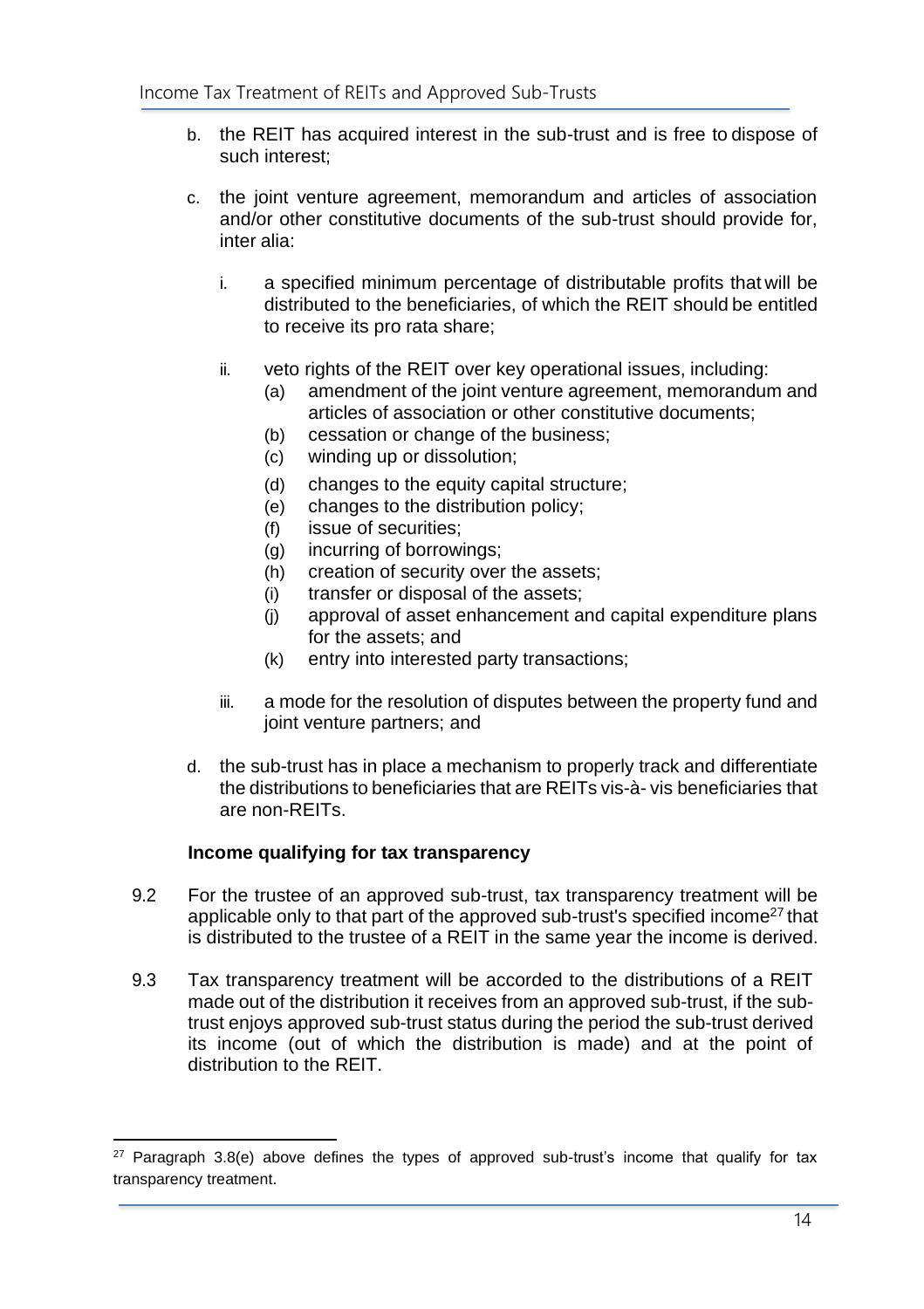## **Income not qualifying for tax transparency**

- 9.4 Where the approved sub-trust derives:
	- a. specified income but does not distribute such income to its beneficiaries in the same year in which the income is derived;
	- b. specified income but distributes such income to a non-REIT beneficiary; or
	- c. income other than specified income set out in paragraph 3.8(e),

tax transparency treatment will not be applicable and such income will be subject to tax at the level of the trustee of the approved sub-trust. Any distribution made from such after-tax income is capital and will not be subject to any further tax when received by the REIT or other beneficiaries and unit holders of the REIT upon onward distribution by the REIT.

## **Determination of basis period for applicable tax rate**

9.5 Where tax transparency treatment is applicable and the accounting year end of the sub-trust is different from that of a REIT or unitholder of the REIT,any distribution derived by the trustee or by the unitholders of the REIT, as the case may be, will be assessed to tax in the hands of such trustee or unitholders in the YA relating to the basis period in which the specified income is derived by the approved sub-trust.

| Date of distribution of approved<br>sub-trust's taxable income                                         | 18 February 2019 <sup>28</sup>                               |
|--------------------------------------------------------------------------------------------------------|--------------------------------------------------------------|
| Basis period of the approved sub-trust's<br>taxable income out of which the<br>distribution was made   | -31<br>1<br>January 2018<br>to<br>December 2018<br>(YA 2019) |
| Basis period of the REIT                                                                               | 1 April 2018 to 31 March<br>2019<br>(YA 2020)                |
| Basis period of a unitholder of the REIT                                                               | 1 June 2018 to 31 May 2019<br>(YA 2020)                      |
| YA in which the REIT will be assessed<br>on the approved sub-trust's distribution                      | YA 2019                                                      |
| YA in which the unitholder of the REIT<br>will be assessed on the approved<br>sub-trust's distribution | YA 2019                                                      |

For example:

<sup>&</sup>lt;sup>28</sup> The distribution out of specified income within the first 3 months of its subsequent financial year is regarded as having met the requirement of "income to be distributed to beneficiaries in the same year in which the income is derived".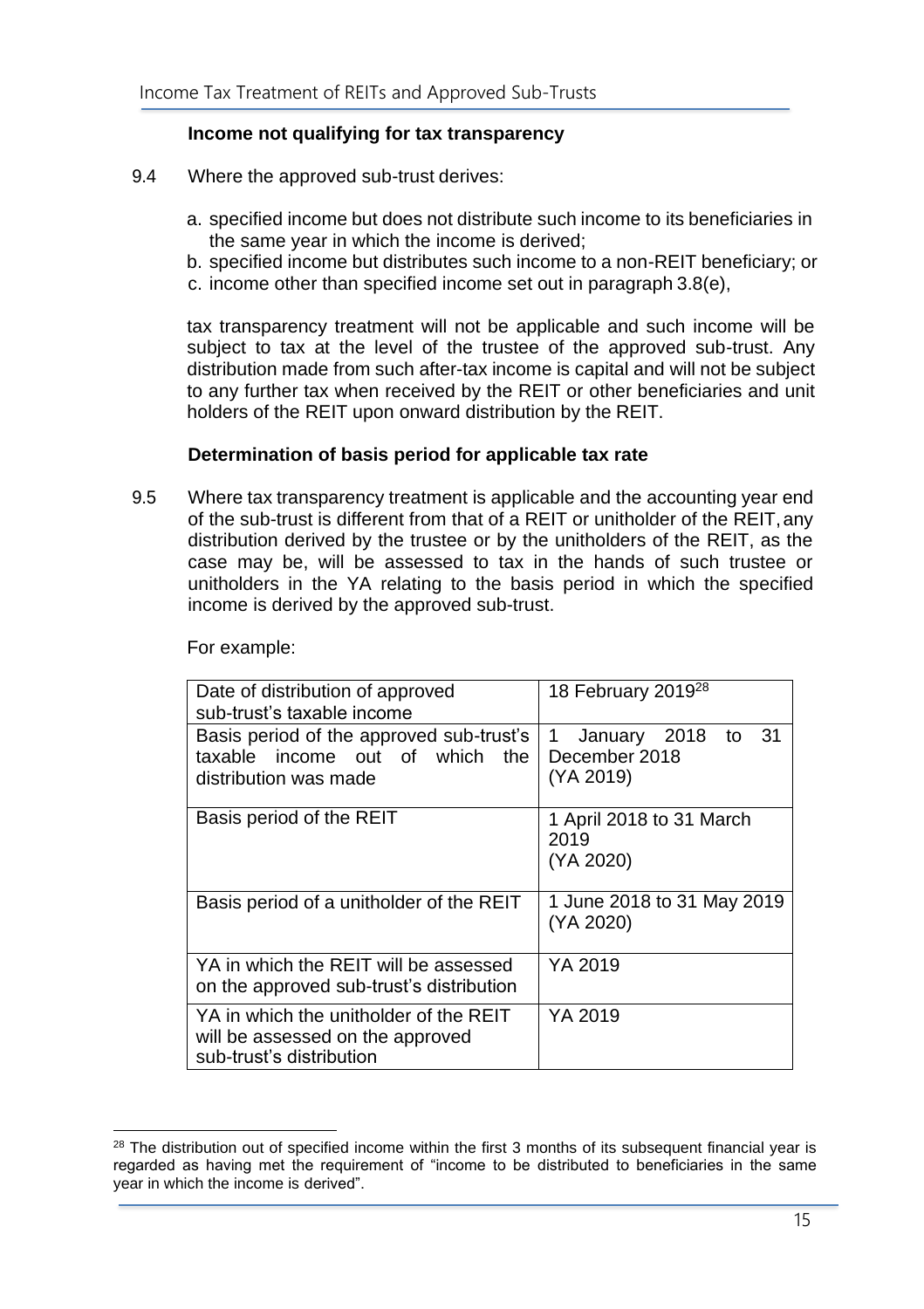## <span id="page-19-0"></span>*(C) Administrative Procedures*

## <span id="page-19-1"></span>**10. Application for Tax Transparency Treatment**

- 10.1 The trustee/manager of a proposed/newly constituted REIT or its sponsor can apply for tax transparency treatment in respect of the followingincome:
	- rental income; or
	- income from the management or holding of immovable properties (such as service charges and car park fees); or
	- rental support payment if such payment is on an open market value basis and is made by the seller of the property or any interest in the owner of the property, or a person who wholly owns (directly or indirectly) the seller; or
	- distribution from an approved sub-trust of the real estate investment trust out of income referred to in paragraph 3.8(e); or
	- interest income from temporary short-term placement of surplus cash as deposits with banks in Singapore and investment in debt securities.
- 10.2 The trustee/manager has to complete an application form and submit it together with supporting documents to the Corporate Tax Division of IRAS. Soft copies of the application form and letter of undertaking are available at the IRAS website. Please refer to Annexes 1 & 2 for the specimens of the application form and letter of undertaking. The application should be made at least three months before the REIT derives the abovementioned income for which the tax transparency treatment is sought.
- 10.3 The CIT will endeavour to notify the applicant of the outcome of the application within 8 weeks from the date of receipt of the application, or complete information, whichever is later.
- 10.4 If an application for tax transparency treatment is approved, it will take effect from the listing of the REIT on the Singapore Exchange. Subsequent to obtaining the approval for tax transparency treatment, the trustee/manager is required to notify the CIT if it is unable to meet any of the conditions imposed. The approved tax transparency treatment will then cease to apply from the date any of the conditions imposed is not met.

## **Application to be made by way of advance ruling**

10.5 Application for tax transparency treatment has to be made by way of advance ruling on all income derived by REITs other than the income specified in paragraph 10.1 above. This includes a scenario where the rental support payment is made by a person other than (i) the seller of the property or any interest in the owner of the property, or (ii) the person who wholly owns (directly or indirectly) the seller.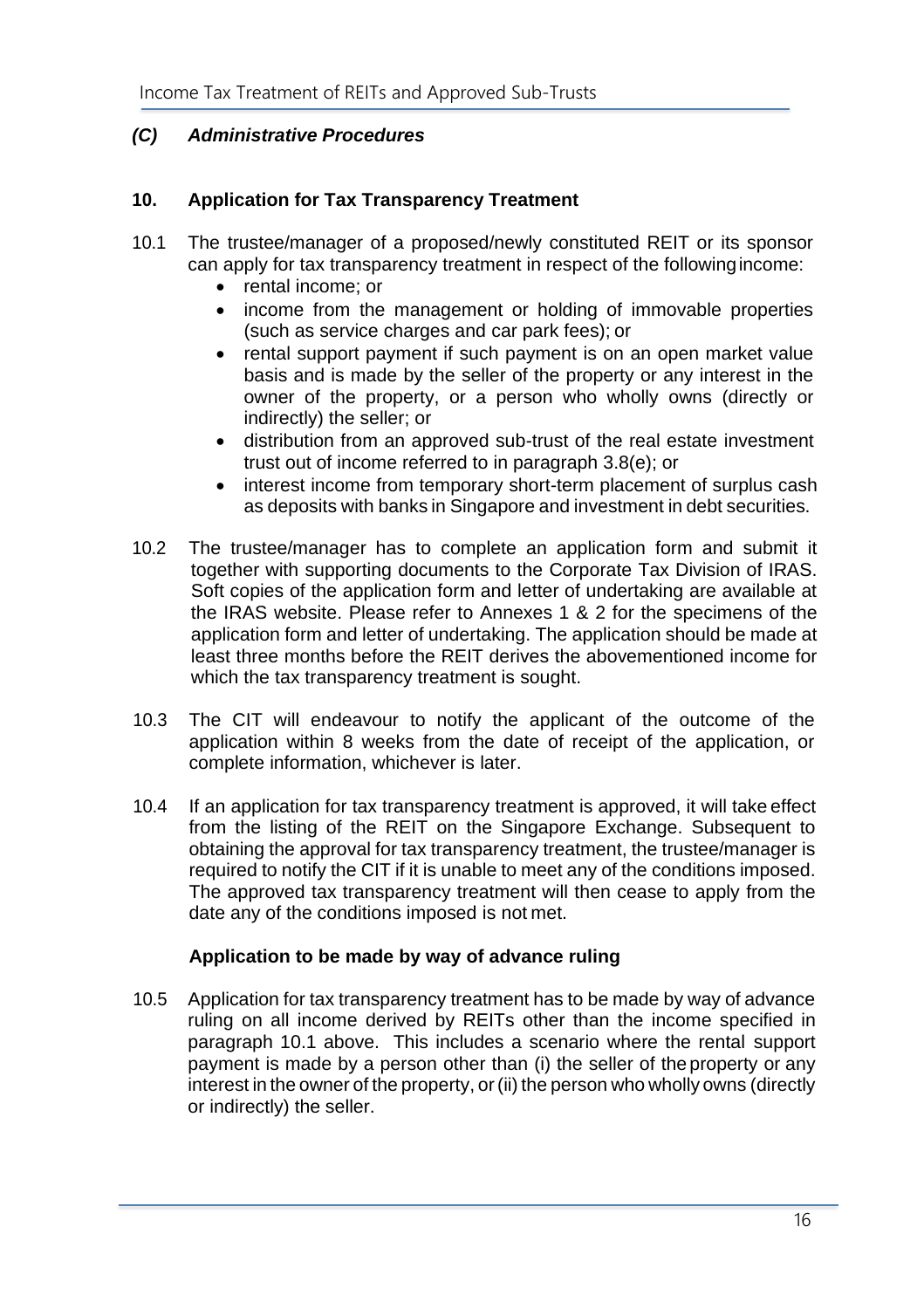## **Application for an approved sub-trust status of a REIT**

10.6 Any application for an approved sub-trust status of a REIT has to be made by the trustee of the sub-trust (or an authorised signatory of the trustee of the sub-trust where the trustee is a company) to the Corporate Tax Division of IRAS, and should be accompanied by a duly completed declaration and undertaking form (see Annex 4), confirming that all the conditions enumerated in paragraph 9.1 above are met, as well as undertaking to inform the Comptroller of any change to any of these conditions. Where there is such a change in conditions, the approved sub- trust status (if granted) will cease to take effect from the date of the change.

## <span id="page-20-0"></span>**11. Units Held by Unit Holders Who are Individuals**

- 11.1 The trustee has to inform the unit holders, who are individuals, that the tax exemption under section 13(1)(zh) of the ITA does not apply to distributions received by them:
	- through a partnership in Singapore; or
	- from the carrying on of a trade, business or profession;

and that these unit holders must declare their distributions as income in their tax returns.

## <span id="page-20-1"></span>**12. Units Held by Nominees**

- 12.1 The units in a REIT may also be held by nominees on behalf of the unit holders. In this case, whether section 45G of the ITA applies to distributions made by the trustee to the nominees will depend on the identity and residency status of the beneficiaries.
- 12.2 To ensure that the correct amount of tax is deducted from distributions made to nominees, the trustee/manager have to comply with the following procedures:
	- a. Declaration forms to be submitted by nominees

In reviewing the declaration forms completed by the nominees providing the particulars of the beneficiaries, the trustee may adopt any methods to verify the beneficiaries' identities. It is the responsibility of the trustee to ensure that they have adequate data and records (besides the above declaration forms) to prove the identity of the beneficiaries and are satisfied that the distributions made to the beneficiaries are subjected to correct withholding tax rates;

b. Units held through more than one-tier of nominees Where the units are held through more than 1-tier of nominees, the trustee/manager must obtain confirmation from the ultimate beneficiaries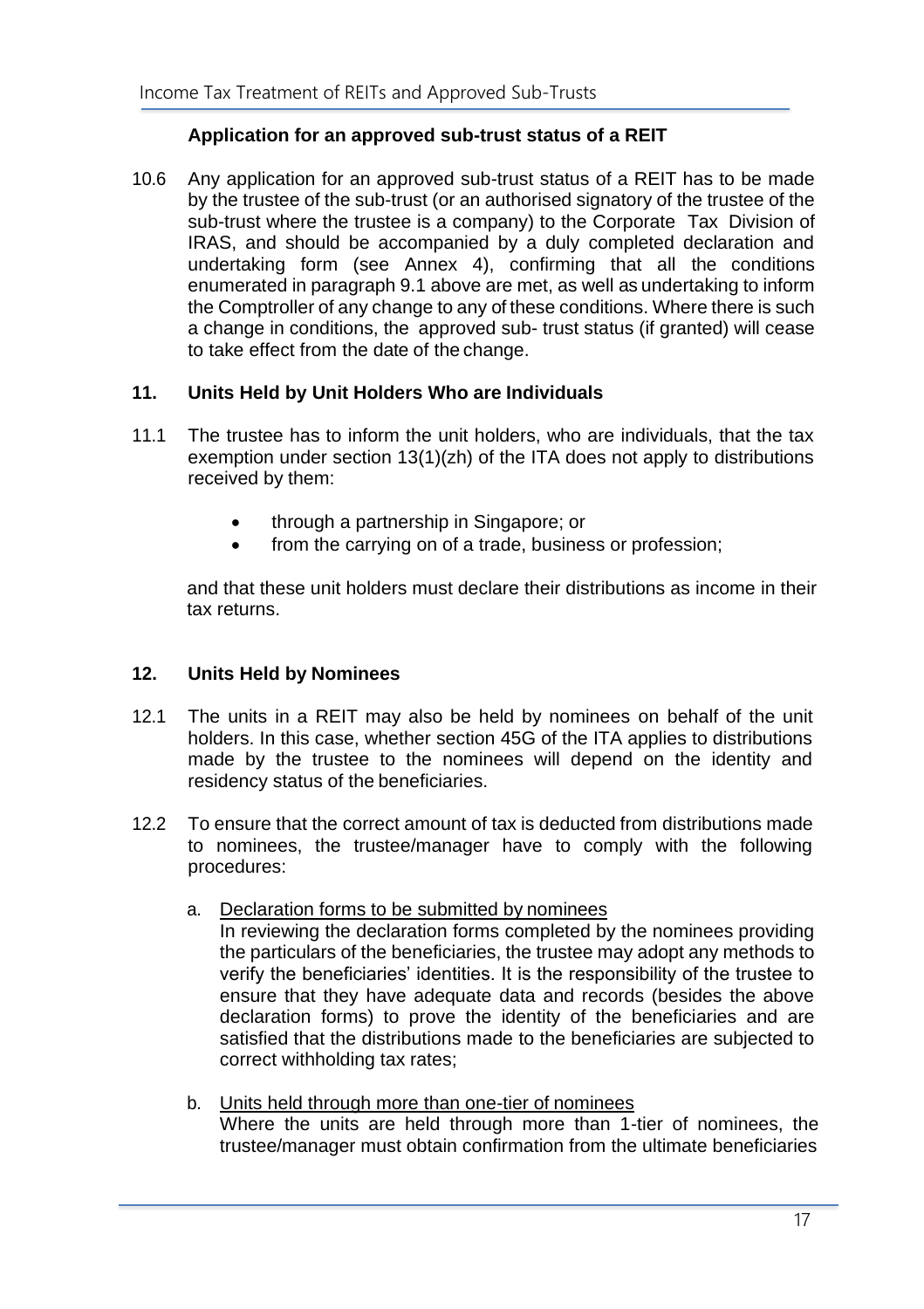that they are qualifying unit holders, qualifying non-resident non-individual unit holders or qualifying non-resident funds for the purpose of satisfying paragraph (j) of the letter of undertaking. The confirmation from the ultimate beneficiaries may either be submitted to the trustee/manager or to the depository agents. It could be a one-off declaration when they first purchase the units in a REIT. Thus the ultimate beneficiaries need not provide a confirmation for each distribution. If the ultimate beneficiaries do not provide a confirmation of their status, the trustee/manager must withhold tax on the distribution;

c. Maintenance of records

The trustee/manager of the REIT must maintain adequate records ofthe amounts distributed to each beneficiary through the nominees and provide such records to the CIT when required;

d. Recovery of tax

If it is found that the trustee/manager has relied on incorrect information on the beneficiaries as provided by the nominees and had not deducted the correct amount of tax, the trustee/manager must take immediate action to recover from the nominees the shortfall in the amount of tax which should have been deducted. The trustee/manager can recover such taxes out of any future amounts payable to those nominees who have given incorrect information on the beneficiaries' status.

## <span id="page-21-0"></span>**13. Information and Documentation of Unit Holders**

- 13.1 For the purpose of paragraph (j) of the letter of undertaking, the trustee/manager of the REIT has to ensure that sufficient information and documentation are available to verify the identity of the unit holders and beneficiaries.
	- a. Unit holders that invest directly in a REIT through the CentralDepository (Pte) Ltd ("CDP")

Since the necessary information of such unit holders are available with the CDP, the trustee/manager can be satisfied that the requirement under paragraph (j) of the letter of undertaking is met. Moreover, the unit holders (other than individuals) would complete the Declaration for Singapore Tax Purposes Form (Form A) and submit it directly to the trustee prior to every distribution.

b. Unit holders that invest in a REIT through depository agents

The depository agents have to obtain the necessary information and documentation on the identity of the ultimate beneficiaries in order to fill in the Declaration by Depository Agents for Singapore Tax Purposes Form (Form B). Notwithstanding that the information and documentation on the beneficiaries are with the depository agents and not the trustee/manager, the trustee/manager is responsible to ensure that sufficient information and documentation for the purpose of paragraph (j)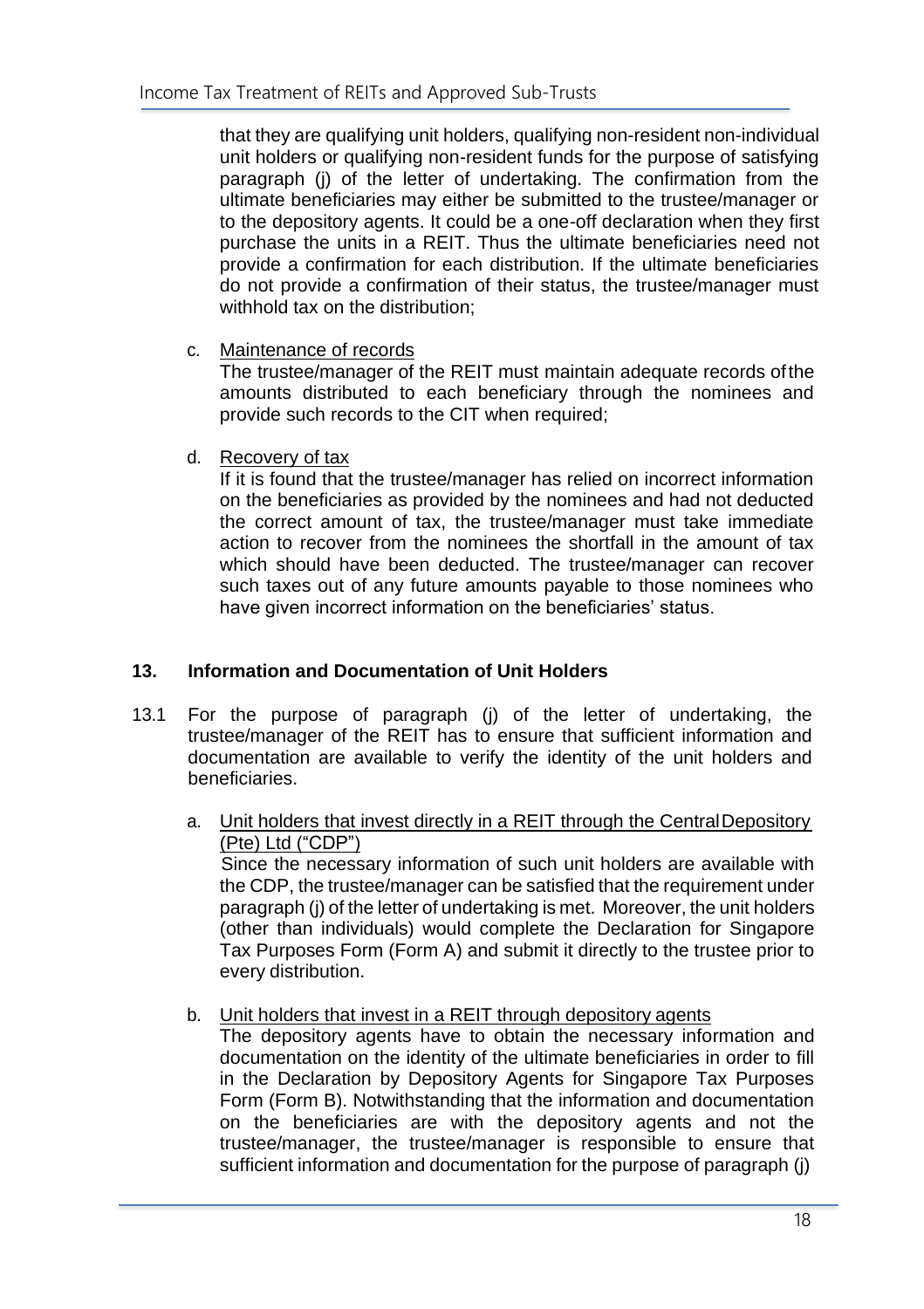of the letter of undertaking. The said information and document should also be made available to IRAS as and when required.

## <span id="page-22-0"></span>**14. Making Amendments to Past Withholding Tax Filing and Claiming Refund of Withholding Tax Over Deducted from Distributions**

14.1 In the event that tax has been wrongly deducted and accounted to the CIT by the trustee/manager, the CIT will refund the tax to the trustee directly on a quarterly basis. The trustee, in turn will refund this amount to the nominees who will then refund it to the beneficiaries. For this purpose, the trustee/manager must amend the Withholding Tax records that were submitted to the CIT and provide details of the amendments in the format as shown in Annex 5. Refer to IRAS website on Making amendment after filing/claiming refund (Home > Taxes > Withholding Tax > Withholding Tax Filing > Making amendment after filing/claiming refund) for instructions on how to amend the records.

## **15. Return of Capital by the Trustee**

- <span id="page-22-1"></span>15.1 The trustee making distributions out of non-income (a return of capital for tax purpose) must comply with the following procedures:
	- a. Ensure that the tax treatments set out in paragraphs 8.8 (where applicable) and 8.9 are included in the Annual Dividend Statement that the CDP issues to the depositors and depository agents; and
	- b. Ensure that the REIT has enough capital to make a return of capital to its unit holders by maintaining an account to track the amount of capital contributed. The annual account, to be submitted with the REIT's income tax computation, must show the following details as at each date of the capital distribution (in chronological order):
		- i. the amount of capital contributed;
		- ii. the amount of capital returned to unit holders; and
		- iii. the amount of capital available after each return of capital.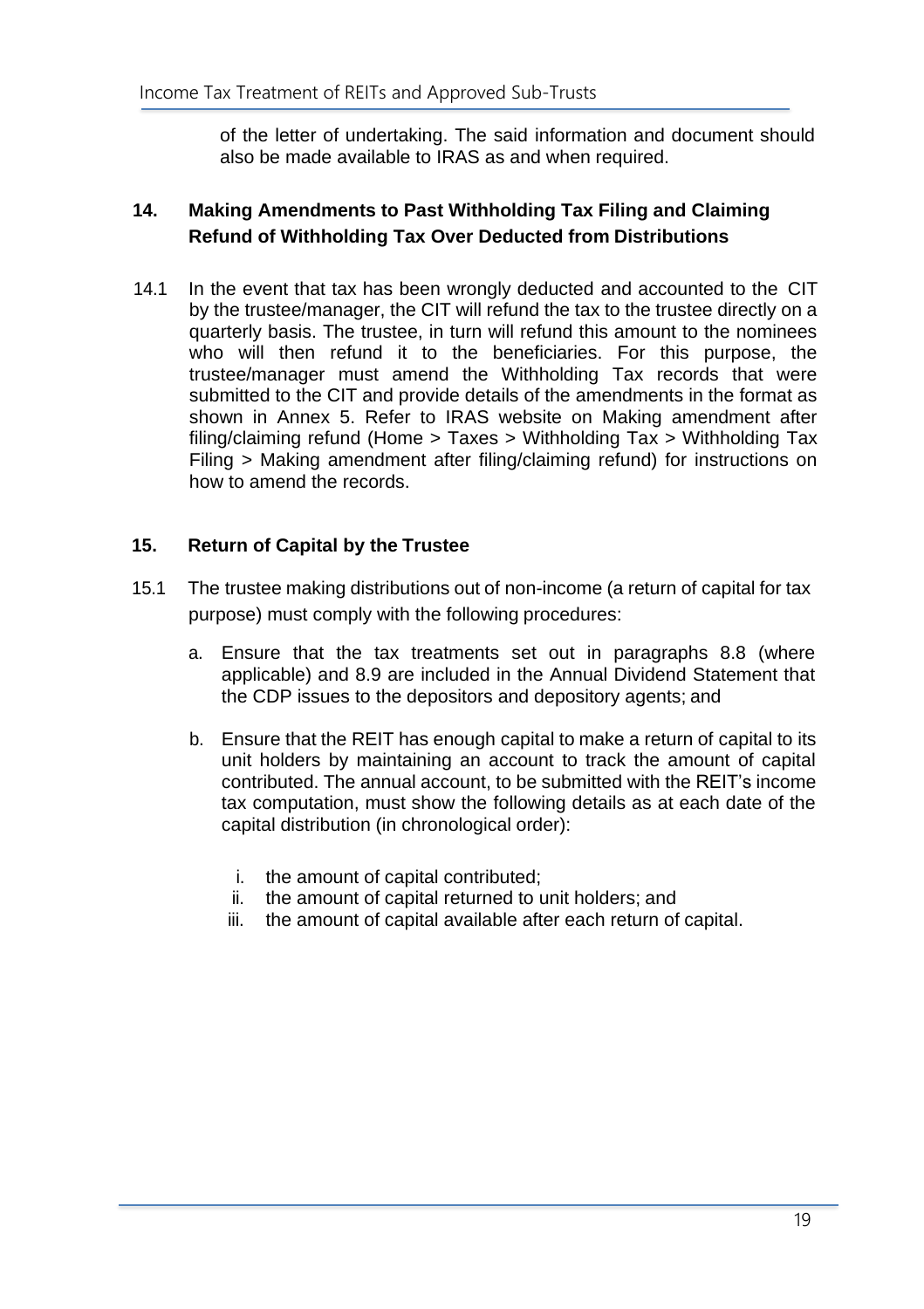## <span id="page-23-0"></span>**16. Filing Tax Returns and Estimated Chargeable Income**

- 16.1 The trustee is required to file the Form UT issued by the CIT to each REIT annually. This form must be filed together with the audited accounts and tax computation by 15 April each year. There is no need to file the estimated chargeable income ("ECI")<sup>29</sup>.
- 16.2 However, if the REIT needs an extension of time to submit the Form UT, it will have to furnish the ECI before the CIT grants an extension. The CIT may waive the requirement for the trustee to file an ECI except where the trustee derives income other than specified income. The CIT may review this arrangement when needed.

## <span id="page-23-1"></span>*(D) COVID-19 Support Measures and Tax Guidance*

## <span id="page-23-2"></span>**17. New Measures Introduced**

- 17.1 On 16 April 2020, the Ministry of Finance ("MOF"), the Monetary Authority of Singapore ("MAS"), and IRAS announced measures to provide REITs with greater flexibility to manage their cash flows and raise funds amid a challenging operating environment due to COVID-19. These comprise an extension of the timeline for distribution of taxable specified income to qualify for tax transparency treatment, as well as a raising of the leverage limit and deferment of new regulatory requirements.
- 17.2 On 3 June 2020, MOF, MAS and IRAS announced further enhancements to the measures to support landlords who may face cash flow constraints as a result of providing relief to tenants as proposed under the COVID-19 (Temporary Measures) (Amendment) Act<sup>30</sup>. These enhancements will further ease the cashflow needs of the landlords. The new measures complement the relief measures announced on 16 April 2020.
- 17.3 IRAS has also received feedback on other issues that REITs and their approved sub-trusts may encounter as a result of the COVID-19 outbreak.

<sup>29</sup> As provided in section 63 of the ITA.

<sup>30</sup> The COVID-19 (Temporary Measures) (Amendment) Act seeks to provide a rental relief framework for small and medium enterprises and to enhance the relief available for businesses, organisations and individuals, who are unable to fulfil their contractual obligations because of COVID-19.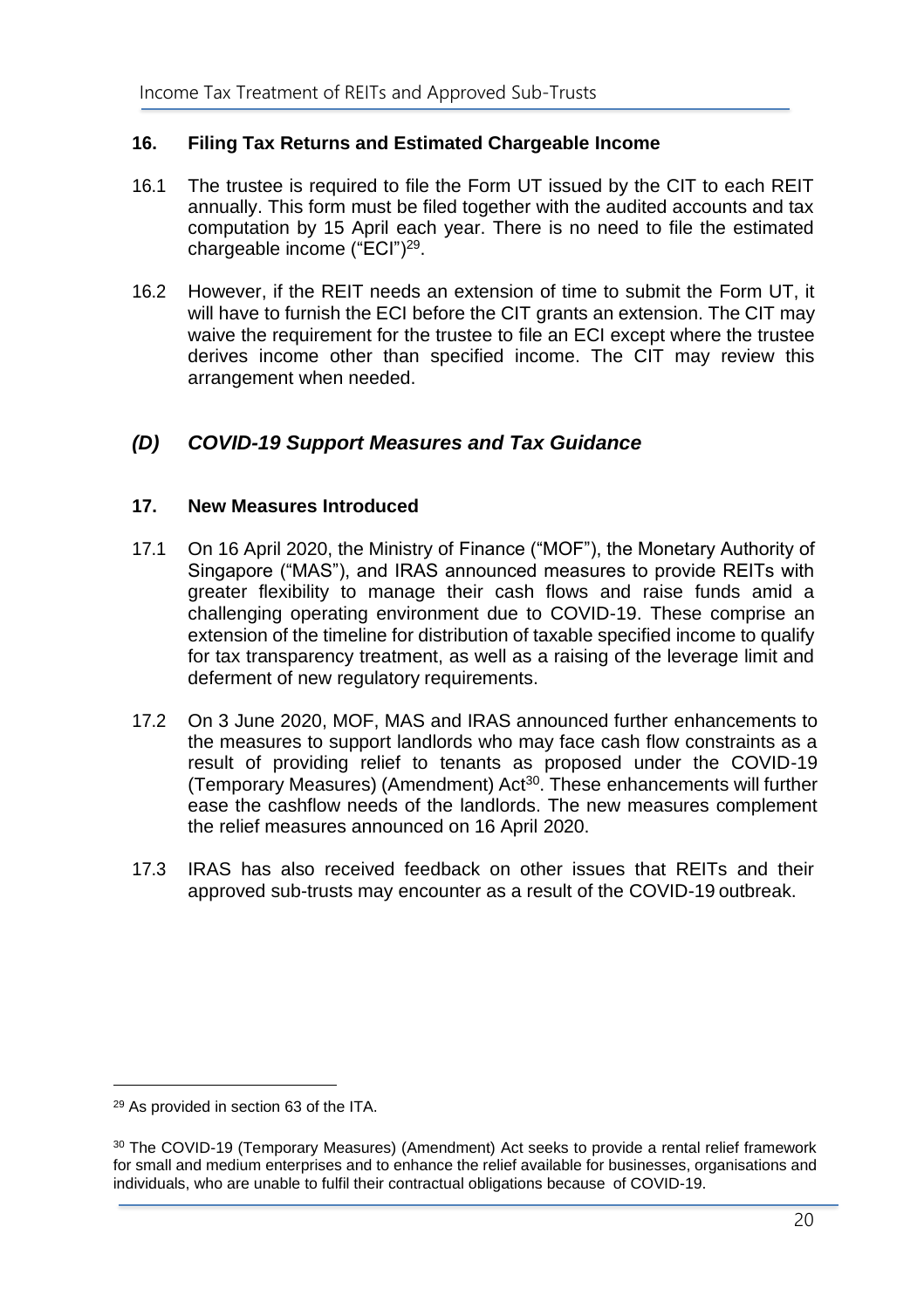- 17.4 This section provides details/ clarifications<sup>31</sup> on the following:
	- a. Extension of time for distribution of taxable specified income of the trustee for financial year ("FY") 2020 and FY 2021<sup>32</sup>;
	- b. Taxability of REITs' rental income that are suspended from collection pursuant to the COVID-19 (Temporary Measures) Act 2020<sup>33</sup>;
	- c. Treatment of over-distribution of taxable specified income in the earlier quarters of FY 2020; and
	- d. Deductibility of impairment losses on lease receivables that are creditimpaired.

## <span id="page-24-0"></span>**18. Extension of Time for Distribution of Taxable Specified Income of the Trustee for FY 2020 and FY 2021**

- 18.1 One of the conditions for applying the tax transparency treatment is that the trustee of a REIT must distribute at least 90% of its taxable specified income to the unit holders in the same year in which the income is derived by the trustee.
- 18.2 MOF and IRAS had announced on 16 April 2020 that REITs would have an extended timeline to distribute at least 90% of their taxable specified income derived in FY 2020, from 3 months to 12 months after the end of FY 2020 to qualify for tax transparency treatment<sup>34</sup>. This will apply to all REITs, regardless of whether they have elected for Financial Reporting Standard 116 or Singapore Financial Reporting Standard (International) 16 ("FRS 116/ SFRS(I) 16") tax treatment.
- 18.3 In view of the new rental reliefs under the COVID-19 (Temporary Measurers) (Amendment) Act, MOF and IRAS announced on 3 June 2020, a further extension of the timeline for REITs to distribute their taxable specified income derived in FY 2020 and FY 2021. For taxable specified

<sup>31</sup> The details/ clarifications provided will apply to REITs and their approved sub-trusts.

<sup>&</sup>lt;sup>32</sup> FY 2020 refers to FY ending in 2020 and FY 2021 refers to FY ending in 2021.

<sup>33</sup> The COVID-19 (Temporary Measures) Act 2020 provides temporary relief from legal action for those who are unable to perform obligations under certain types of contracts because of COVID-19. The measures apply to contractual obligations that are to be performed on or after 1 February 2020 and only for contracts that are entered into before 25 March 2020. The period of relief will be for 6 months from 20 April 2020 to 19 October 2020. The contracts covered under the COVID-19 (Temporary Measures) Act 2020 include leases or licences of non-residential property. Hence, in the case of a REIT, should a tenant be unable to pay up during this period of 6 months and has served a notification for relief, the REIT may not terminate the lease, exercise any right of re-entry or forfeiture, or take any of the prohibited actions in relation to the non-payment of therent.

<sup>&</sup>lt;sup>34</sup> REITs are not required to submit any application to request for the additional 9-month extension.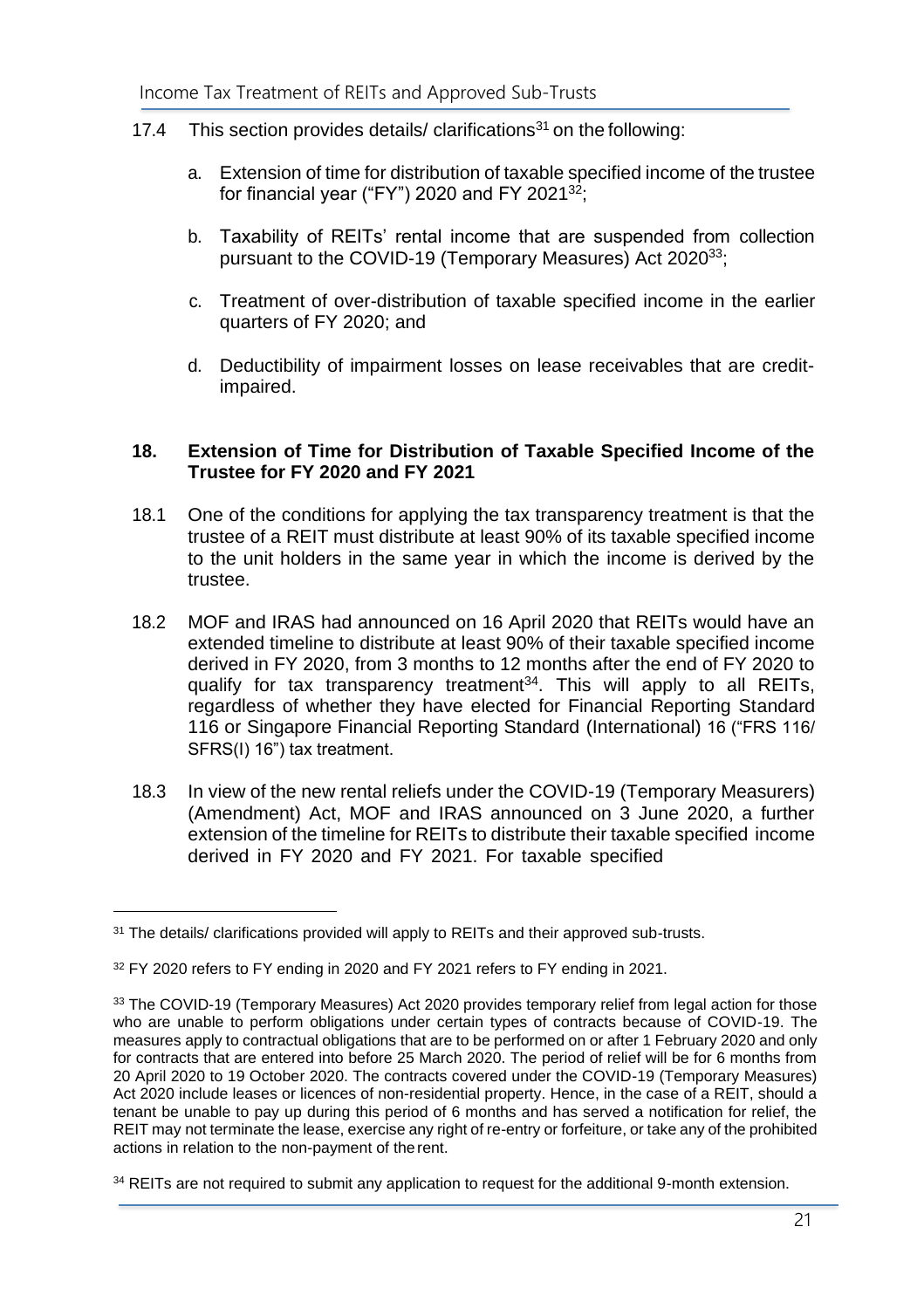income derived in FY 2020, REITs will have until 31 December 2021 to distribute them; and for taxable specified income derived in FY 2021, they will have until 31 December 2021 or 3 months after the end of FY 2021, whichever is later, to distribute them. The extended timeline is set out in the table below.

| <b>Income</b><br>derived<br>in FY | <b>Original timeline</b>                   | timeline<br><b>Extended</b><br>on 16<br>announced<br><b>April 2020</b> | timeline<br><b>Extended</b><br>announced<br>on<br>2020<br>June<br>(updated)                        |
|-----------------------------------|--------------------------------------------|------------------------------------------------------------------------|----------------------------------------------------------------------------------------------------|
| 2020                              | after<br>3<br>months<br>financial year end | 12 months after FYE   31 December 2021                                 |                                                                                                    |
| 2021                              | ("FYE")                                    | No extension                                                           | 31 December 2021<br>months after<br>$\overline{\mathbf{3}}$<br>or<br>whichever is<br>FYE.<br>later |

18.4 For REITs that have elected for the FRS 116/ SFRS(I) 16 tax treatment, the income on which the 90% distribution requirement is to be applied will be the rental income as accrued for accounting purposes, even though there may be a suspension in collection due to the restriction imposed by the COVID-19 (Temporary Measures) Act 2020. Example 1 below shows the application of the 90% tax transparency requirement for a REIT that has elected for FRS 116/ SFRS(I) 16 tax treatment.

## **Example 1**

Company A and Company B lease premises from a REIT (REIT C) to carry out their businesses. Based on the lease agreement, the rental payment is \$3,000 per month. The FYE of REIT C is 30 June 2020. REIT C makes quarterly distribution to the unit holders. REIT C has elected for the FRS 116/ SFRS(I) 16 tax treatment.

The COVID-19 pandemic resulted in a sharp decline in Company A's business. Because of this, Company A did not have enough money to pay the rent from March to June 2020. It has served a Notification for Relief and the rent for March to June 2020 is suspended from collection under the COVID-19 (Temporary Measures) Act 2020. Company A pays the outstanding rent for the period from March to June 2020 in October 2020.

| FYE 30 June 2020 (i.e. YA 2021)                  |          |
|--------------------------------------------------|----------|
| Rental income subject to tax on REIT C:          | 72,000   |
| From Company A (\$3,000 x 12 months)             |          |
| From Company B (\$3,000 x 12 months)             |          |
| Less: Deductible expenses incurred during the FY | (10,000) |
| Net rental income available for distribution     | 62,000   |

To qualify for the tax transparency treatment for YA 2021, REIT C will need to distribute at least \$55,800 (90% of \$62,000) to unit holders by 31 December 2021.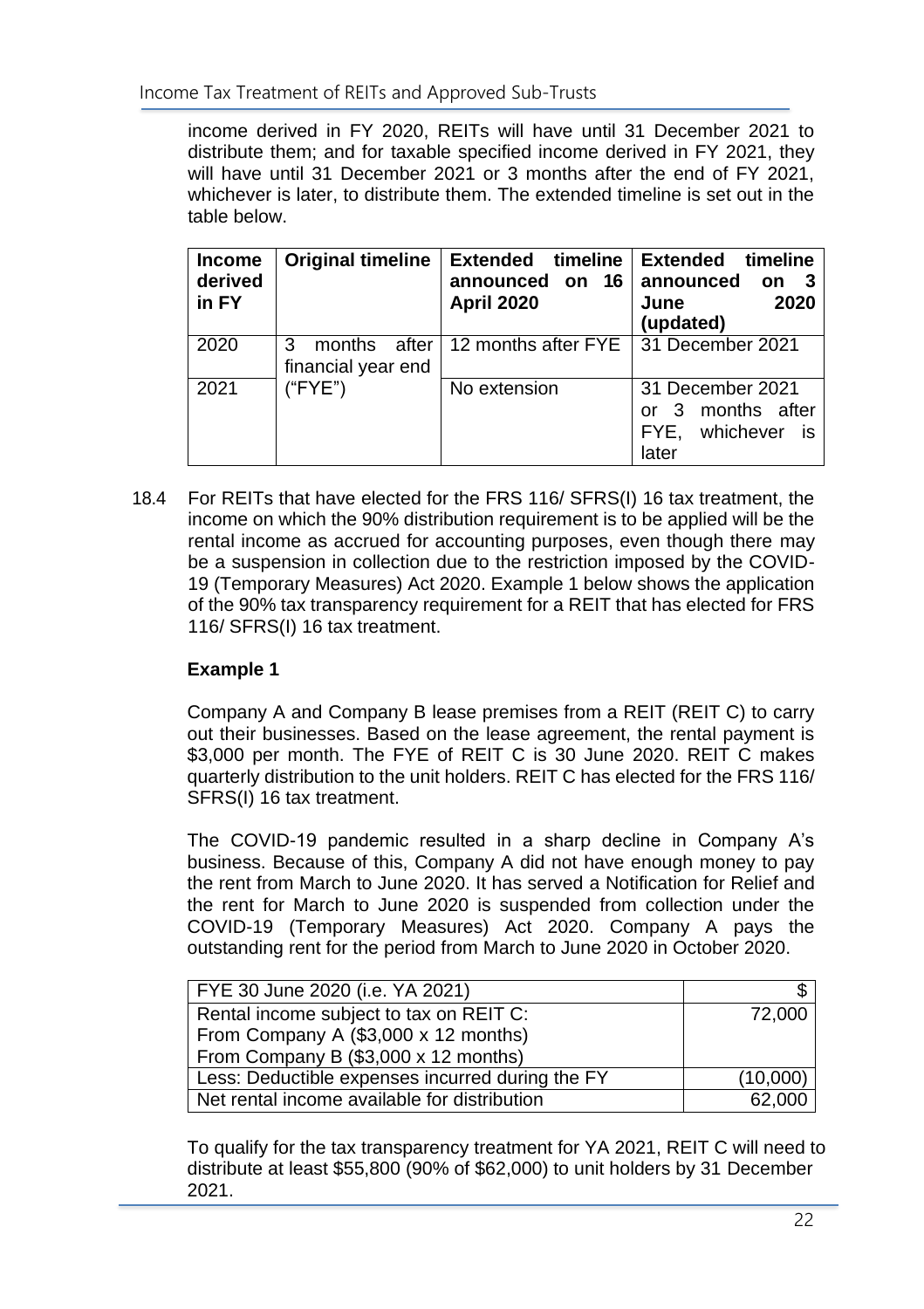## **Tax Treatment for the Trustee**

18.5 For REITs that can meet the 90% tax transparency requirement by the end of the extended period as explained in paragraph 18.3 above, only the undistributed taxable specified income will be subject to tax in the hands of the trustee for YA 2021 (for taxable specified income derived in FY 2020) and YA 2022 (for taxable specified income derived in FY 2021). For REITs that cannot meet the 90% tax transparency requirement by the end of the extended period, tax transparency treatment will not apply, and the full amount of the taxable specified income will be taxed in the hands of the trustee for YA 2021 and/or YA 2022, as the case may be. As the timeline to make distributions has been extended for taxable specified income derived in two different FYs, REITs are required to separately track the distributions of income derived in each FY respectively to ensure that they meet the 90% tax transparency requirement for each relevant FY.

## **Tax Treatment for the Unit Holders**

- 18.6 Certain unit holders<sup>35</sup> will be subject to tax on distributions received from a REIT, which are made out of taxable specified income that has been granted tax transparency treatment. Strictly speaking, for a REIT that has adopted the FRS 116/ SFRS(I) 16 tax treatment, the distributions received by such unit holders out of the taxable specified income for FY 2020 and FY 2021 should be assessed to tax in YA 2021 and YA 2022 respectively, which corresponds to the YA in which the income is derived by the REIT. However, given the extension of time to distribute the taxable specified income, it is likely that the unit holders will only receive such distributions during the extended period (which could be up to 21 months after the basis period for YA 2021). Consequently, unit holders that are subject to tax on REITs distributions may have to submit revised tax computations for YA 2021 and YA 2022 to IRAS when such distributions are received.
- 18.7 To ease tax compliance for unit holders and REITs, the CIT will allow the deferred distributions (i.e. the difference between the distributions made up to the original timeline of 3 months after the end of FY 2020 and FY 2021, and taxable specified income for YA 2021 and YA 2022 respectively) to be included as RIA for distributions during the extended period. Therefore, the unit holders will be assessed to tax on such distributions in YA 2022 or YA 2023. This is a one-off relief measure in view of the COVID-19 outbreak. Example 2 below shows the tax treatment of unit holders when the trustee's distribution in FY 2020 is lower than the taxable specified income in FY 2020.

<sup>&</sup>lt;sup>35</sup> Details are in paragraph 8.3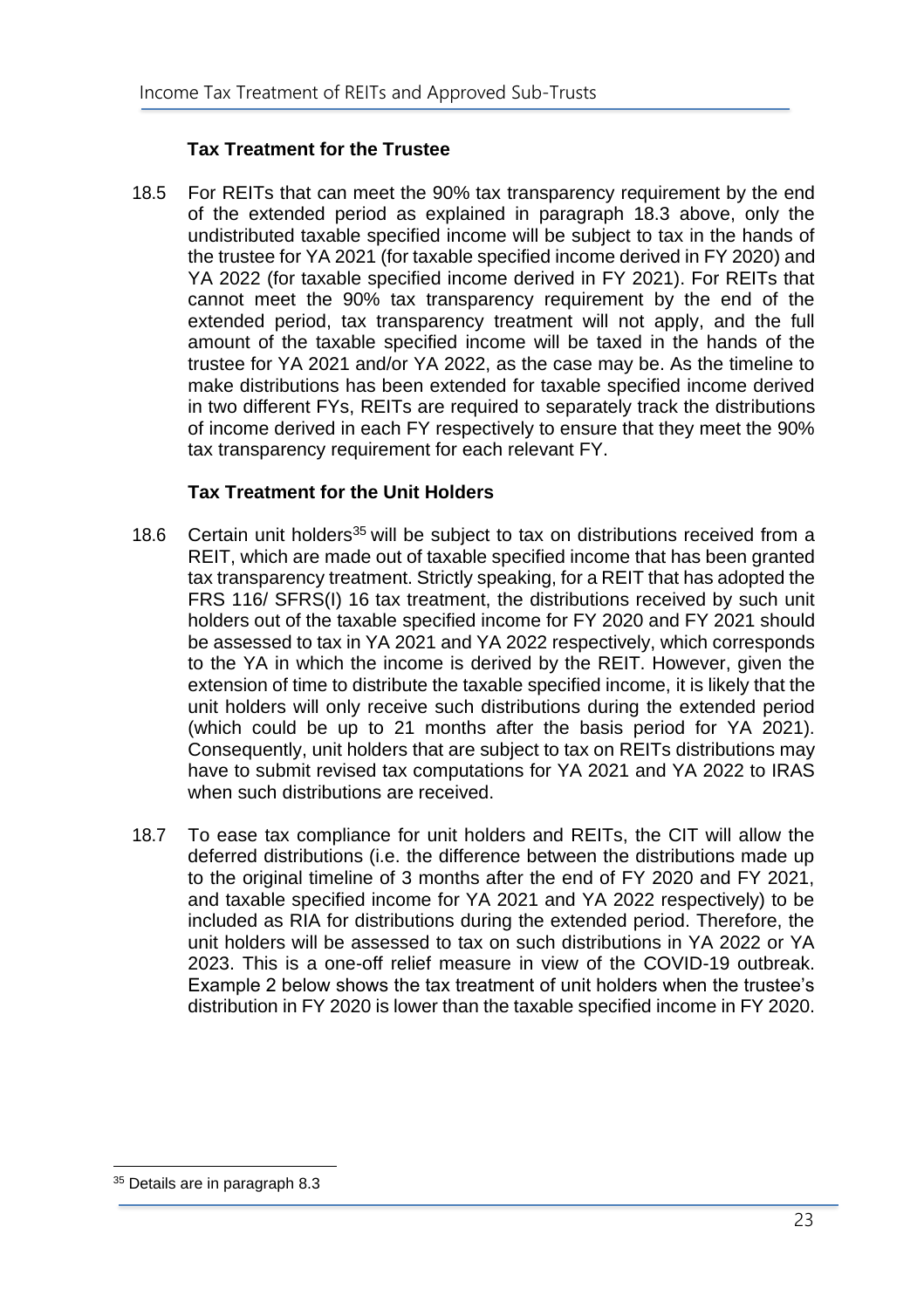## **Example 2**

The trustee's distribution is lower than the taxable specified income in FY 2020

| Taxable specified income for year ended 30 June      | \$62,000<br>'A)          |  |
|------------------------------------------------------|--------------------------|--|
| 2020 as determined by trustee for distribution       |                          |  |
| Taxable specified income for year ended 30 June      | \$42,000<br>ΈB)          |  |
| 2020 distributed by 30 September 2020, and           |                          |  |
| taxable in the hands of unit holders                 |                          |  |
| Taxable specified income to be added to taxable      | $(C) = (A)-(B)$ \$20,000 |  |
| specified income for the FY 2021 for distribution by |                          |  |
| 31 December 2021 (assume this amount was             |                          |  |
| distributed on 15 May 2021)                          |                          |  |

For the taxable specified income derived by the trustee for FY 2020, the unit holders will be taxed on distributions of \$42,000 in YA 2021, and \$20,000 in YA 2022.

## **Extension of Time for Distribution of Taxable Specified Income of the Trustee of an Approved Sub-Trust for FY 2020 and FY 2021**

18.8 As highlighted in paragraph 9.2, for a trustee of an approved sub-trust, tax transparency treatment will be applicable only to that part of the approved sub-trust's specified income that is distributed to the trustee of a REIT in the same year the income is derived.

## **Taxable Specified Income of REIT Beneficiaries of an Approved Sub-Trust**

18.9 Like REITs, the timeline for approved sub-trusts to distribute their taxable specified income to the trustee of a REIT in order to qualify for tax transparency treatment will similarly be extended. For taxable specified income derived in FY 2020, approved sub-trusts will have until 31 December 2021 to distribute them; and for taxable specified income derived in FY 2021, they will have until 31 December 2021 or 3 months after the end of FY 2021, whichever is later, to distribute them.

## **Taxable Specified Income of Non-REIT Beneficiaries of an Approved Sub-Trust**

18.10 Tax transparency treatment is not applicable for the portion of taxable specified income belonging to non-REIT beneficiaries of the approved subtrust. As such, the taxable specified income of non-REIT beneficiaries for FY 2020 and FY 2021 will be taxed in the hands of the trustee of the approved sub-trust in the YA 2021 and YA 2022 respectively.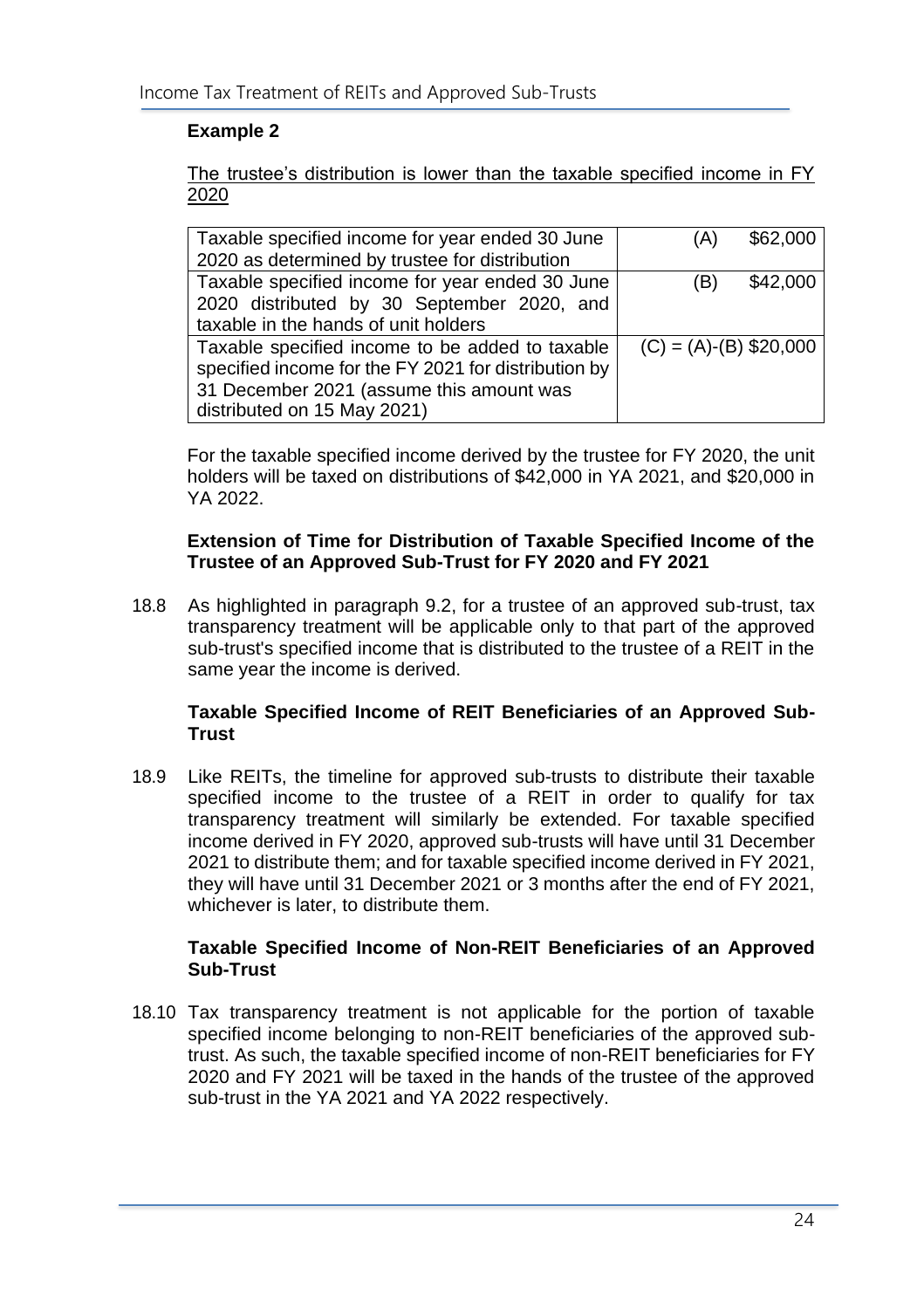#### **Tax Treatment for the Trustee of an Approved Sub-Trust on Undistributed Taxable Specified Income for Trustee of a REIT**

18.11 For an approved sub-trust, by the end of the extended period, only the undistributed taxable specified income for the trustee of a REIT, will be subject to tax in the hands of the trustee of the approved sub-trust for YA 2021 (for taxable specified income derived in FY 2020) and YA 2022 (for taxable specified income derived in FY 2021).

## **Tax Treatment for the Unit Holders of an Approved Sub-Trust on Deferred Distributions Made to Trustee of a REIT**

18.12 The CIT will allow the deferred distributions made to trustee of a REIT (i.e. the difference between the distributions made up to the original timeline of 3 months after the end of FY 2020 and FY 2021 and taxable specified income for YA 2021 and YA 2022 respectively) to be included as RIA for distributions during the extended period. Therefore, the unit holders (i.e. REITs and their unit holders) will be assessed to tax on such distributions in YA 2022 or YA 2023, as explained in paragraph 18.7. This is a one-off relief measure in view of the COVID-19 outbreak.

#### <span id="page-28-0"></span>**19. Taxability of REITs' Rental Income that are Suspended from Collection Pursuant to the COVID-19 (Temporary Measures) Act 2020**

19.1 Currently, some REITs have elected to adopt FRS 116/ SFRS(I) 16 tax treatment while others have not.

## **REITs that have not elected for FRS 116/ SFRS(I) 16 tax treatment**

- 19.2 Based on case law principles, income accrues to a person when he becomes entitled to the income. For tax purposes, where a REIT has not elected for the FRS 116/ SFRS(I) 16 tax treatment, its rental income will form part of its statutory income when the income accrues to or is derived by the REIT.
- 19.3 In view of the exceptional situation brought about by COVID-19, for the rental payments that are suspended from collection under the COVID-19 (Temporary Measures) Act 2020 and hence not enforceable during the relief period, IRAS is prepared to treat such income as not yet accrued to the REIT. Consequently, where the tenant has submitted a Notification for Relief which is accepted by the REIT, or based on an assessor's determination on an application for determination, the rental income will form part of the REIT's statutory income when it receives the income from the tenant or when the suspension from collection under the COVID-19 (Temporary Measures) Act 2020 is lifted, whichever is earlier.
- 19.4 Expenses that are deductible will continue to be allowed on an incurred basis (i.e. in the period in which the expense is incurred). As such, for REITs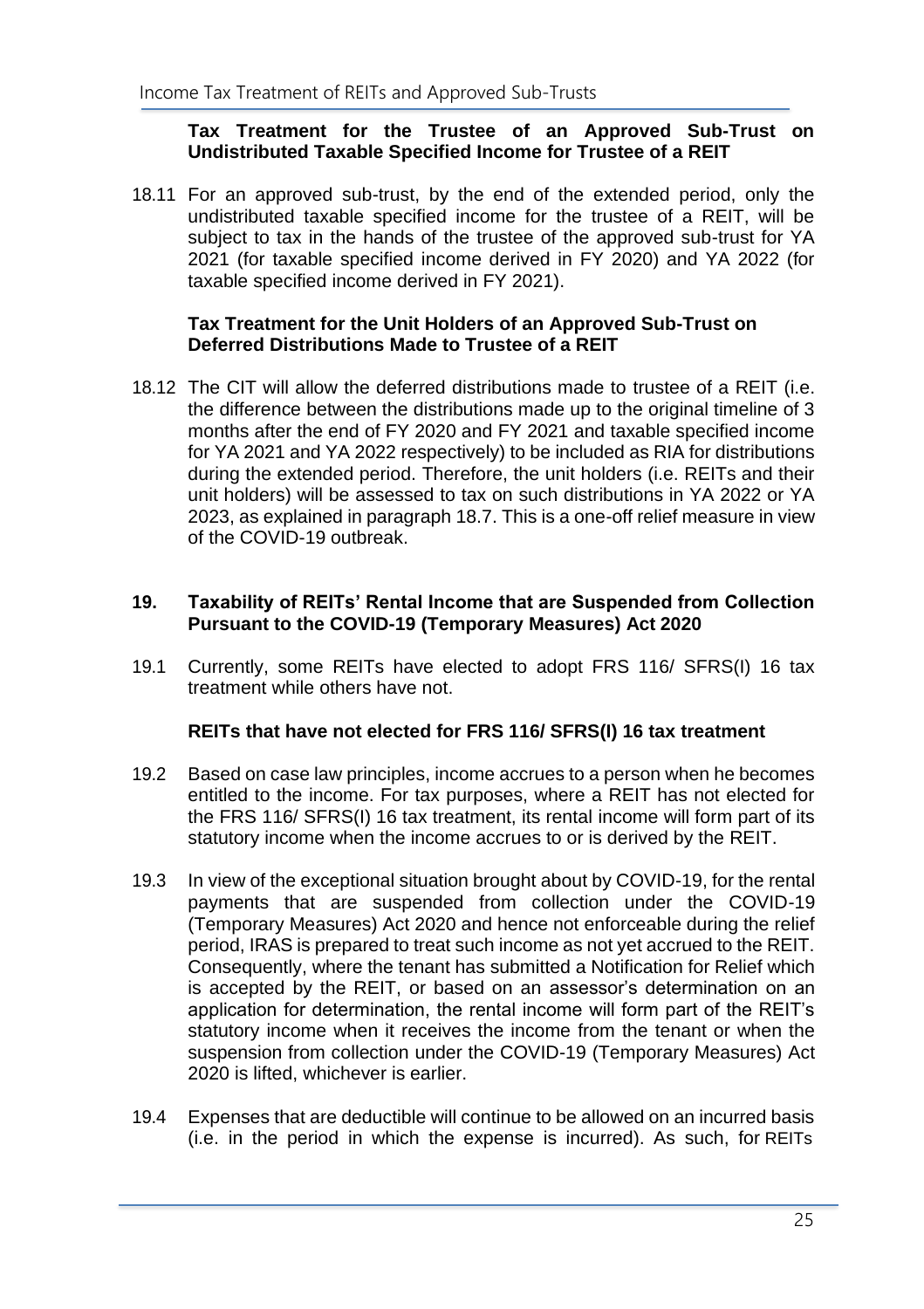that have not elected for FRS 116/ SFRS(I) 16 tax treatment, even if the rental income is not recognised for tax purposes, there will not necessarily be a corresponding deferment of deduction for expenses that are incurred by the REITs. Consequently, it is possible that a REIT's statutory income covers its rental income for only 6 months in FY 2020 (i.e. YA 2021) but a deduction for expenses incurred for the full year is allowed, resulting in a loss. Such losses will be disregarded for tax purposes as the REIT is assessed to tax under section  $10(1)(a)$  of the ITA, subject to section  $10D^{36}$  of the ITA.

19.5 Example 3 below shows the effect of this treatment.

## **Example 3**

The information on rental income is the same as example 1. In this example, REIT C has incurred deductible expenses of \$65,000 in FYs 2020 and 2021. It has not elected for the FRS 116/ SFRS(I) 16 tax treatment.

| FYE 30 June 2020 (i.e. YA 2021)                  |          |
|--------------------------------------------------|----------|
| Rental income subject to tax on REIT C:          | 60,000   |
| From Company A (\$3,000 x 8 months)              |          |
| From Company B (\$3,000 x 12 months)             |          |
| Less: Deductible expenses incurred during the FY | (65,000) |
| Net rental loss (to be disregarded)              | (5,000)  |

| FYE 30 June 2021 (i.e. YA 2022)                  |          |
|--------------------------------------------------|----------|
| Rental income subject to tax on REIT C:          | 84,000   |
| From Company A (\$3,000 x 16 months)             |          |
| From Company B (\$3,000 x 12 months)             |          |
| Less: Deductible expenses incurred during the FY | (65,000) |
| Net rental income available for distribution     | 19,000   |

To qualify for the tax transparency treatment in YA 2022, REIT C will need to distribute at least \$17,100 (90% of \$19,000) to unit holders by 31 December 2021.

19.6 On the other hand, should there be net rental income for YA 2021, to qualify for the tax transparency treatment in YA 2021, REIT C will need to distribute at least 90% of that income to unit holders by 31 December 2021.

## **REITs that have elected for FRS 116/ SFRS(I) 16 tax treatment**

19.7 Under FRS 116/ SFRS(I) 16 tax treatment, income that is subject to tax will be that as determined using the effective rent method for accounting purposes (i.e. in accordance with the accounting treatment). This is subject to the condition that the application of the FRS 116/ SFRS(I) 16 tax treatment is made consistently every year and across for all operating leases.

<sup>&</sup>lt;sup>36</sup> The previous section 10E has been renumbered to section 10D in the Income Tax Act 1947.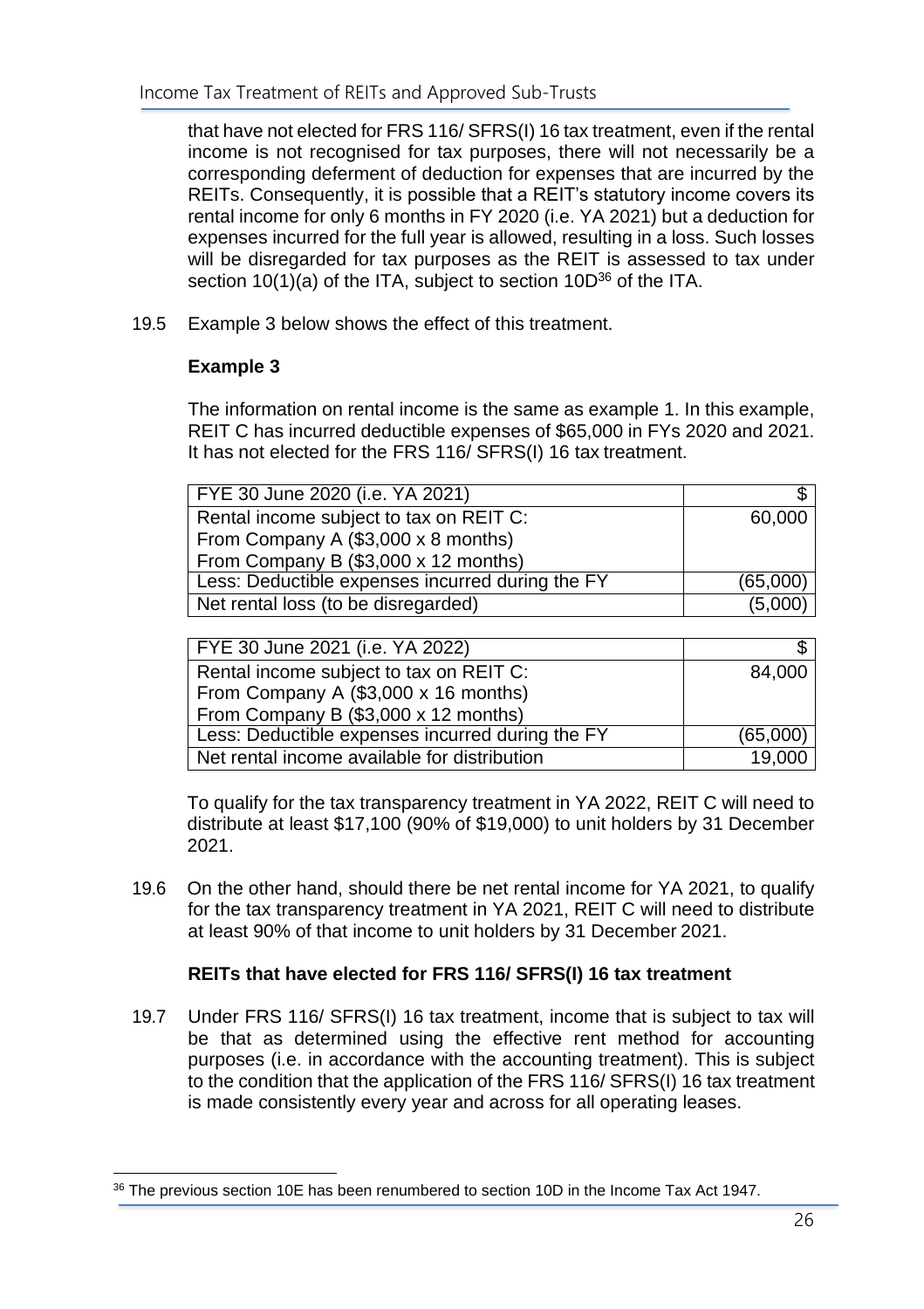19.8 IRAS understands that for accounting purposes, rental income will continue to be accrued for accounting purposes notwithstanding that the rental payments may be suspended from collection under the COVID-19 (Temporary Measures) Act 2020. As such, for REITs that have elected for FRS 116/ SFRS(I) 16 tax treatment, the rental income as determined for accounting purposes will continue to form part of their statutory income even though the payment may not have been received by the REITs or the REITs are not entitled to the income yet. This means that the rental payments that are suspended from collection under the COVID-19 (Temporary Measures) Act 2020 will still form part of the statutory income of the REITs in the year the income is recognised for accounting purposes.

#### <span id="page-30-0"></span>**20. Treatment of Over-Distribution of Taxable Specified Income in Earlier Quarters of FY 2020**

- 20.1 Over-distribution may occur where the REIT has distributed 100% of its taxable specified income for, say, the first three quarters in the FY but has incurred losses in the last quarter (due to the slowdown in economic activities caused by the COVID-19 outbreak). As a result, the REIT's full year taxable specified income is less than what it has distributed for the year and the REIT has made an over-distribution of taxable specified income for FY2020.
- 20.2 As the unit holders will be subject to tax, unless specifically exempt, on the amount of over-distribution made by the REIT, the CIT will allow the amount of income for FY 2020 over-distributed to be treated as RIA. The RIA will be deducted from the amount of taxable specified income to be distributed in the following FY. This is a one-off relief measure in view of the COVID-19 outbreak. If the RIA amount cannot be fully utilised by the end of FY 2021 (e.g. due to loss or insufficient taxable specified income available for distribution), the balance will be disregarded. Example 4 below shows how the RIA will be utilised in the following FY.

## **Example 4**

The trustee's distribution is higher than the taxable specified income

| Taxable specified income for year ended 30 June<br>2020 as determined by trustee for distribution                                  | \$62,000<br>'A.         |
|------------------------------------------------------------------------------------------------------------------------------------|-------------------------|
| Taxable specified income for year ended 30 June<br>2020 distributed and taxable in the hands of unit<br>holders as at 30 June 2020 | \$64,000<br>ΈB)         |
| Taxable specified income to be deducted from<br>taxable specified income for the FY 2021 (i.e.<br>Over-distribution)               | $(C) = (B)-(A)$ \$2,000 |
| Taxable specified income determined by trustee<br>for quarterly distribution period from 1 July 2020 to<br>30 September 2020       | \$15,000                |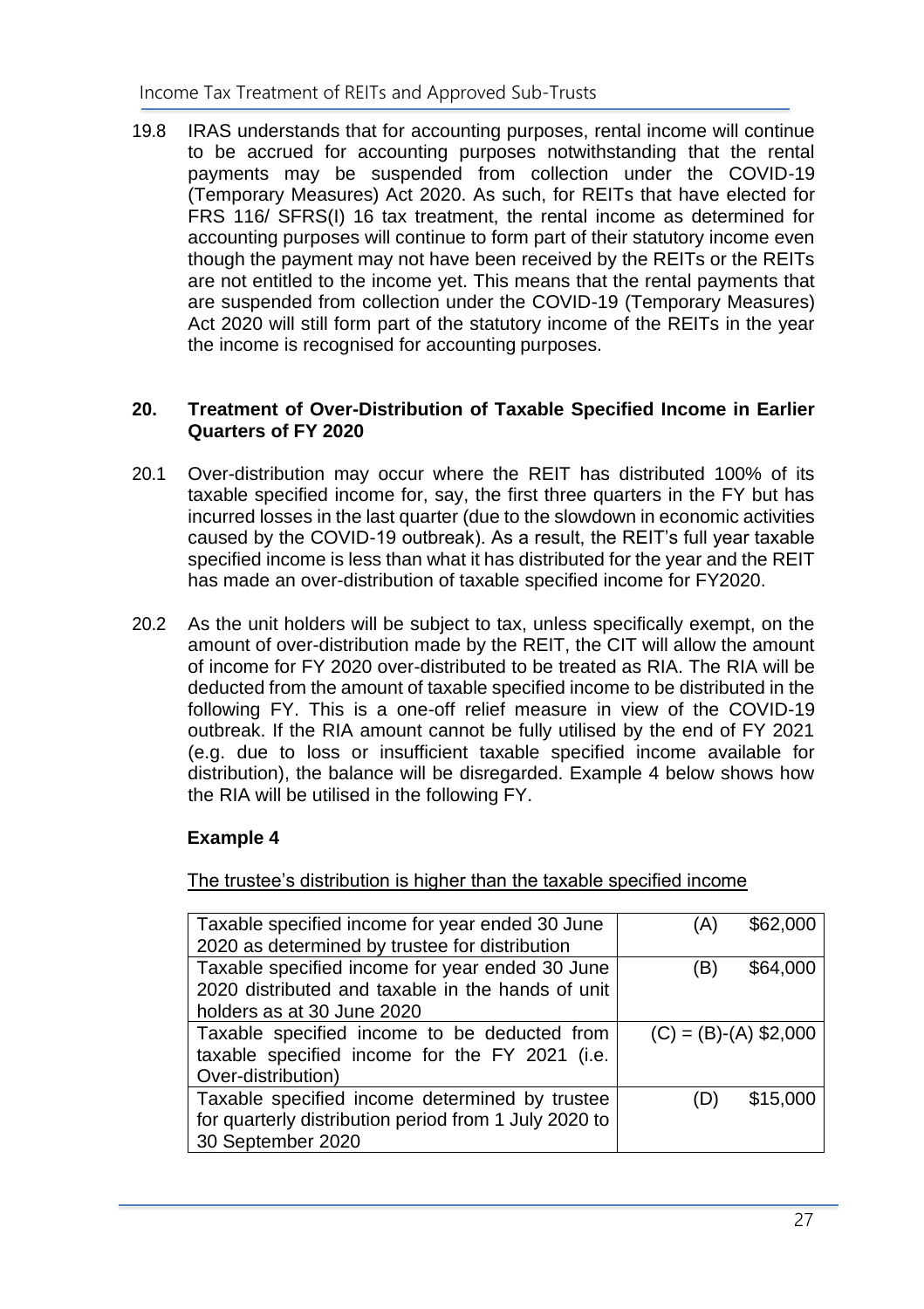| Total taxable specified income for distribution   | $(E) = (D)-(C)$ \$13,000 |
|---------------------------------------------------|--------------------------|
| period 1 July 2020 to 30 September 2020 available |                          |
| for distribution on 18 October 2020               |                          |

For the taxable specified income derived by the trustee for FY 2020, the unit holders will be taxed on distributions of \$64,000 in YA 2021. The over distribution of \$2,000 will reduce the amount of taxable specified income of the trustee for the distribution period from 1 July 2020 to 30 September 2020.

## <span id="page-31-0"></span>**21. Deductibility of Impairment Losses on Lease Receivables that are Credit-Impaired**

21.1 Impairment losses recognised in the profit and loss account in respect of lease receivables that are credit-impaired $37$  and that are on revenue account are allowable as a deduction. Any reversal amount subsequently recognised in the profit and loss account is taxable. In this regard, if there is rental income not received during or after the expiry of the relief period as specified under the COVID-19 (Temporary Measures) Act 2020 (for example, because the tenant has gone into liquidation) and the lease receivable is considered to be credit-impaired, the CIT will allow as a deduction, impairment losses on lease receivables that are credit-impaired and are on revenue account. The tax treatment for such impairment losses on lease receivables that are creditimpaired follows that of the FRS  $109/$  SFRS(I) 9 tax treatment<sup>38</sup>.

## <span id="page-31-1"></span>**22. Contact Information**

For general enquiries or clarifications on this e-Tax guide, please call 1800- 3568 622.

<sup>&</sup>lt;sup>37</sup> A lease receivable is credit-impaired when one or more events that have a detrimental impact on the estimated future cash flows of that lease receivable have occurred. Examples of such events include significant financial difficulty of the tenant, it is becoming probable that the tenant will enter into bankruptcy or other financial reorganisation.

<sup>38</sup> For details, please refer to the e-Tax Guide "Income Tax: Income Tax Treatment Arising from Adoption of FRS 109 – Financial Instruments".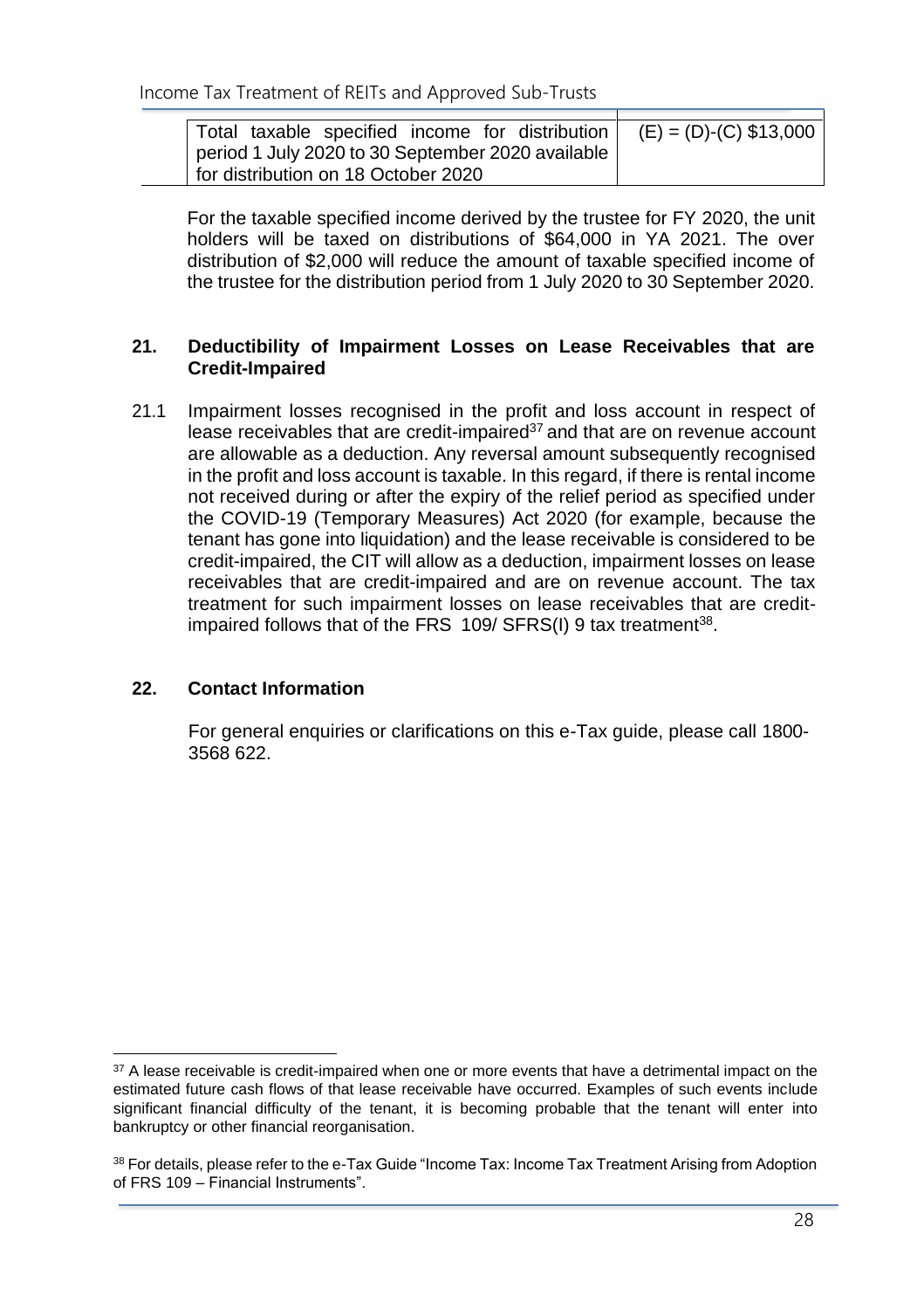# <span id="page-32-0"></span>**23. Updates and Amendments**

|                | Date of<br>amendment | <b>Amendments made</b>                                                                                                                                                                                                                                                                                                                                                                         |
|----------------|----------------------|------------------------------------------------------------------------------------------------------------------------------------------------------------------------------------------------------------------------------------------------------------------------------------------------------------------------------------------------------------------------------------------------|
| 1              | 12 April 2018        | Inserted paragraph 3.5.<br>$\bullet$<br>Amended paragraphs 3.3, 8.3 and Annex 2 to reflect<br>٠<br>the tax changes announced in Budget 2018.<br>Updated paragraph 14.1 to reflect the change in the<br>$\bullet$<br>name of the branch.<br>Updated footnote 3 and Annex 1 to reflect the latest e-<br>Tax Guides issued.                                                                       |
| 2              | 19 June 2019         | Amended paragraphs 7.1, 8.3, 12.2(b), Annex 2, and<br>$\bullet$<br>inserted paragraphs 3.2, and 7.2 to reflect the tax<br>changes announced in Budget 2019.<br>Amended paragraphs 9.4, 10.1, 12.2(b) and 13.1 to<br>update cross-references.<br>Amended examples in paragraphs 8.11, 8.12, 9.5 and<br>$\bullet$<br>Annex 3.                                                                    |
| 3              | 11 July 2019         | Amended Annex 2 to replace the words "section 13CA,<br>$\bullet$<br>13R or 13X" with "section 13CA, 13X or 13Y<br>(renumbered as section 13D, 13U or 13V)".                                                                                                                                                                                                                                    |
| $\overline{4}$ | 21 October<br>2019   | Inserted footnote 20 to paragraph 8.1 to make clear that<br>$\bullet$<br>treatment described in Section 8 does not apply to the<br>distributions received by security holders of hybrid<br>securities issued by a REIT that are regarded as equity<br>instruments for tax purposes.<br>Updated the numbering of the footnotes.<br>$\bullet$                                                    |
| 5              | 22 May 2020          | Made editorial amendments to paragraph 6.2.<br>$\bullet$<br>Inserted a new section D to cover "COVID-19 Support<br>$\bullet$<br>Measures and Tax Guidance".                                                                                                                                                                                                                                    |
| 6              | 24 June 2020         | Amended paragraphs 17 to 19 in view of the further<br>$\bullet$<br>extension of time for distribution of taxable specified<br>income for REITs and their approved sub-trusts.                                                                                                                                                                                                                  |
| 7              | 17 November<br>2021  | Deleted footnotes 1 and 2 as not relevant anymore and<br>$\bullet$<br>updated the numbering of the footnotes<br>Deleted (Large Corporation Branch) in paragraphs<br>$\bullet$<br>10.2 and 10.6<br>Amended paragraph 14 to update changes to the<br>٠<br><b>Withholding Tax Refund processes</b><br>Updated Annexes 1, 2, 4 and 5 to reflect the latest Forms<br>٠<br>available on IRAS website |
| 8              | 05 April 2022        | Updated the renumbered provisions based on the<br>Income Tax Act 1947<br>Updated the citation of Acts<br>Updated the numbering of the footnotes                                                                                                                                                                                                                                                |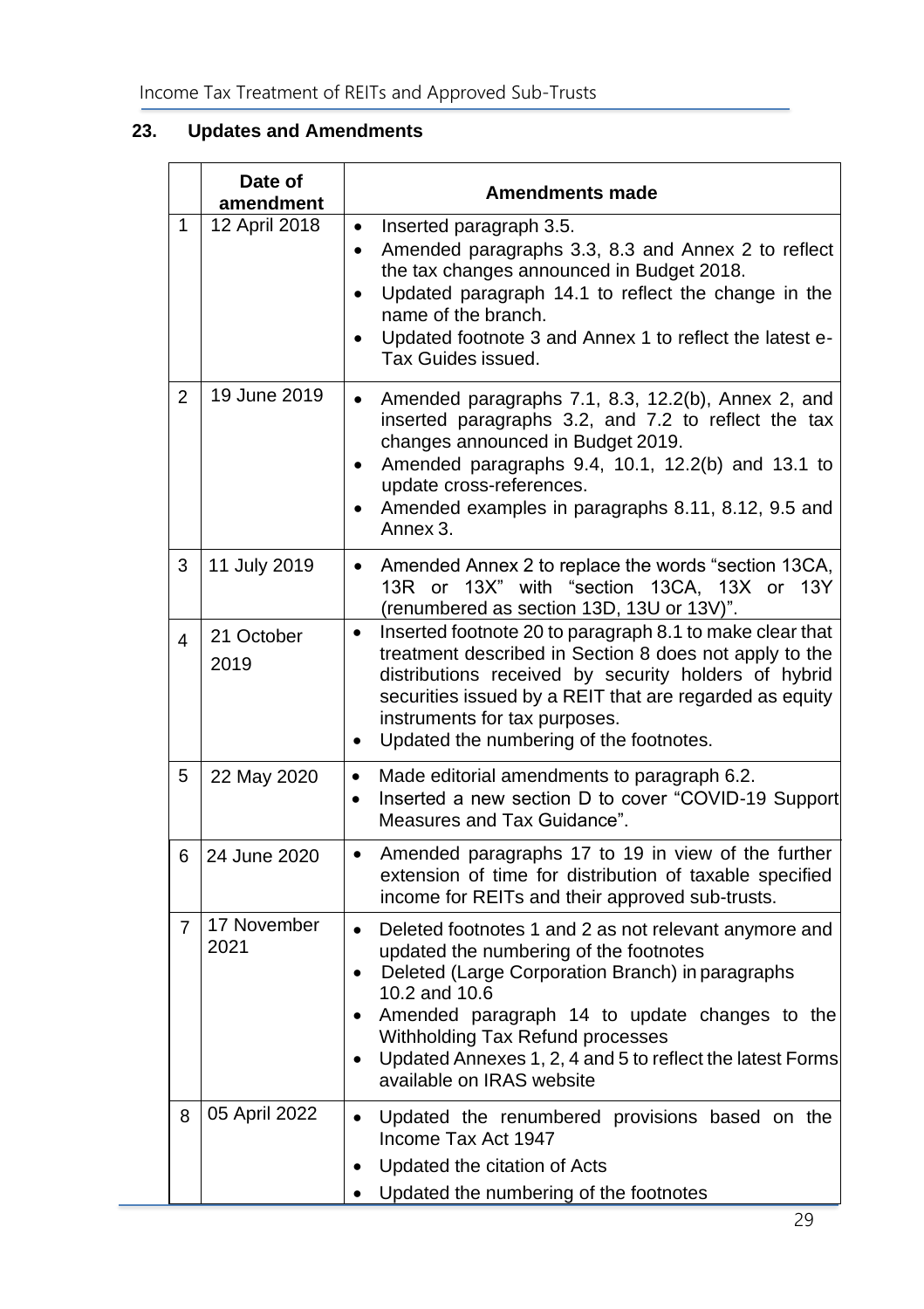<span id="page-33-0"></span>**Annex 1 – Application Form for Tax Transparency Treatment**

**Application Form**

**Application for Tax Transparency Treatment under Section 43(2) of Income Tax Act 1947 in respectof Income derived by a Trustee of a Real Estate Investment Trust (REIT)**

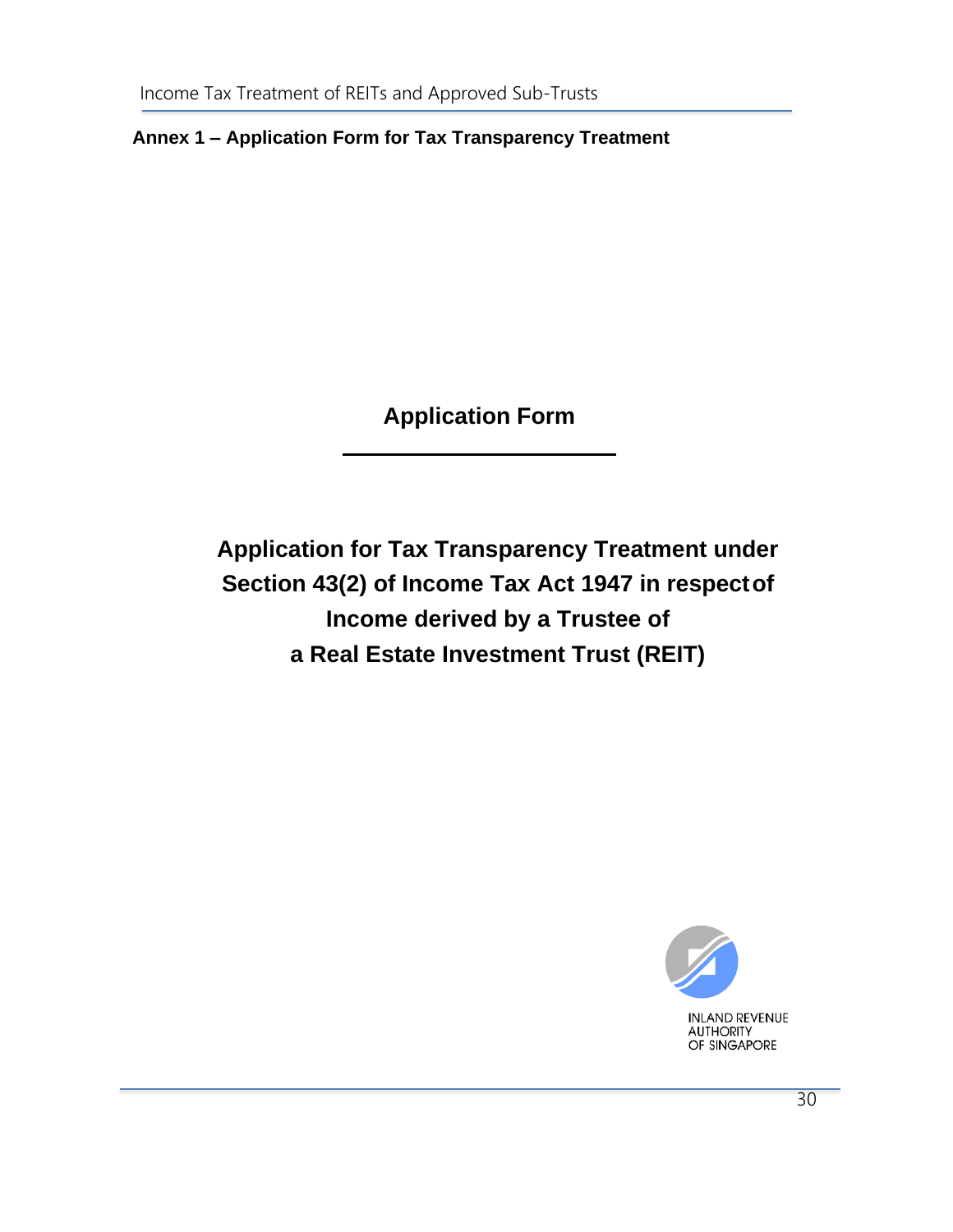#### **INSTRUCTIONS**

(applicable to the trustee and manager of a REIT or the authorised agent making the application)

- 1. This form is applicable to a proposed/newly constituted REIT making the initial application for tax transparency treatment on the following income:
	- rental income; or
	- income from the management or holding of immovable properties (such as service charges and car park fees); or
	- rental support payment if such payment is at open market value and is made by the seller of the property or any interest in the owner of the property, or a person who wholly owns (directly or indirectly) the seller; or
	- interest income from temporary short-term placement of surplus cash as deposits with banks in Singapore and investment in debt securities.
- 2. To assist us in evaluating your application expeditiously, please provide the information requested as completely as possible. If the space provided is insufficient, you may use a separate sheet.
- 3. Where information is not yet available or inapplicable, please indicate accordingly.
- 4. It may take you 10 minutes to fill up this form.
- 5. This application should be sent to the Comptroller of Income Tax:
	- (a) by  $myTax Mail^{39}$  through myTax Portal (recommended); or
	- (b) by email to [Trust@iras.gov.sg](mailto:Trust@iras.gov.sg)

<sup>&</sup>lt;sup>39</sup> Please select "Reply to IRAS" when sending via myTax Mail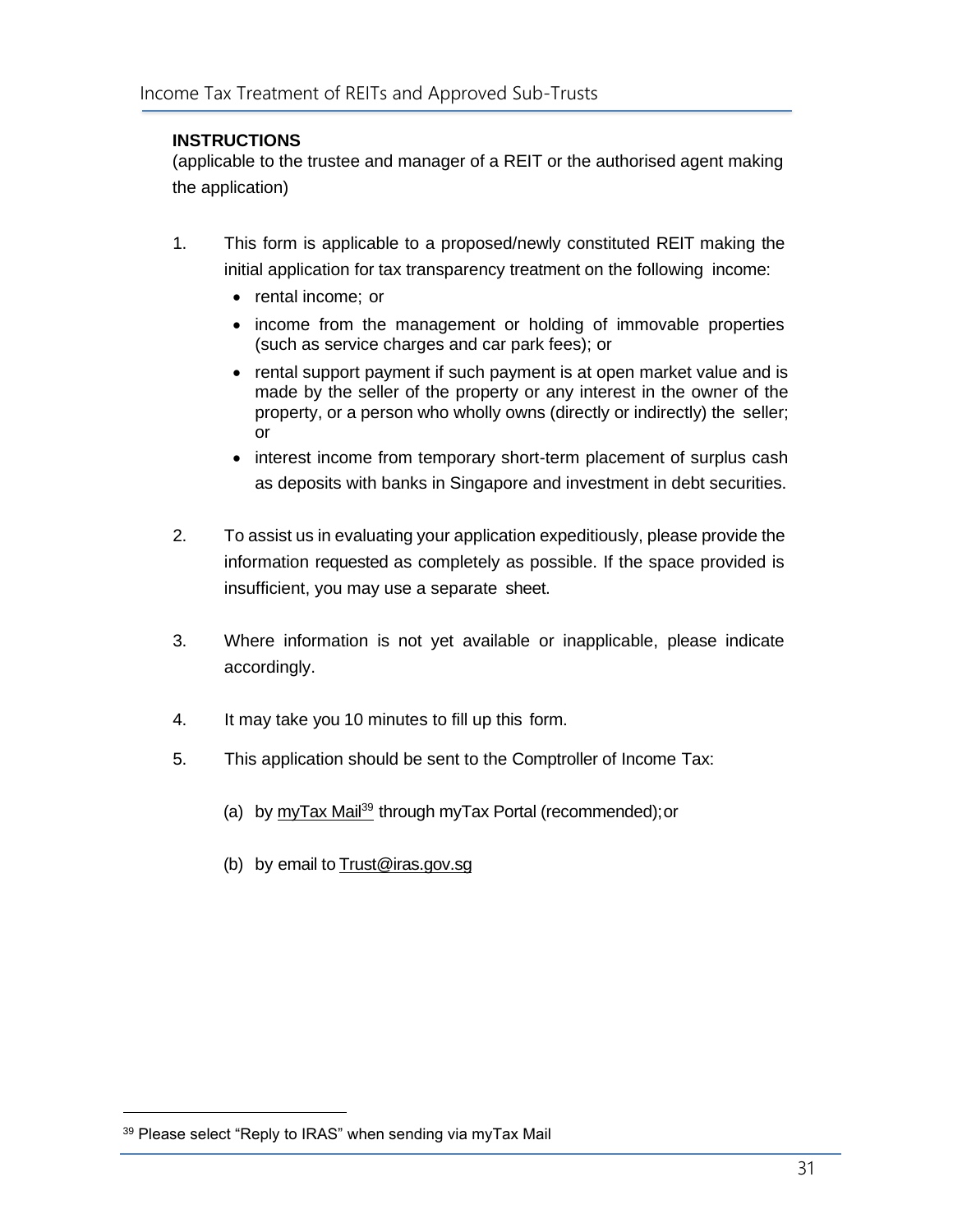## **1. Details of the Real Estate Investment Trust (REIT):**

| Name                        |  |
|-----------------------------|--|
| Address                     |  |
| Date of constitution        |  |
| Income Tax Reference No.    |  |
| Nature of business/activity |  |

## **2. Details of trustee, sponsor or manager of the REIT**

| Name of trustee/sponsor  |  |
|--------------------------|--|
| Address                  |  |
| Income Tax Reference No. |  |

| Name of manager          |  |
|--------------------------|--|
| Address                  |  |
| Income Tax Reference No. |  |

#### **3. Details of person making the application ("Applicant")**

| Capacity of person making the<br>application               | Trustee/Sponsor/Manager/Agent |
|------------------------------------------------------------|-------------------------------|
| Name                                                       |                               |
| Name and designation of individual for<br>contact purposes |                               |
| Contact No.                                                |                               |
| <b>Address</b>                                             |                               |
| <b>Email Address</b>                                       |                               |

## **4. Description of assets and income to be derived therefrom for which tax transparency treatment is sought**

| Asset | Income to be derived from the asset |
|-------|-------------------------------------|
|       |                                     |
|       |                                     |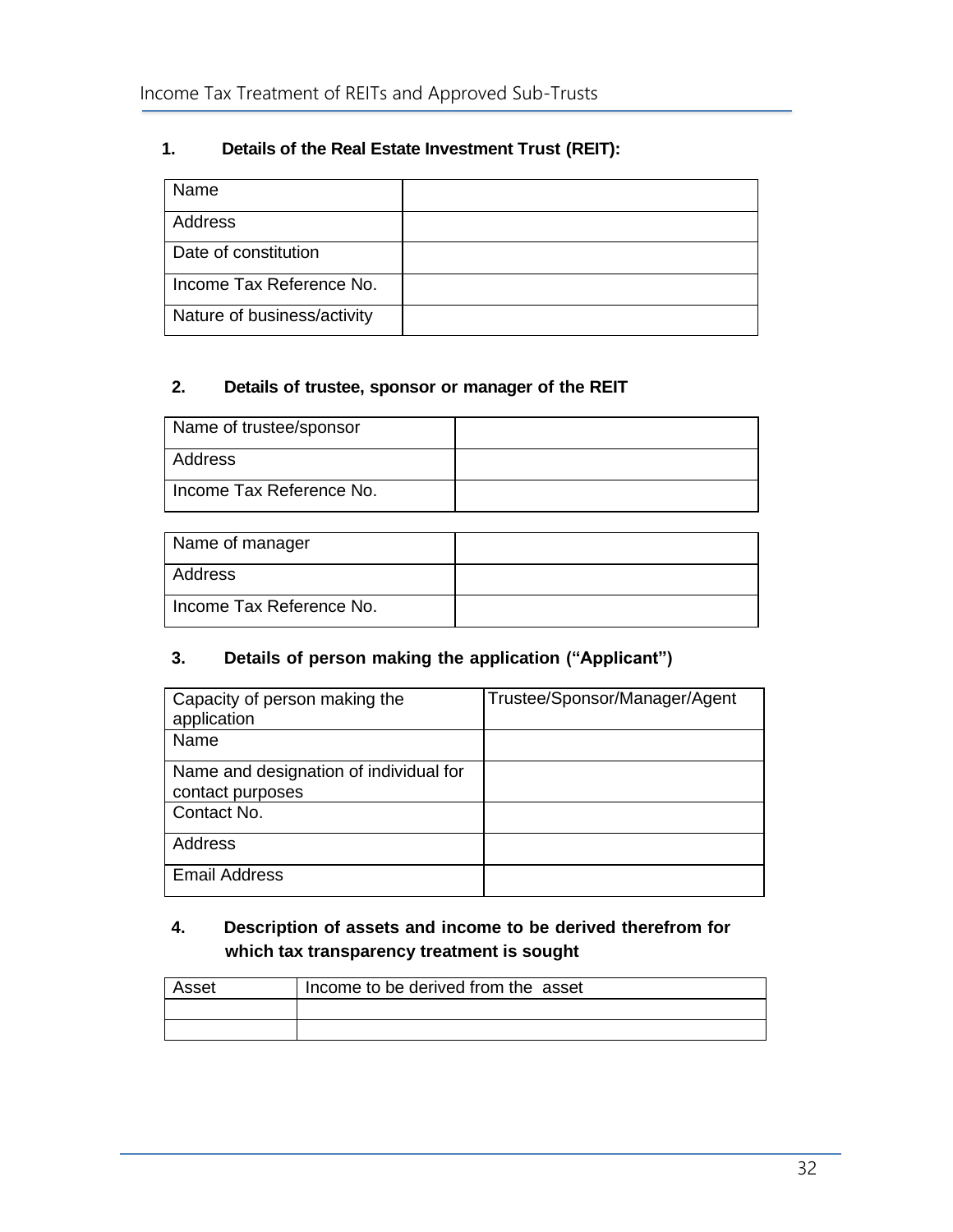#### **5. Checklist of documents to be submitted**

|                                                                                                                                                    | Yes |  |
|----------------------------------------------------------------------------------------------------------------------------------------------------|-----|--|
| a Joint undertaking by the Trustee and Manager of the REIT*                                                                                        |     |  |
| b Copy of the Trust Deed*                                                                                                                          |     |  |
| c Sample of the Declaration Forms used by the trustee to determine<br>the applicable rate at which tax is to be deducted from the<br>distributions |     |  |
| d Copies of Sales and Purchase Agreement, Rental Support<br>Agreement and Valuation Report on how the rental support<br>payment is arrived at      |     |  |

\* To be submitted within 14 days from the date of constitution of the REIT if they are not available as at date of application.

#### **6. Applicant's Declaration**

| I declare that the details stated above are true and correct to the<br>best of my knowledge <sup>#</sup> ; or                                                                                                                                                                                                                                                           |  |
|-------------------------------------------------------------------------------------------------------------------------------------------------------------------------------------------------------------------------------------------------------------------------------------------------------------------------------------------------------------------------|--|
| b I declare that the details stated above are true and correct to the best<br>of my knowledge and acknowledge that the application for tax<br>transparency treatment, if approved, is subject to the submission and<br>acceptance of the supporting documents mentioned in paragraph 5<br>above within 14 days from the date of constitution of the REIT <sup>#</sup> . |  |

# (please tick where applicable)

Name of Applicant

Name of authorised signatory of the Applicant

Designation of authorised signatory of the Applicant

Signature of authorised signatory of the Applicant

Date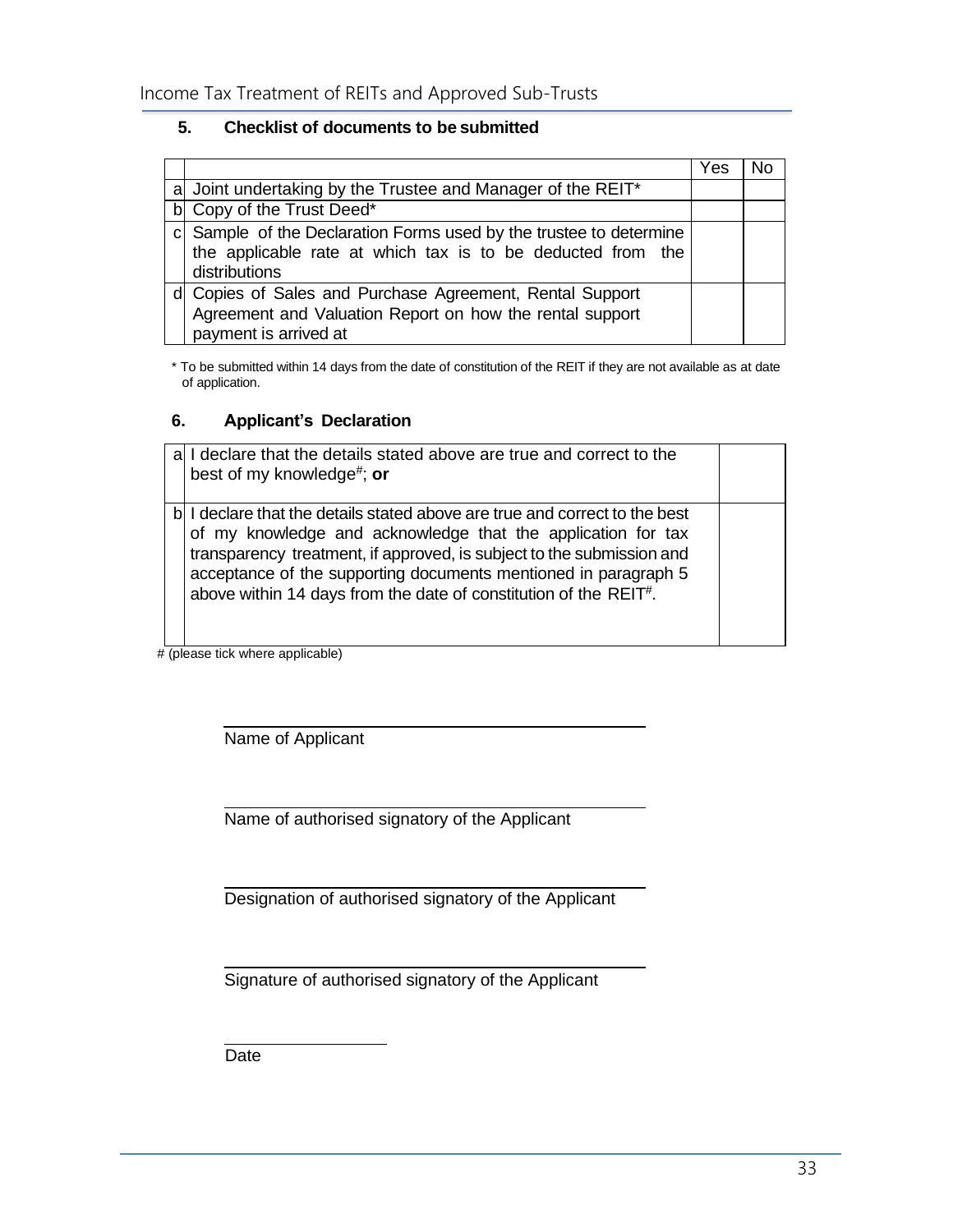## **Annex 2 - Joint Undertaking by the Trustee and Manager**

|  |  |  |  |  |  | Note: This Form should be sent to the Comptroller of Income Tax: |        |
|--|--|--|--|--|--|------------------------------------------------------------------|--------|
|  |  |  |  |  |  |                                                                  | $\sim$ |

- (a) by myTax Mail<sup>40</sup> [through myTax P](mailto:Trust@iras.gov.sg)ortal (recommended); or
- (b) by email to [Trust@iras.gov.sg](mailto:Trust@iras.gov.sg)

#### <span id="page-37-0"></span>**Joint Undertaking by the Trustee and Manager**

Date:

The Comptroller of Income Tax Inland Revenue Authority of Singapore Corporate Tax Division

Dear Sirs

#### **DECLARATION AND UNDERTAKINGFOR THEPURPOSE OF APPLYING FOR TAXTRANSPARENCYTREATMENT**

| оf                           |                                                   |  |
|------------------------------|---------------------------------------------------|--|
| Name of authorised signatory | Name and Tax Reference No. of trustee of the REIT |  |
| hereby declare that          | is the trustee of                                 |  |
|                              | Name of trustee of the REIT                       |  |
|                              | : and                                             |  |
| Name of the REIT             |                                                   |  |
|                              |                                                   |  |
|                              | Ωf                                                |  |
| Name of authorised signatory | Name of manager of the REIT                       |  |
| hereby declare that          | is the manager of                                 |  |
|                              | Name of manager of the REIT                       |  |
|                              |                                                   |  |
| Name of the REIT             |                                                   |  |

In consideration of the Comptroller of Income Tax ("CIT") applying the provisions of section 43(2) of the Income Tax Act 1947 ("ITA") to the specified income of the applicant REIT, we jointly undertake:

- (a) To distribute at least 90% of the REIT's taxable specified income, the income being income that could be accorded transparency treatment under section 43(2A) of the ITA, to the unit holders in the same year in which the income is derived by the trustee;
- (b) If for any accounting period, the taxable specified income of the trustee, which has been agreed with the CIT, should be higher or lower than that as determined by the trustee/manager for distribution, the difference will be added to or deducted from the taxable income determined for the distribution period ending immediately after the difference has been agreed with the CIT ("Rollover Income Adjustment"). The operation of this condition is set out in

<sup>40</sup> Please select "Reply to IRAS" when sending via myTax Mail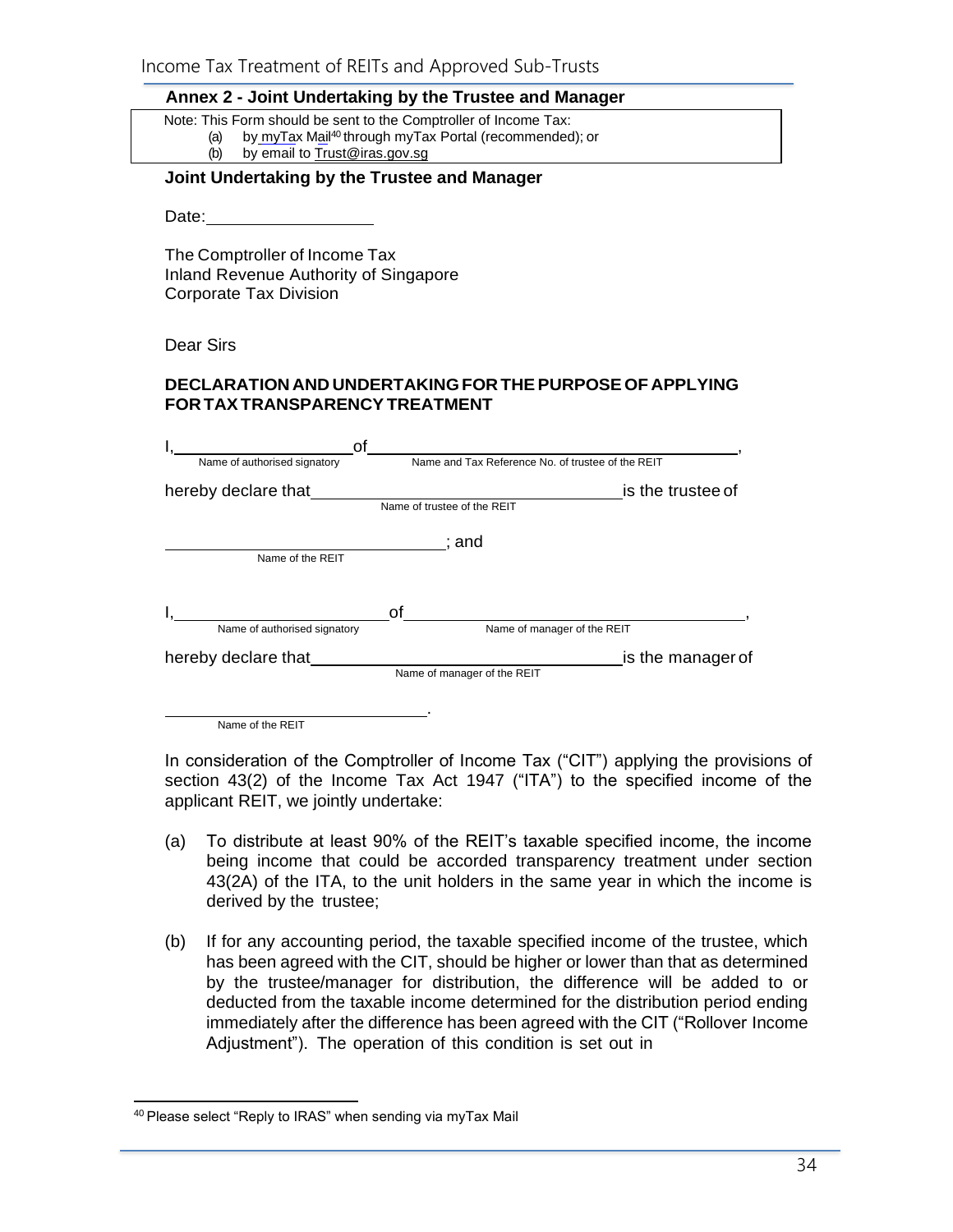the worked examples in Annex 3 of the e-Tax guide on "Income Tax Treatment of Real Estate Investments Trusts and Approved Sub-Trusts";

- (c) To comply with the rules set out in section 45G of the ITA with regard to the payment to the CIT of the tax that has been or should have been deducted from distributions. The CIT will recover the amount of tax owing to it, impose penalties and take actions in the manner set out in section 45 of the ITA if the trustee does not comply with the rules (particularly in the event where there is a shortfall in the amount of tax deducted and accounted to the CIT by the trustee/manager);
- (d) To deduct tax at the final withholding tax rate of 10% from distributions made to qualifying non-resident non-individual unit holders during the period from 18 February 2005 to 31 December 2025<sup>41</sup>. A qualifying non-resident non-individual unit holder is a non-individual person who is not a resident in Singapore for income tax purposes and:
	- (i) who does not have any permanent establishment in Singapore; or
	- (ii) who carries on any operation in Singapore through a permanent establishment in Singapore, but the funds used to acquire the units in the REIT are not obtained from that operation in Singapore;
- (e) To deduct tax at the final withholding tax rate of 10% from distributions made to qualifying non-resident funds during the period from 1 July 2019 to 31 December 2025. A qualifying non-resident fund is a fund that qualifies for tax exemption under section 13D, 13U or 13V of the ITA that is not a resident in Singapore and:
	- (i) does not have any permanent establishment in Singapore (other than the fund manager in Singapore); or
	- (ii) carries on any operation in Singapore through a permanent establishment in Singapore (other than the fund manager in Singapore), but the funds used to acquire the units in the REIT are not obtained from that operation in Singapore;
- (f) To deduct tax at the prevailing corporate tax rate from distributions made to unit holders other than qualifying non-resident non-individual unit holders and qualifying non-resident funds mentioned in paragraphs (d) and (e) above and the following types of unit holders<sup>42</sup> (collectively referred to as Qualifying Unit Holders):
	- (i) Individuals (including those who purchased units in the REIT through agent banks or SRS operators which act as their nominee under the

<sup>41</sup> Under section 43(3B) of the ITA.

<sup>&</sup>lt;sup>42</sup> Do not include a person acting in the capacity of a trustee.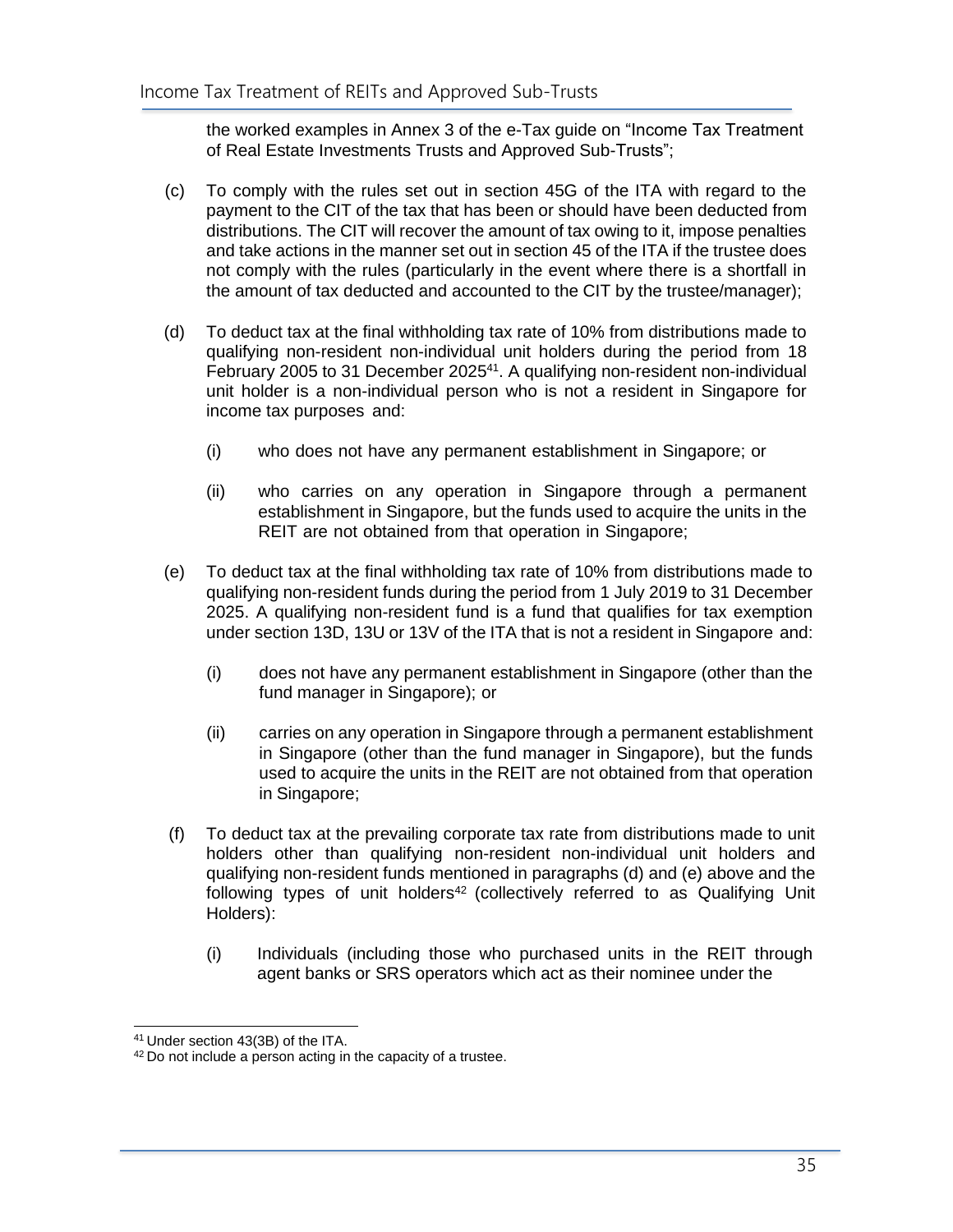CPF Investment Scheme or the Supplementary Retirement Scheme respectively);

- (ii) Companies incorporated and resident in Singapore;
- (iii) Singapore branches of companies incorporated outside Singapore;
- (iv) Bodies of persons incorporated or registered in Singapore, including charities registered under the Charities Act 1994 or established by any written law, town councils, statutory boards, co-operative societies registered under the Co-operatives Societies Act 1979 or trade unions registered under the Trade Unions Act 1940;
- (v) International organisations that are exempt from tax on such distributions by reason of an order made under the International Organisations (Immunities and Privileges) Act 1948; and
- (vi) REIT Exchange-Traded Funds which have been accorded the tax transparency treatment.
- (g) To inform the individual unit holders of the REIT that tax exemption under section 13(1)(zh) of the ITA does not apply to distributions received by them:
	- $\checkmark$  through a partnership in Singapore; or
	- $\checkmark$  from carrying on a trade, business or profession;

and that these unit holders must declare their distributions received as income in their tax returns.

- (h) To ensure that mechanism will be put in place to allow the trustee to ascertain whether or not tax is to be deducted from a distribution (including the content of any prescribed form that has to be completed and submitted by the unit holders, and the retention period of such form);
- (i) To ensure that there is sufficient information and documentation (besides the declaration forms submitted by the unit holders and nominees) to verify the identity of the unit holders and beneficiaries and be satisfied that they qualify for, a waiver of withholding tax, the final withholding tax rate of 10% or exemption of tax;
- (j) To obtain confirmation from the ultimate beneficiaries that they are qualifying unit holders, qualifying non-resident non-individual unit holders or qualifying nonresident funds, where the units are held through more than 1-tier of nominees;
- (k) To provide information on distributions made to the unit holders [similar to that provided to The Central Depository (Pte) Limited] in electronic form when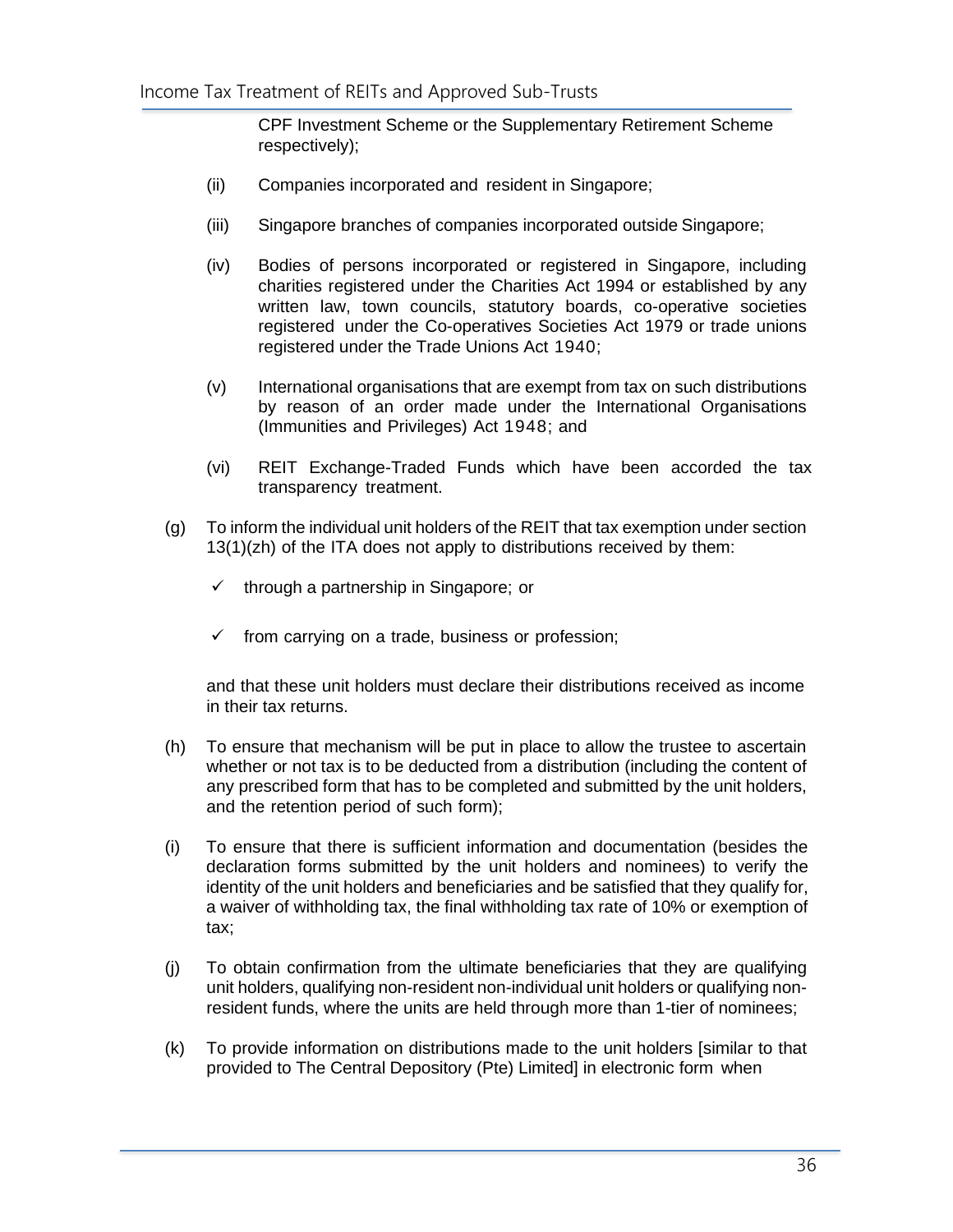required by the CIT. In this respect, the Trustee may consult and seek the advice of the CIT on the data fields that have to be incorporated and any other related matters.

- (l) To provide the CIT with a copy of the external auditors' certificate on the adequacy of the internal controls put in place to detect errors or omissions in deducting the tax at source. This certificate will be submitted to the CIT together with the annual tax computation of the REIT;
- (m) To make continuing effort to provide general information on the tax treatment of the REIT's income and the distributions made by the trustee provided that the information disseminated does not constitute binding tax advice to the investing public;
- (n) To answer any questions that the unit holders may have on the amount of distribution made to them, including how the amount of taxable distribution is arrived at;
- (o) To submit to the CIT a copy of the REIT's audited accounts for any accounting period accompanied by a tax computation no later than 15 April of the following year (or such other longer period as may be determined by the CIT to be reasonable in the circumstances);
- (p) Not to change the REIT's accounting year end without obtaining approval from the CIT;
- (q) To ensure that the rental support payment is at open market value and is made by the seller of the property or any interest in the owner of the property, or a person who wholly owns (directly or indirectly) the seller;
- (r) To notify the CIT if the REIT is unable to meet any of the above conditions, subsequent to obtaining the approval for tax transparency treatment. We understand that the approved tax transparency treatment will cease to apply from the date any of the above conditions is not met.

| Name and signature of authorised signatory<br>of the trustee of the REIT | Designation | Date |
|--------------------------------------------------------------------------|-------------|------|
| Name and signature of authorised signatory<br>of the manager of the REIT | Designation | Date |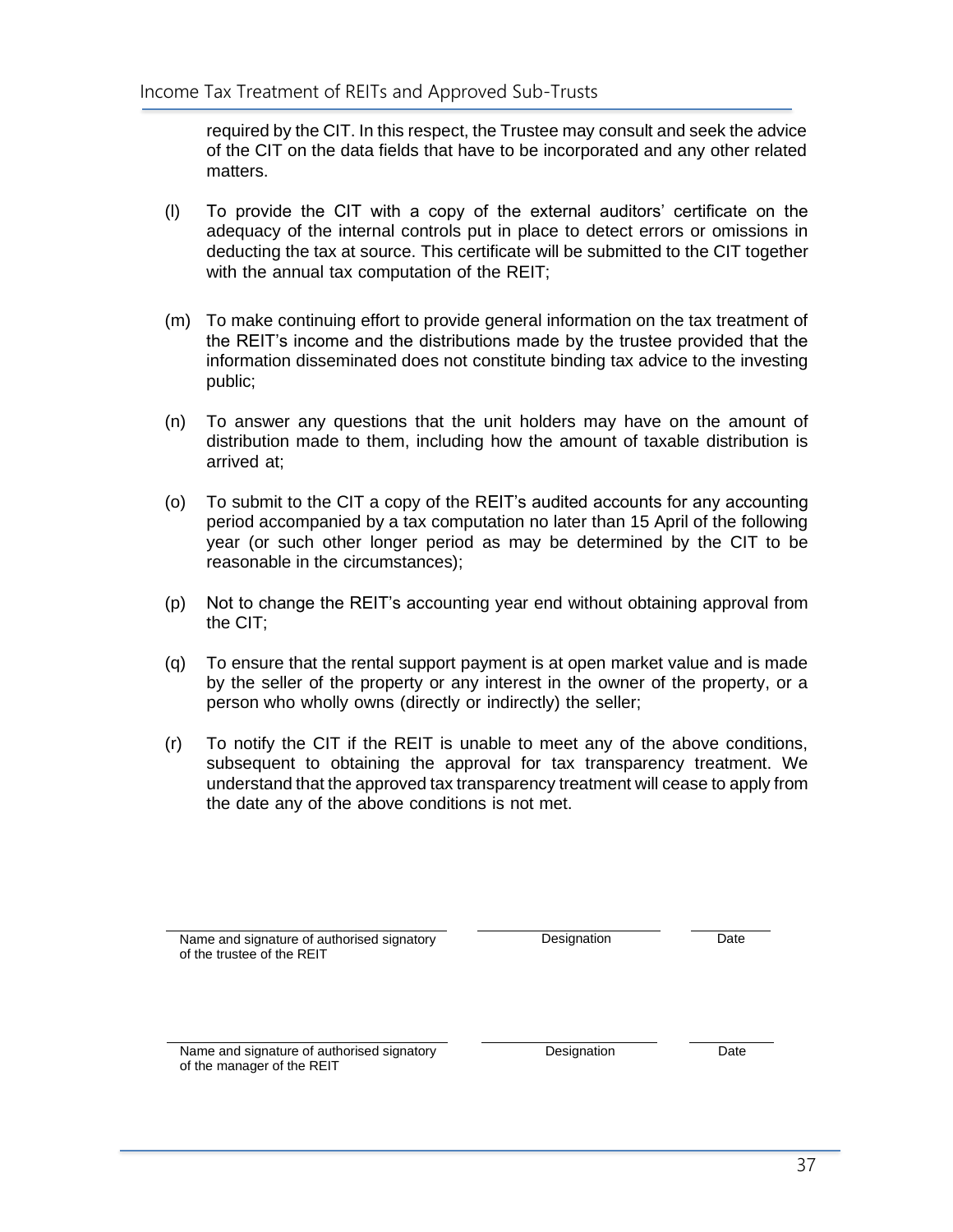| For Official Use              |             |      |
|-------------------------------|-------------|------|
| Comments:                     |             |      |
|                               |             |      |
|                               |             |      |
|                               |             |      |
| Verified by:                  |             |      |
| Name and signature of Officer | Designation | Date |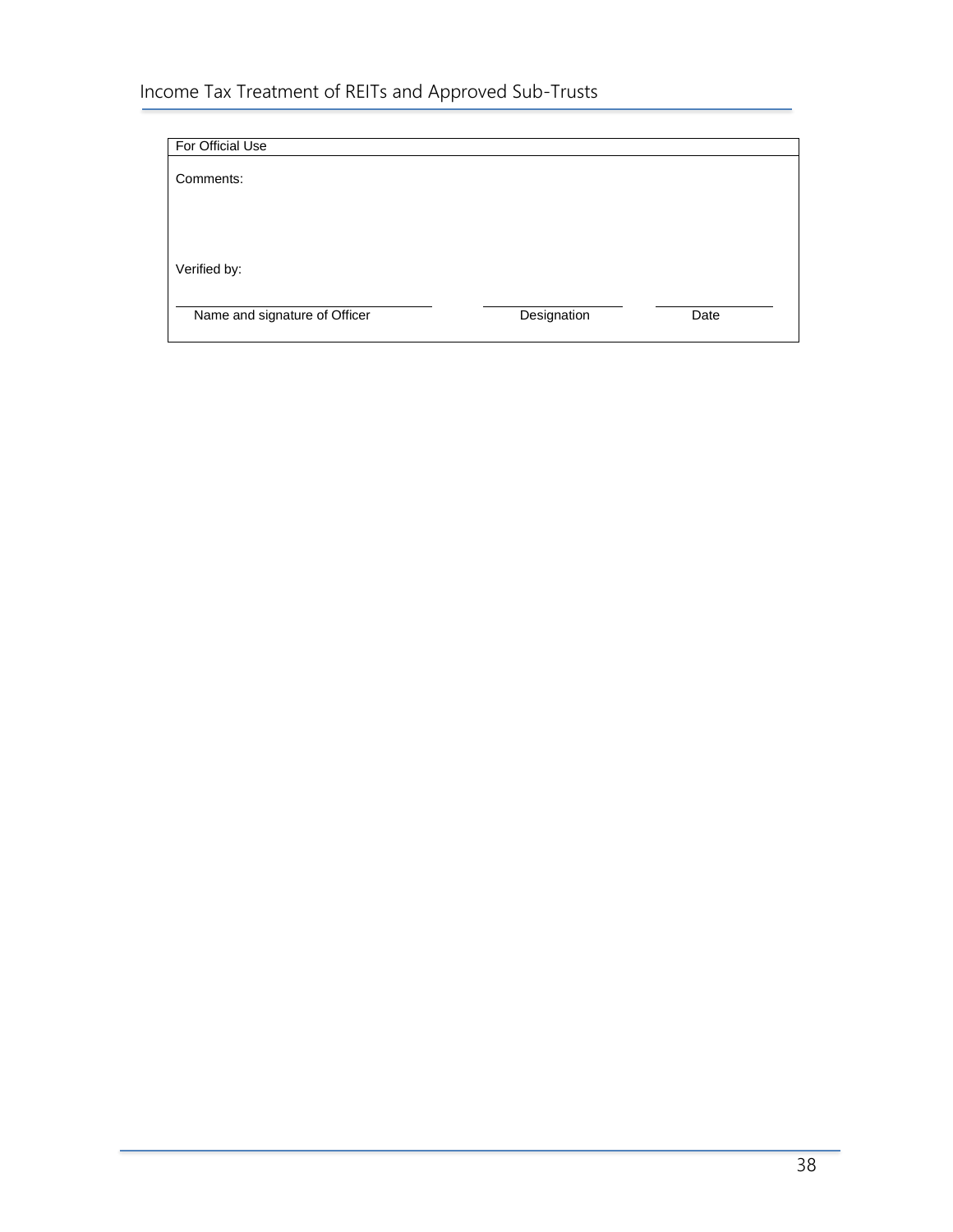# <span id="page-42-0"></span>**Annex 3 – Rollover Income Adjustments**

# EXAMPLE 1

| The CIT's computation of the trustee's taxable specified income is higher than that                                                                                    |                   |                |
|------------------------------------------------------------------------------------------------------------------------------------------------------------------------|-------------------|----------------|
| determined by the trustee/manager for distribution purposes                                                                                                            |                   |                |
| Taxable income of the trustee for year ended 31 December 2018<br>(i.e. YA 2019) as agreed with the CIT, say on 18 March 2019                                           |                   | $(A)$ \$10,000 |
| Taxable income of the trustee for year ended 31 December 2018<br>as determined by trustee/manager for distribution                                                     | (B)               | \$9,500        |
| Taxable income of the trustee for year ended 31 December 2018<br>distributed by trustee and taxable in the hands of unit holders<br>(assuming 100% is distributed)     | (C)               | \$9,500        |
| Taxable income of the trustee to be added to the distribution<br>immediately after 18 March 2019<br>(distribution period 1 January 2019 to 31 March 2019)              | $(D) = (A) - (C)$ | \$500          |
| Taxable income of the trustee as determined by trustee/manager<br>for distribution period from 1 January 2019 to 31 March 2019                                         | (E)               | \$5,400        |
| Total taxable income of the trustee for distribution period<br>1 January 2019 to 31 March 2019 available for distribution on 18 May 2019                               | $(F) = (D)+(E)$   | \$5,900        |
| <b>EXAMPLE 2:</b><br>The CIT's computation of the trustee's taxable specified income is lower than that<br>determined by the trustee/manager for distribution purposes |                   |                |
| Taxable income of the trustee for year ended 31 December 2018<br>(i.e. YA 2019) as agreed with the CIT, say on 18 March 2019                                           |                   | $(A)$ \$10,000 |
| Taxable income of the trustee for year ended 31 December 2018<br>as determined by trustee/manager for distribution                                                     |                   | (B) \$10,300   |
| Taxable income of the trustee for year ended 31 December 2018<br>distributed by trustee and taxable in the hands of unit holders<br>(assuming 100% is distributed)     |                   | $(C)$ \$10,300 |
| Taxable income of the trustee to be deducted from the<br>distribution immediately after 18 March 2019<br>(distribution period 1 January 2019 to 31 March 2019)         | $(D) = (C)-(A)$   | \$300          |
| Taxable income of the trustee determined by trustee/manager<br>for distribution period from 1 January 2019 to 31 March 2019                                            | (E)               | \$5,400        |
| Total taxable income of the trustee for distribution period<br>1 January 2019 to 31 March 2019 available for distribution on 18 May 2019                               | $(F) = (E)-(D)$   | \$5,100        |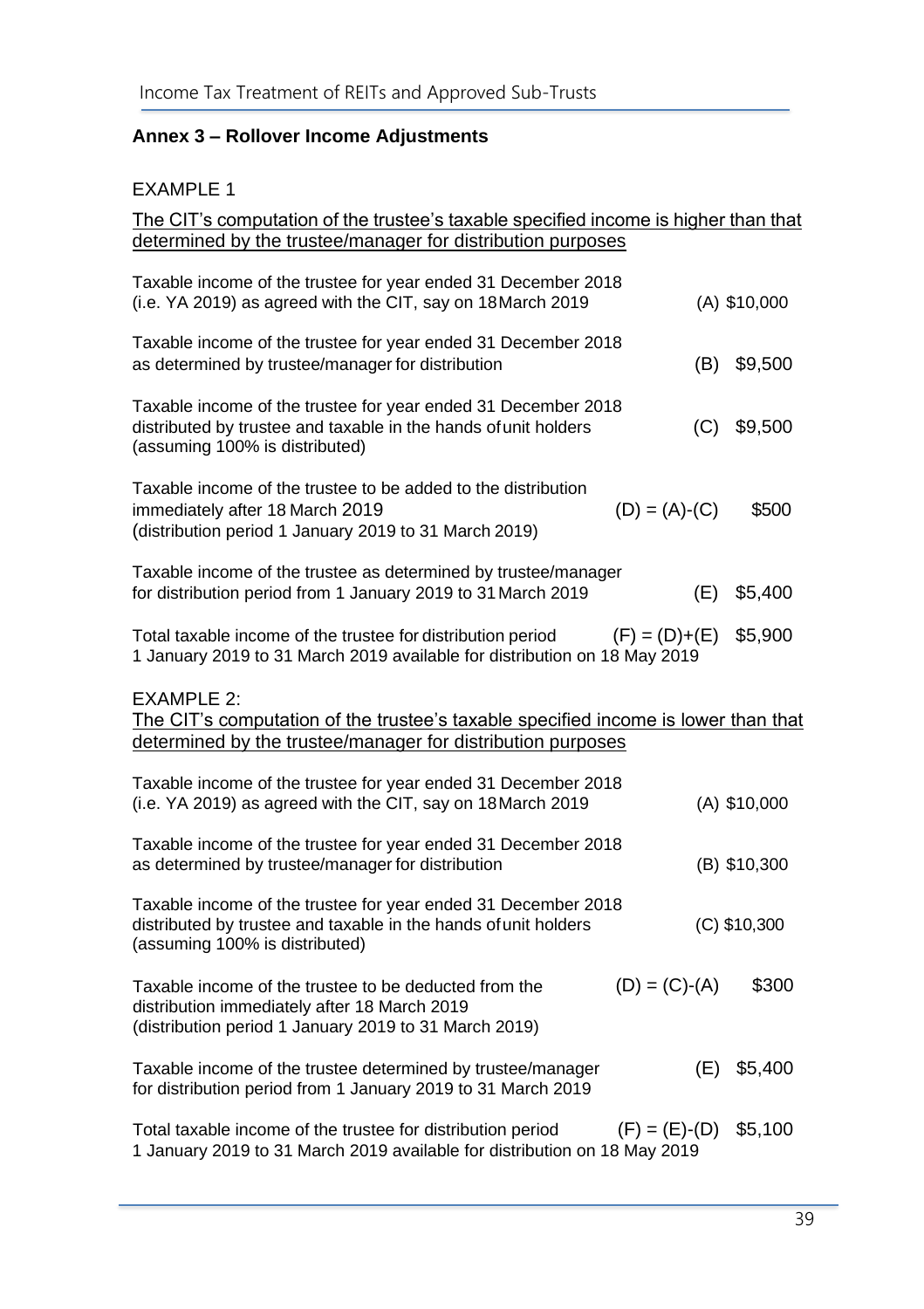## <span id="page-43-0"></span>**Annex 4 - Declaration and Undertaking for the Purpose of Applying for Approved Sub-trust Status**

Note: This Form should be sent to the Comptroller of Income Tax:

- (a) by  $\frac{myTax}{ma^{13}}$  through myTax Portal (recommended); or (b) by email to  $\frac{Trust@iras.govsg}$
- by email to [Trust@iras.gov.sg](mailto:Trust@iras.gov.sg)

## **DECLARATION AND UNDERTAKING FOR THE PURPOSE OF APPLYING FOR APPROVED SUB-TRUST STATUS<sup>44</sup>**

## **Attn: The Comptroller of Income Tax Inland Revenue Authority of Singapore**

|                                             |                             | t"the |
|---------------------------------------------|-----------------------------|-------|
| Name of authorised signatory                | Name of applicant sub-trust |       |
| applicant sub-trust"), hereby declare that: |                             |       |

- a. the applicant sub-trust is an unlisted special purpose vehicle that is constituted to hold / own real estate;
- b. the Real Estate Investment Trust,

Name of REIT ("the REIT"), in respect of which the applicant sub-trust is applying for approved sub-trust status, has acquired interest in the applicant subtrust and is free to dispose of such interest;

- c. the joint venture agreement, memorandum and articles of association and/or other constitutive documents of the applicant sub-trust provides for, *inter alia*:
	- i. a specified minimum percentage of distributable profits that will be distributed to the beneficiaries, of which the REIT should be entitled to receive its *pro rata* share;
	- ii. veto rights of the REIT over key operational issues, including all of the following:
		- (a) amendment of the joint venture agreement, memorandum and articles of association or other constitutive documents;
		- (b) cessation or change of the business;
		- (c) winding up or dissolution;
		- (d) changes to the equity capital structure;
		- (e) changes to the distribution policy;
		- (f) issue of securities;
		- (g) incurring of borrowings;
		- (h) creation of security over the assets;
		- (i) transfer or disposal of the assets;
		- (j) approval of asset enhancement and capital expenditure plans for the assets; and
		- (k) entry into interested party transactions;

<sup>43</sup> Please select "Reply to IRAS" when sending via myTax Mail

<sup>44</sup> Section 43(2A)(a)(iv)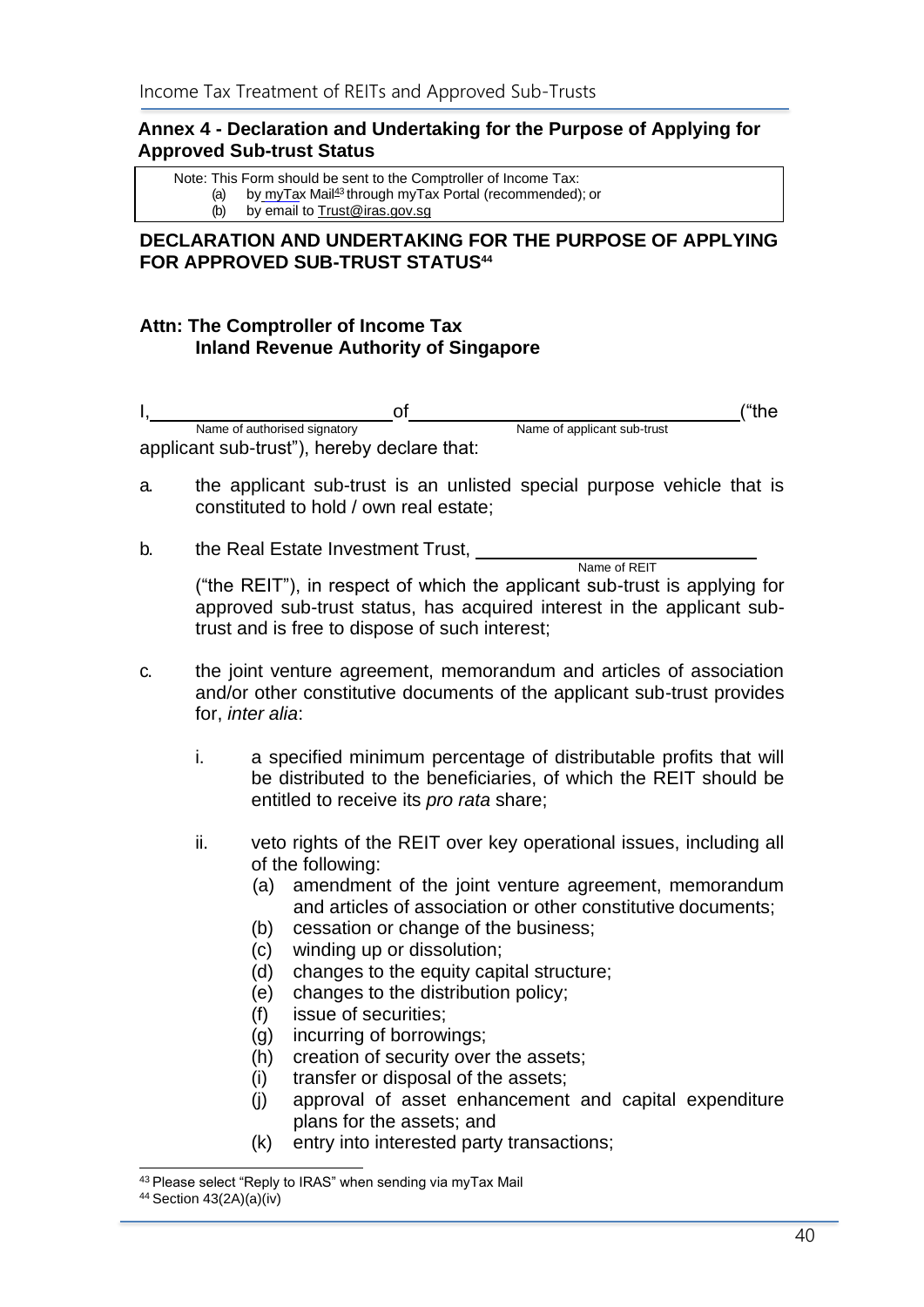- iii. a mode for the resolution of disputes between the REIT and other joint venture partners (or "beneficiaries of the REIT"); and
- d. the applicant sub-trust has in place a mechanism to properly track and differentiate the distributions to beneficiaries that are REITs vis-à-vis beneficiaries that are non-REITs.

I also hereby undertake to notify the Comptroller of Income Tax of any changes to any of the aforementioned conditions. I understand that where there is any such change, the approved sub-trust status (if granted) will cease to take effect from the date of the change.

| Name and signature of authorised signatory | Designation | Date |  |  |
|--------------------------------------------|-------------|------|--|--|
|                                            |             |      |  |  |
|                                            |             |      |  |  |
|                                            |             |      |  |  |
|                                            |             |      |  |  |
|                                            |             |      |  |  |
|                                            |             |      |  |  |
| For Official Use                           |             |      |  |  |
| Comments                                   |             |      |  |  |
|                                            |             |      |  |  |
|                                            |             |      |  |  |
|                                            |             |      |  |  |
| Verified by:                               |             |      |  |  |

*Name and signature of IRAS Officer Designation Date*